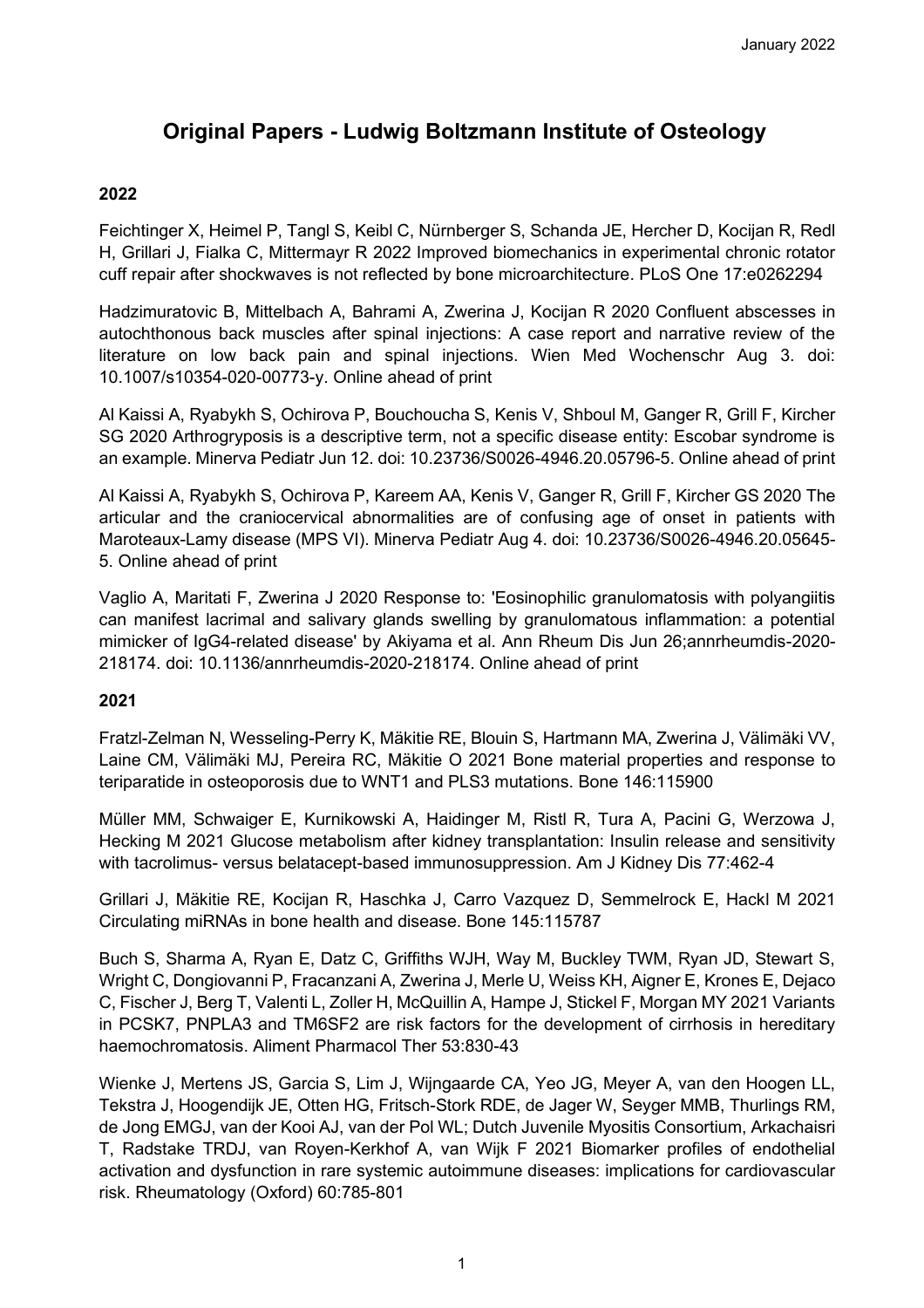Kocijan R, Behanova M, Reichardt B, Haschka J, Kocijan A, Zwerina J 2021 Poor adherence to parenteral osteoporosis therapies during COVID-19 pandemic. Arch Osteoporos 16:46

Gamsjaeger S, Fratzl P, Paschalis EP 2021 Interplay between mineral crystallinity and mineral accumulation in health and postmenopausal osteoporosis. Acta Biomater 124:374-81

Paschalis EP, Dempster DW, Gamsjaeger S, Rokidi S, Hassler N, Brozek W, Chan-Diehl FW, Klaushofer K, Taylor KA 2021 Mineral and organic matrix composition at bone forming surfaces in postmenopausal women with osteoporosis treated with either teriparatide or zoledronic acid. Bone 145:115848

Kirchler C, Husar-Memmer E, Rappersberger K, Thaler K, Fritsch-Stork R 2021 Type I Interferon as cardiovascular risk factor in systemic and cutaneous lupus erythematosus: A systematic review. Autoimmun Rev 17:102794

Amuno S, Shekh K, Kodzhahinchev V, Niyogi S, Al Kaissi A 2021 Skeletal pathology and bone mineral density changes in wild muskrats (Ondatra zibethicus) and red squirrels (Tamiasciurus hudsonicus) inhabiting arsenic polluted areas of Yellowknife, Northwest Territories (Canada): A radiographic densitometry study. Ecotoxicol Environ Saf 208:111721

Alccayhuaman KAA, Tangl S, Blouin S, Hartmann MA, Heimel P, Kuchler U, Lee JS, Gruber R 2021 Osteoconductive properties of a volume-stable collagen matrix in rat calvaria defects: A pilot study. Biomedicines 9:732

Naetar N, Georgiou K, Knapp C, Bronshtein I, Zier E, Fichtinger P, Dechat T, Garini Y, Foisner R 2021 LAP2alpha maintains a mobile and low assembly state of A-type lamins in the nuclear interior. eLife 10:e63476

Tang CC, Castro Andrade CD, O'Meara MJ, Yoon SH, Sato T, Brooks DJ, Bouxsein ML, da Silva Martins J, Wang J, Gray NS, Misof B, Roschger P, Blouin S, Klaushofer K, Velduis-Vlug A, Vegting Y, Rosen CJ, O'Connell D, Sundberg TB, Xavier RJ, Ung P, Schlessinger A, Kronenberg HM, Berdeaux R, Foretz M, Wein MN 2021 Dual targeting of salt inducible kinases and CSF1R uncouples bone formation and bone resorption. eLife 10:e67772

Kronschläger M, Ruiß M, Dechat T, Findl O 2021 Single high-dose peroral caffeine intake inhibits ultraviolet radiation-induced apoptosis in human lens epithelial cells in vitro. Acta Ophthalmol 99:e587-93

Groot N, Kardolus A, Bijl M, Dolhain R, Teng O, Zirkzee E, de Leeuw K, Fritsch-Stork R, Burdorf L, Bultink I, Kamphuis S 2021 Effects of childhood-onset SLE on academic achievements and employment in adult life. J Rheumatol 48:915-23

Weigl M, Kocijan R, Ferguson J, Leinfellner G, Heimel P, Feichtinger X, Pietschmann P, Grillari J, Zwerina J, Redl H, Hackl M 2021 Longitudinal changes of circulating miRNAs during bisphosphonate and teriparatide treatment in an animal model of postmenopausal osteoporosis. J Bone Miner Res 36:1131-44

Schanda JE, Huber S, Behanova M, Haschka J, Kraus DA, Meier P, Bahrami A, Zandieh S, Muschitz C, Resch H, Mähr M, Rötzer K, Uyanik G, Zwerina J, Kocijan R 2021 Analysis of bone architecture using fractal-based TX-Analyzer™ in adult patients with osteogenesis imperfecta. Bone 147:115915

Behanova M, Haschka J, Zwerina J, Wascher TC, Reichardt B, Klaushofer K, Kocijan R 2021 The doubled burden of diabetic bone disease: hip fracture and post-hip fracture mortality. Eur J Endocrinol 184:627-36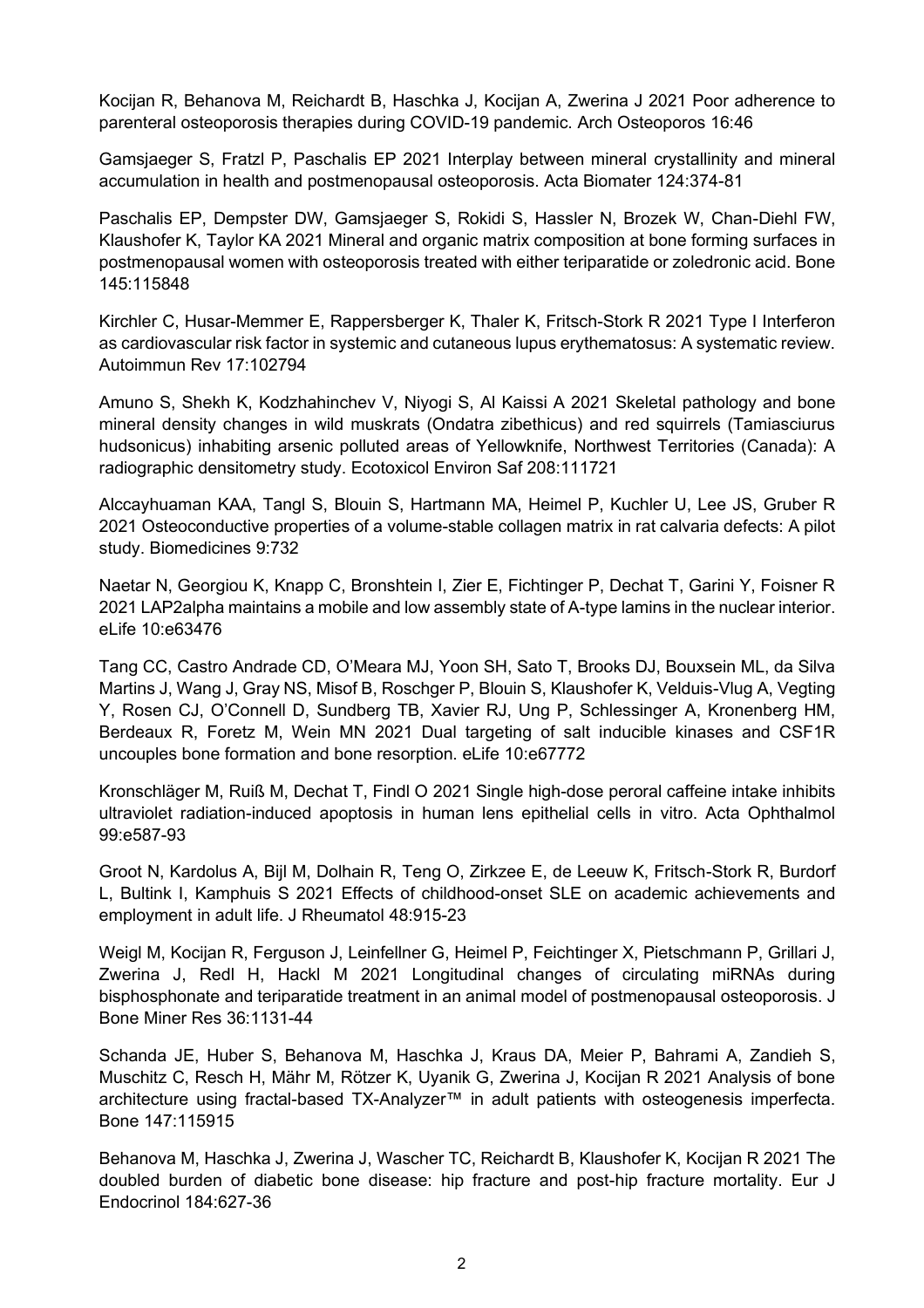Kuroda Y, Kawaai K, Hatano N, Wu Y, Takano H, Momose A, Ishimoto T, Nakano T, Roschger P, Blouin S, Matsuo K 2021 Hypermineralization of hearing-related bones by a specific osteoblast subtype. J Bone Miner Res 36:1535-47

Mähr M, Blouin S, Behanova M, Misof BM, Glorieux FH, Zwerina J, Rauch F, Hartmann MA, Fratzl-Zelman N 2021 Increased osteocyte lacunae density in the hypermineralized bone matrix of children with osteogenesis imperfecta type I. Int J Mol Sci 22:4508

Hartmann MA, Blouin S, Misof BM, Fratzl-Zelman N, Roschger P, Berzlanovich A, Gruber GM, Brugger PC, Zwerina J, Fratzl P 2021 Quantitative backscattered electron imaging of bone using a thermionic or a field emission electron source. Calcif Tissue Int 109:190-202

Ayoubi M, van Tol AF, Weinkamer R, Roschger P, Brugger PC, Berzlanovich A, Bertinetti L, Roschger A, Fratzl P 2021 3D interrelationship between osteocyte network and forming mineral during human bone remodeling. Adv Healthcare Mater 10:e2100113

Feichtinger X, Heimel P, Keibl C, Hercher D, Schanda JE, Kocijan R, Redl H, Grillari J, Fialka C, Mittermayr R 2021 Lugol's solution but not formaldehyde affects bone microstructure and bone mineral density parameters at the insertion site of the rotator cuff in rats. J Orthop Surg Res 16:254

Tits A, Plougonven E, Blouin S, Hartmann MA, Kaux JF, Drion P, Fernandez J, van Lenthe GH, Ruffoni D 2021 Local anisotropy in mineralized fibrocartilage and subchondral bone beneath the tendon-bone interface. Sci Rep 11:16534

El-Gazzar A, Mayr JA, Voraberger B, Brugger K, Blouin S, Tischlinger K, Duba HC, Prokisch H, Fratzl-Zelman N, Högler W 2021 A novel cryptic splice site mutation in COL1A2 as a cause of osteogenesis imperfecta. Bone Rep 15:101110

Kocijan R, Haschka J, Feurstein J, Zwerina J 2021 New therapeutic options for bone diseases. Wien Med Wochenschr 171:120-5

Haeusler G, Ganger R, Kocijan R, Fratzl-Zelman N 2021 The Vienna Bone and Growth Centercare and research in the field of rare diseases. Wien Med Wochenschr 171:85

Mähr M, Blouin S, Misof BM, Paschalis EP, Hartmann MA, Zwerina J, Fratzl-Zelman N 2021 Bone properties in osteogenesis imperfecta: what can we learn from a bone biopsy beyond histology? Wien Med Wochenschr 171:111-9

Su N, Zhu M, Cheng X, Xu K, Kocijan R, Zhang H 2021 Six ALPL gene variants in five children with hypophosphatasia. Ann Transl Med 9:888

Schwaiger E, Krenn S, Kurnikowski A, Bergfeld L, Pérez-Sáez MJ, Frey A, Topitz D, Bergmann M, Hödlmoser S, Bachmann F, Halleck F, Kron S, Hafner-Giessauf H, Eller K, Rosenkranz AR, Crespo M, Faura A, Tura A, Song PXK, Port FK, Pascual J, Budde K, Ristl R, Werzowa J, Hecking M 2021 Early postoperative basal insulin therapy versus standard of care for the prevention of diabetes mellitus after kidney transplantation: A multicenter randomized trial. J Am Soc Nephrol 32:2083-98

Muschitz C, Zwick RH, Haschka J, Dimai HP, Rauner M, Amrein K, Wakolbinger R, Jaksch P, Eber E, Pietschmann P 2021 Osteoporose bei pneumologischen Erkrankungen. Gemeinsame Leitlinie der Österreichischen Gesellschaft für Knochen und Mineralstoffwechsel (ÖGKM) und der Österreichischen Gesellschaft für Pneumologie (ÖGP). Wien Klin Wochenschr 133 (Suppl 4):155- 73

Zupan J, Strazar K, Kocijan R, Nau T, Grillari J, Marolt Presen D 2021 Age-related alterations and senescence of mesenchymal stromal cells: Implications for regenerative treatments of bones and joints. Mech Ageing Dev 198:111539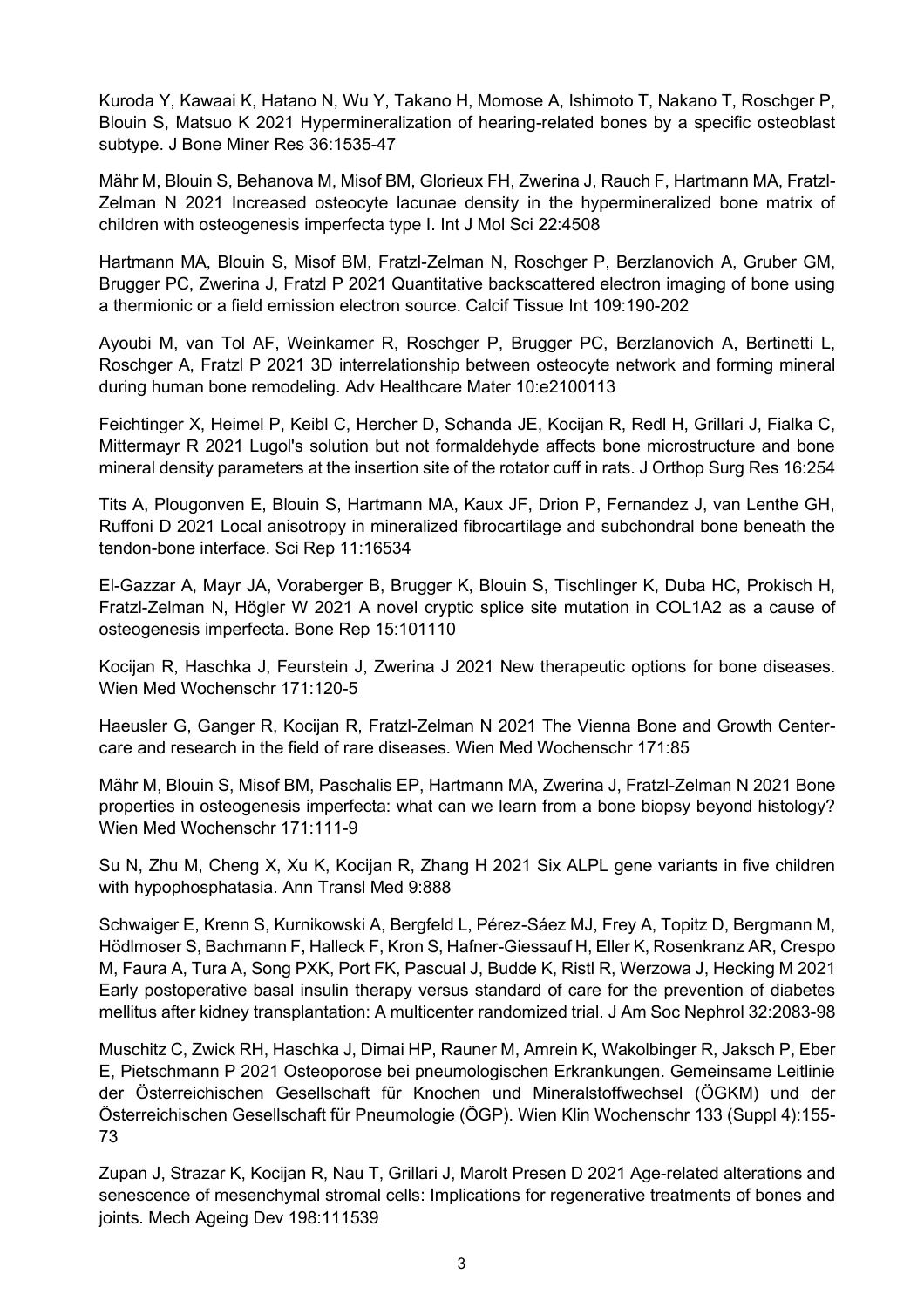Höppner J, Steff K, Misof BM, Schündeln MM, Hövel M, Lücke T, Grasemann C 2021 Clinical course in two children with Juvenile Paget's disease during long-term treatment with intravenous bisphosphonates. Bone Rep 14:100762

Gamsjaeger S, Eriksen EF, Paschalis EP 2021 Effect of hormone replacement therapy on bone formation quality and mineralization regulation mechanisms in early postmenopausal women. Bone Rep 14:101055

Mindler GT, Kranzl A, Stauffer A, Kocijan R, Ganger R, Radler C, Haeusler G, Raimann A 2021 Lower limb deformity and gait deviations among adolescents and adults with X-linked hypophosphatemia. Front Endocrinol 12:754084

Hadzimuratovic B, Haschka J, Hartmann MA, Blouin S, Fratzl-Zelman N, Zwerina J, Kocijan R 2021 Impact of Tenofovir Disoproxil-induced Fanconi Syndrome on bone material quality: A case report. JBMR Plus 5:e10506

Al Kaissi A, Misof BM, Laccone F, Blouin S, Roschger P, Kircher SG, Shboul M, Mindler GT, Girsch W, Ganger R 2021 Clinical phenotype and bone biopsy characteristics in a child with Proteus syndrome. Calcif Tissue Int 109:586-95

Leisser C, Paschalis E, Rokidi S, Behanova M, Ruiss M, Burgmüller W, Findl O 2021 Fourier-Transform Infrared Spectroscopy of epiretinal membranes and internal limiting membranes after pars plana vitrectomy with membrane peeling. Ophthalmic Res 64:793-7

Mäkitie RE, Blouin S, Välimäki VV, Pihlström S, Määttä K, Pekkinen M, Fratzl-Zelman N, Mäkitie O, Hartmann MA 2021 Abnormal bone tissue organization and osteocyte lacunocanalicular network in early-onset osteoporosis due to SGMS2 mutations. JBMR Plus 5:e10537

Besold JM 2021 The role of a microtubule-associated motor protein in healthy and diseased bone development. Masterarbeit

Wagner S 2021 Nukleäre Lamine in unbehandelten und mit Statinen und Bisphosphonaten behandelten Knochenzellen. Bachelorarbeit

#### **2020**

Rokidi S, Bravenboer N, Gamsjaeger S, Chavassieux P, Zwerina J, Paschalis E, Papapoulos S, Appelman-Dijkstra N 2020 Impact microindentation measurements correlate with cortical bone material properties measured by Fourier transform infrared imaging in humans. Bone 137:115437

van den Hoogen LL, van der Heijden EHM, Hillen MR, Mertens JS, Fritsch-Stork RDE, Radstake TRDJ, van Roon JAG 2020 Galectin-9 reflects the interferon signature and correlates with disease activity in systemic autoimmune diseases. Response to: 'Biomarkers: to be or not to be' by Yavuz and Rönnblom. Ann Rheum Dis 79(1):e9

Roschger A, Wagermaier W, Gamsjaeger S, Hassler N, Schmidt I, Blouin S, Berzlanovich A, Gruber GM, Weinkamer R, Roschger P, Paschalis EP, Klaushofer K, Fratzl P 2020 Newly formed and remodeled human bone exhibits differences in the mineralization process. Acta Biomater 104:221-30

Kang H, Jha S, Ivovic A, Fratzl-Zelman N, Deng Z, Mitrea A, Cabral WA, Hanson EP, Lange E, Cowen EW, Katz J, Roschger P, Klaushofer K, Dale RK, Siegel RM, Bhattacharyya T, Marini JC 2020 Somatic SMAD3-activating mutations cause melorheostosis by up-regulating the TGFβ/SMAD pathway. J Exp Med 217(5) pii: e20191499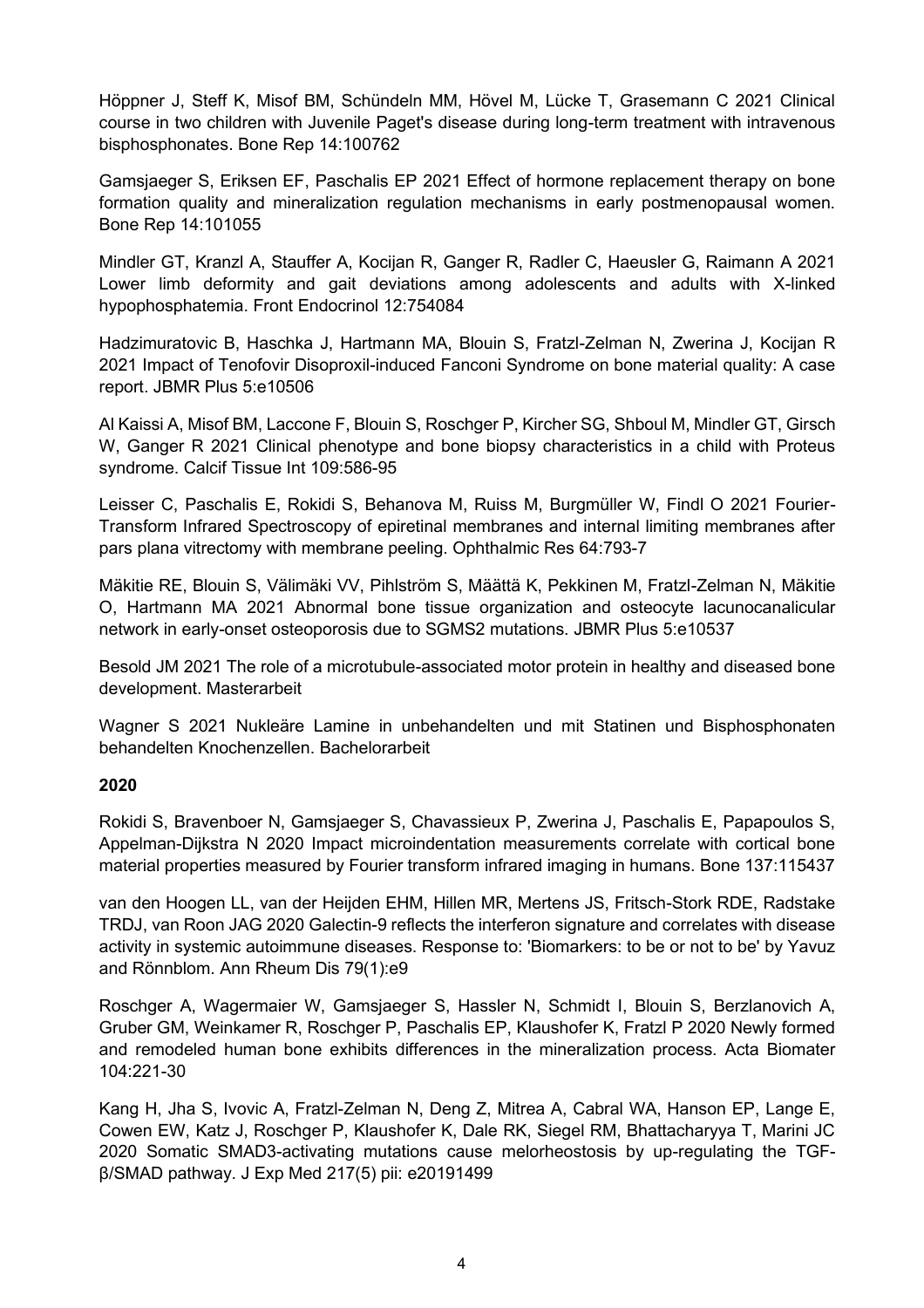Topitz D, Schwaiger E, Frommlet F, Werzowa J, Hecking M 2020 Cardiovascular events associate with diabetes status rather than with early basal insulin treatment for the prevention of posttransplantation diabetes mellitus. Nephrol Dial Transplant 35:544-6

Al Kaissi A, Kenis V, Jemaa LB, Sassi H, Shboul M, Grill F, Ganger R, Kircher SG 2020 Skeletal phenotype/genotype in progressive pseudorheumatoid chondrodysplasia. Clin Rheumatol 39:553- 60

Kuemmerli C, Habrina D, Puchner S, Laminger F, Werzowa J, Roka S 2020 Primary external stenting of an autogenous brachial-basilic upper arm transposition. Ann Vasc Surg 65:288.e1- 288.e4

Rokidi S, Bravenboer N, Gamsjaeger S, Misof B, Blouin S, Chavassieux P, Klaushofer K, Paschalis E, Papapoulos S, Appelman-Dijkstra N 2020 Impact microindentation assesses subperiosteal bone material properties in humans. Bone 131:115110

Shabbir H, Hartmann MA 2020 A high coordination of cross-links in fiber bundles prevents local strain concentrations. Comput Mater Sci 184:109849

Bouchoucha S, Chikhaoui A, Najjar D, Dallali H, Khammessi M, Abdelhak S, Nessibe N, Shboul M, Kircher SG, Al Kaissi A, Yacoub-Youssef H 2020 Clinical and genetic heterogeneity in six Tunisian families with horizontal gaze palsy with progressive scoliosis: a retrospective study of 13 cases. Front Pediatr 8:172

Turyanskaya A, Rauwolf M, Pichler V, Simon R, Burghammer M, Fox OJL, Sawhney K, Hofstaetter JG, Roschger A, Roschger P, Wobrauschek P, Streli C 2020 Detection and imaging of gadolinium accumulation in human bone tissue by micro- and submicro-XRF. Sci Rep 10:6301

van Tol AF, Roschger A, Repp F, Chen J, Roschger P, Berzlanovich A, Gruber GM, Fratzl P, Weinkamer R 2020 Network architecture strongly influences the fluid flow pattern through the lacunocanalicular network in human osteons. Biomech Model Mechanobiol 19:823-40

Cabral WA, Fratzl-Zelman N, Weis MA, Perosky JE, Alimasa A, Harris R, Kang H, Makareeva E, Barnes A, Roschger P, Leikin S, Klaushofer K, Forlino A, Backlund P, Eyre D, Kozloff KM, Marini JC 2020 Substitution of murine type I collagen A1 3-hydroxylation site alters matrix structure but does not recapitulate osteogenesis imperfecta bone dysplasia. Matrix Biol 90:20-39

Stamm T, Ritschl V, Platzer A, Omara M, Mosor E, Reichardt B, Schmitl L, Behanova M, Bekes K 2020 Regional and gender differences in population-based oral health insurance data. Clin Oral Investig 24:2331-9

Fratzl-Zelman N, Gamsjaeger S, Blouin S, Kocijan R, Plasenzotti P, Rokidi S, Nawrot-Wawrzyniak K, Roetzer K, Uyanik G, Haeusler G, Shane E, Cohen A, Klaushofer K, Paschalis EP, Roschger P, Fratzl P, Zwerina J, Zwettler E 2020 Alterations of bone material properties in adult patients with X-linked hypophosphatemia (XLH). J Struct Biol 211:107556

Weidner H, Baschant U, Lademann F, Ledesma Colunga MG, Balaian E, Hofbauer C, Misof BM, Roschger P, Blouin S, Richards WG, Platzbecker U, Hofbauer LC, Rauner M 2020 Increased FGF-23 levels are linked to ineffective erythropoiesis and impaired bone mineralization in myelodysplastic syndromes. JCI Insight 5:137062

Bartko J, Reichardt B, Kocijan R, Klaushofer K, Zwerina J, Behanova M 2020 Inflammatory bowel disease: A nationwide study of hip fracture and mortality risk after hip fracture. J Crohns Colitis 14:1256-63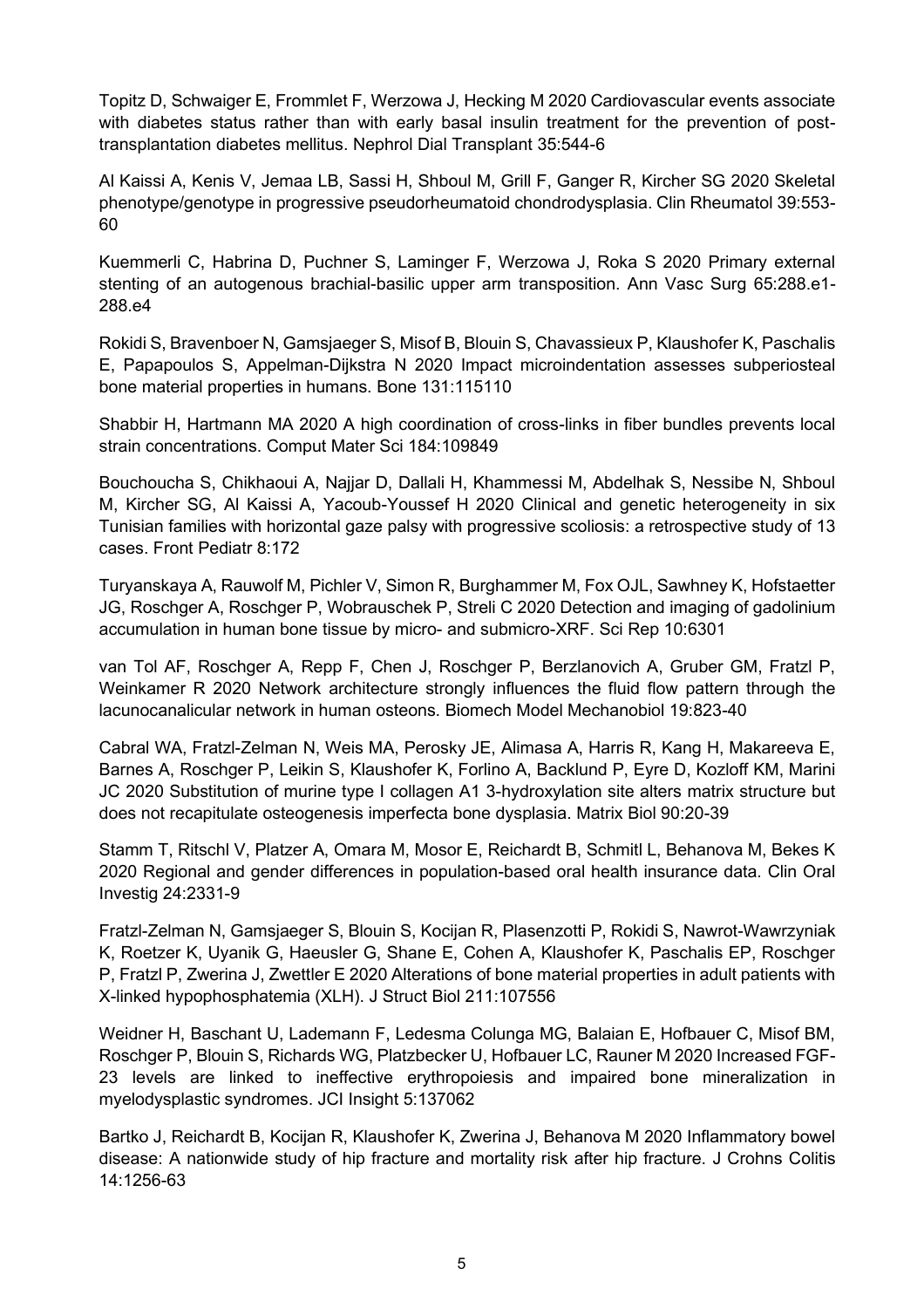Schemenz V, Gjardy A, Chamasemani FF, Roschger A, Roschger P, Zaslansky P, Helfen L, Burghammer M, Fratzl P, Weinkamer R, Brunner R, Willie BM, Wagermaier W 2020 Heterogeneity of the osteocyte lacuno-canalicular network architecture and material characteristics across different tissue types in healing bone. J Struct Biol 212:107616

Misof BM, Blouin S, Hofstaetter JG, Roschger P, Zwerina J, Erben RG 2020 No role of osteocytic osteolysis in the development and recovery of the bone phenotype induced by severe secondary hyperparathyroidism in vitamin D receptor deficient mice. Int J Mol Sci 21:E7989

Rokidi S, Andrade VFC, Borba V, Shane E, Cohen A, Zwerina J, Paschalis EP, Moreira CA 2020 Bone tissue material composition is compromised in premenopausal women with type 2 diabetes. Bone 141:115634

Haschka J, Kraus DA, Behanova M, Huber S, Bartko J, Schanda JE, Meier P, Bahrami A, Zandieh S, Zwerina J, Kocijan R 2020 Fractal-based analysis of bone microstructure in Crohn's disease: a pilot study. J Clin Med 9:4116

Stradner MH, Dejaco C, Zwerina J, Fritsch-Stork RD 2020 Rheumatic musculoskeletal diseases and COVID-19 a review of the first 6 months of the pandemic. Front Med (Lausanne) 7:562142

Misof BM, Roschger P, Zhou H, Nieves JW, Bostrom M, Cosman F, Lindsay R, Klaushofer K, Dempster DW 2020 No evidence for alteration in early secondary mineralization by either alendronate, teriparatide or combination of both in transiliac bone biopsy samples from postmenopausal osteoporotic patients. Bone Reports 12:100253. doi: 10.1016/j.bonr.2020

Kozhevnikov O, Kralina S, Yurasova Y, Kenis V, Kircher SG, Al Kaissi A 2020 Progressive deformity of the lower limbs in a patient with KID (Keratitis-Ichthyosis-Deafness) syndrome. Case Rep Orthop 2020:8747392

Pecherstorfer C, Simon D, Unbehend S, Ellmann H, Englbrecht M, Hartmann F, Figueiredo C, Hueber A, Haschka J, Kocijan R, Kleyer A, Schett G, Rech J, Bayat S 2020 A detailed analysis of the association between urate deposition and erosions and osteophytes in gout. ACR Open Rheumatol 2:565-72

Raimann A, Mindler GT, Kocijan R, Bekes K, Zwerina J, Haeusler G, Ganger R 2020 Multidisciplinary patient care in X-linked hypophosphatemic rickets: one challenge, many perspectives. Wien Med Wochenschr 70:116-23

Kocijan R 2020 Neue Biomarker im Management der Osteoporose. Jatros Orthopädie & Traumatologie Rheumatologie 1/2020:6

Zwerina J, Führlinger S 2020 LBIO – Forschung im Zentrum für muskuloskelettale Erkrankungen. J Miner Stoffwechs Muskuloskelet Erkrank 27:90-2

Paschalis E 2020 Knochenqualität und Schwingungsspektroskopie bei Fragilitätsfrakturen. J Miner Stoffwechs Muskuloskelet Erkrank 27:93-7

Misof BM, Fratzl-Zelman N, Blouin S, Hartmann MA 2020 Knochengewebe und -material im gesunden Menschen und bei Krankheit. J Miner Stoffwechs Muskuloskelet Erkrank 27:98-101

Dechat T 2020 Von der Zelle zum Mineral. J Miner Stoffwechs Muskuloskelet Erkrank 27:102-3

Kocijan R, Kritsch D, Feurstein J, Biber N, Brehm A, Distel A, Zwerina J 2020 Die Forschungsgruppe klinische Osteologie – der Link zwischen Klinik und LBIO. J Miner Stoffwechs Muskuloskelet Erkrank 27:104-7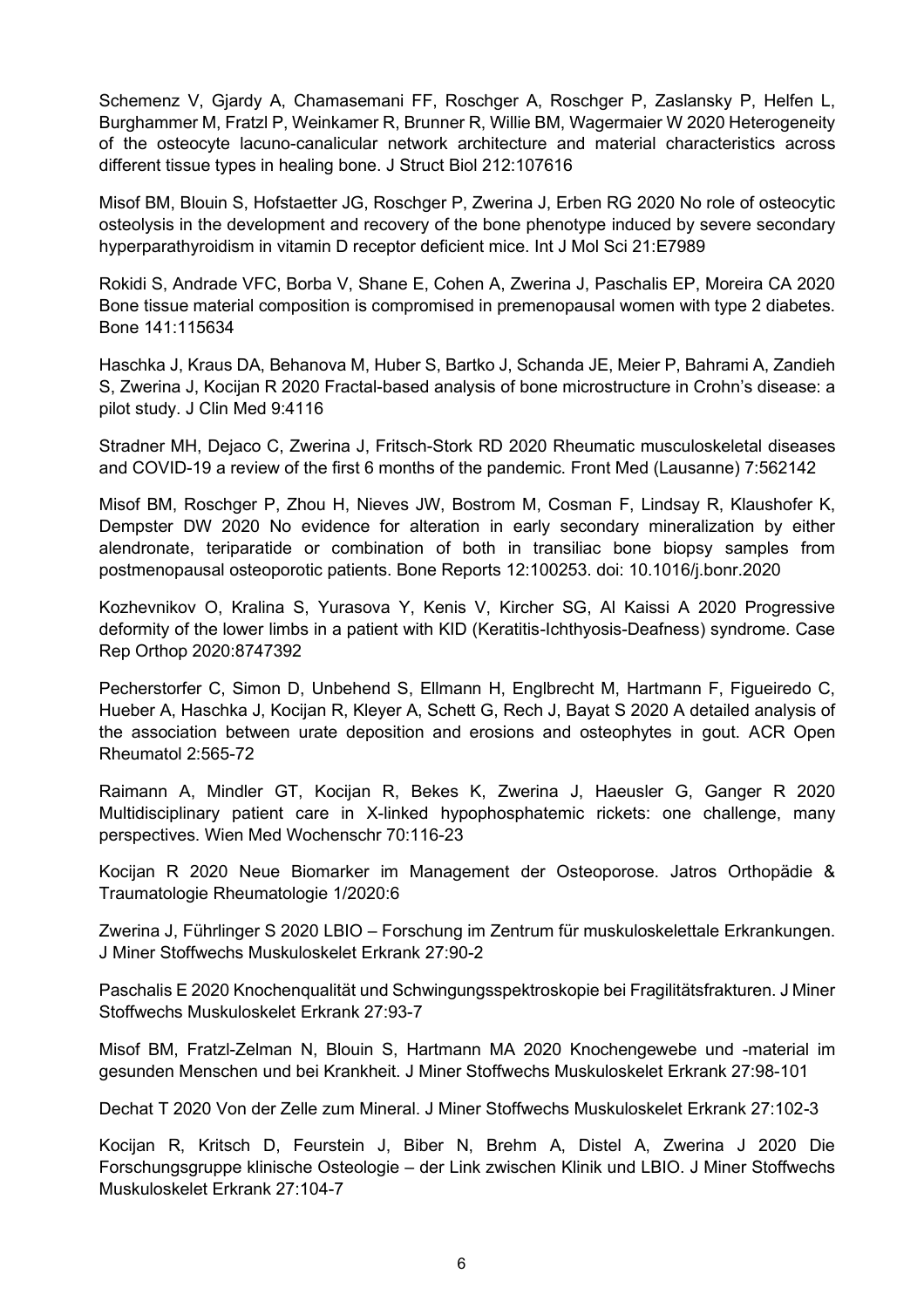Behanova M 2020 Epidemiologische Daten zu osteoporotischen Frakturen in Österreich. J Miner Stoffwechs Muskuloskelet Erkrank 27:108-10

Rötzer K, Uyanik G 2020 Genetische Analysen in der Osteologie. J Miner Stoffwechs Muskuloskelet Erkrank 27:111-5

Resch H, Zendeli A, Kocijan R 2020 Rheumatoide Arthritis aus der Sicht der Osteologie. Österreichische Ärztezeitung 13/14a, 15. Juli

Kocijan R, Klaushofer K, Misof BM 2020 Osteoporosis Therapeutics 2020. In: Stern P (ed) Handbook of Experimental Pharmacology, Volume on Bone Regulators and Osteoporosis Therapy. Springer Nature, Switzerland pp 397-422

### **2019**

Blouin S, Fratzl-Zelman N, Roschger A, Cabral WA, Klaushofer K, Marini JC, Fratzl P, Roschger P 2019 Cortical bone properties in the Brtl/+ mouse model of Osteogenesis imperfecta as evidenced by acoustic transmission microscopy. J Mech Behav Biomed Mater 90:125-32

Paschalis EP, Gamsjaeger S, Condon K, Klaushofer K, Burr D 2019 Estrogen depletion alters mineralization regulation mechanisms in an ovariectomized monkey animal model. Bone 120:279- 84

Jha S, Fratzl-Zelman N, Roschger P, Papadakis GZ, Cowen EW, Kang H, Lehky TJ, Alter K, Deng Z, Ivovic A, Flynn L, Reynolds JC, Dasgupta A, Miettinen M, Lange E, Katz J, Klaushofer K, Marini JC, Siegel RM, Bhattacharyya T 2019 Distinct clinical and pathological features of melorheostosis associated with somatic MAP2K1 mutations. J Bone Miner Res 34:145-56

Groot N, Shaikhani D, Teng YKO, de Leeuw K, Bijl M, Dolhain RJEM, Zirkzee E, Fritsch-Stork R, Bultink IEM, Kamphuis S 2019 Long-term clinical outcomes in a cohort of adults with childhoodonset Systemic Lupus Erythematosus. Arthritis Rheumatol 71:290-301

Schwaiger E, Burghart L, Signorini L, Ristl R, Kopecky C, Tura A, Pacini G, Wrba T, Antlanger M, Schmaldienst S, Werzowa J, Säemann MD, Hecking M 2019 Empagliflozin in posttransplantation diabetes mellitus: A prospective, interventional pilot study on glucose metabolism, fluid volume and patient safety. Am J Transplant 19:907-19

Al Kaissi A, Ryabykh S, Pavlova OM, Ochirova P, Kenis V, Chehida FB, Ganger R, Grill F, Kircher SG 2019 The management of cervical spine abnormalities in children with spondyloepiphyseal dysplasia congenita: Observational study. Medicine (Baltimore) 98(1):e13780

Shboul M, Roschger P, Ganger R, Paschalis EP, Rokidi S, Zandieh S, Behunova J, Muschitz C, Fahrleitner-Pammer A, Ng AYJ, Tohari S, Venkatesh B, Bonnard C, Reversade B, Klaushofer K, Al Kaissi A 2019 Bone matrix hypermineralization associated with low bone turnover in a case of Nasu-Hakola disease. Bone 123:48-55

Ovejero D, Misof BM, Gafni RI, Dempster D, Zhou H, Klaushofer K, Collins MT, Roschger P 2019 Bone matrix mineralization in patients with gain-of-function calcium-sensing receptor mutations is distinctly different from that in postsurgical hypoparathyroidism. J Bone Miner Res 34:661-8

Roschger A, Roschger P, Wagermaier W, Chen J, van Tol A, Repp F, Blouin S, Berzlanovich A, Gruber GM, Klaushofer K, Fratzl P, Weinkamer R 2019 The contribution of the pericanalicular matrix to mineral content in human osteonal bone. Bone 123:76-85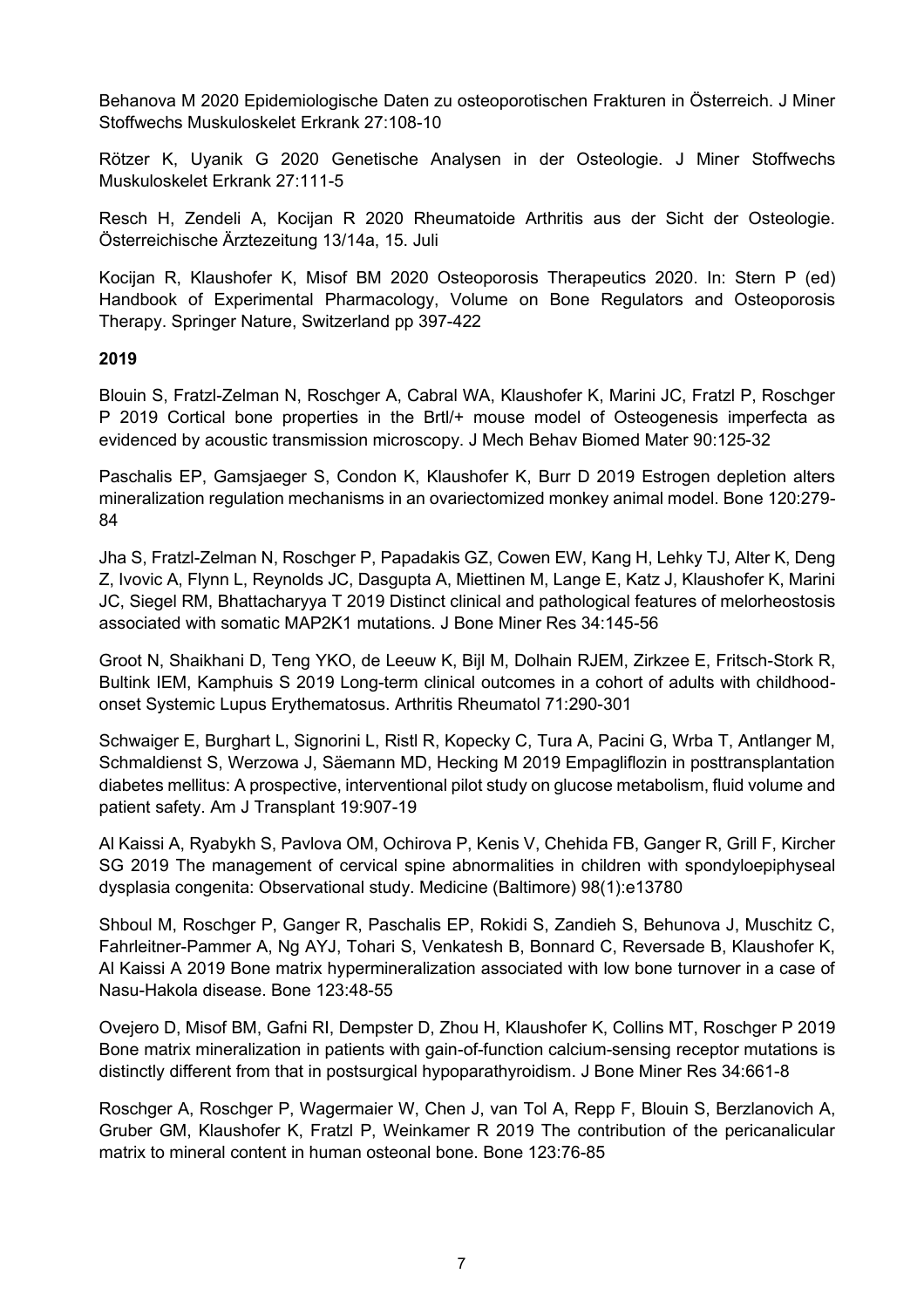Misof BM, Blouin S, Roschger P, Werzowa J, Klaushofer K, Lehmann G 2019 Bone matrix mineralization and osteocyte lacunae characteristics in patients with chronic kidney disease mineral bone disorder (CKD-MBD). J Musculoskelet Neuronal Interact 19:196-206

Fratzl-Zelman N, Roschger P, Kang H, Jha S, Roschger A, Blouin S, Deng Z, Cabral WA, Ivovic A, Katz J, Siegel RM, Klaushofer K, Fratzl P, Bhattacharyya T, Marini JC 2019 Melorheostotic bone lesions caused by somatic mutations in MAP2K1 have deteriorated microarchitecture and periosteal reaction. J Bone Miner Res 34:883-95

Rokidi S, Paschalis EP, Klaushofer K, Vennin S, Desyatova A, Turner JA, Watson P, Lappe J, Akhter P, Recker RR 2019 Organic matrix quality discriminates between age- and BMD-matched fracturing versus non-fracturing post-menopausal women: a pilot study. Bone 127:207-14

Kovarik JJ, Kaltenecker CC, Kopecky C, Domenig O, Antlanger M, Werzowa J, Eskandary F, Kain R, Poglitsch M, Schmaldienst S, Böhmig GA, Säemann MD 2019 Intrarenal renin-angiotensinsystem dysregulation after kidney transplantation. Sci Rep 9:9762

Oppl B, Datz C, Huber-Schönauer U, Husar-Memmer E, Brozek W, Zenz P, Gollob E, Wurnig C, Engel A, Klaushofer K, Zwerina J, Bartko J 2019 Vascular cell adhesion molecule 1 in patients with severe osteoarthritis of the hip : A prospective cross-sectional study. Wien Klin Wochenschr 131:369-73

Seidel R, Roschger A, Li L, Bizzarro JJ, Zhang Q, Yin J, Yang T, Weaver JC, Fratzl P, Roschger P, Dean MN 2019 Mechanical properties of stingray tesserae: High-resolution correlative analysis of mineral density and indentation moduli in tessellated cartilage. Acta Biomater 96:421-35

Wienke J, Bellutti Enders F, Lim J, Mertens JS, van den Hoogen LL, Wijngaarde CA, Yeo JG, Meyer A, Otten HG, Fritsch-Stork RDE, Kamphuis SSM, Hoppenreijs EPAH, Armbrust W, van den Berg JM, Hissink Muller PCE, Tekstra J, Hoogendijk JE, Deakin CT, de Jager W, van Roon JAG, van der Pol WL, Nistala K, Pilkington C, de Visser M, Arkachaisri T, Radstake TRDJ, van der Kooi AJ, Nierkens S, Wedderburn LR, van Royen-Kerkhof A, van Wijk F 2019 Galectin-9 and CXCL10 as biomarkers for disease activity in juvenile dermatomyositis: a longitudinal cohort study and multicohort validation. Arthritis Rheumatol 71:1377-90

Leavis H, Zwerina J, Manger B, Fritsch-Stork RDE 2019 Novel developments in primary immunodeficiencies (PID)-a rheumatological perspective. (Review) Curr Rheumatol Rep 21:55

Janata F, Barachini O, Nader A, Kocijan R, Hergan K, Zandieh S 2019 Skelettale systemische Lymphangiomatose – eine seltene Differenzialdiagnose. Rofo 191:845-6

Blokland SLM, van den Hoogen LL, Leijten EFA, Hartgring SAY, Fritsch R, Kruize AA, van Roon JAG, Radstake TRDJ 2019 Increased expression of Fas on group 2 and 3 innate lymphoid cells is associated with an interferon signature in systemic lupus erythematosus and Sjögren's syndrome. Rheumatology (Oxford) 58:1740-5

Fick CN, Fratzl-Zelman N, Roschger P, Klaushofer K, Jha S, Marini JC, Bhattacharyya T 2019 Melorheostosis: a clinical, pathologic and radiologic case series. Am J Surg Pathol 43:1554-9

Pekkinen M, Terhal PA, Botto LD, Henning P, Mäkitie RE, Roschger P, Jain A, Kol M, Kjellberg MA, Paschalis EP, van Gassen K, Murray M, Bayrak-Toydemir P, Magnusson MK, Jans J, Kausar M, Carey JC, Somerharju P, Lerner UH, Vesa OM, Klaushofer K, Holthuis JC, Mäkitie O 2019 Osteoporosis and skeletal dysplasia caused by pathogenic variants in SGMS2. JCI Insight 4:e126180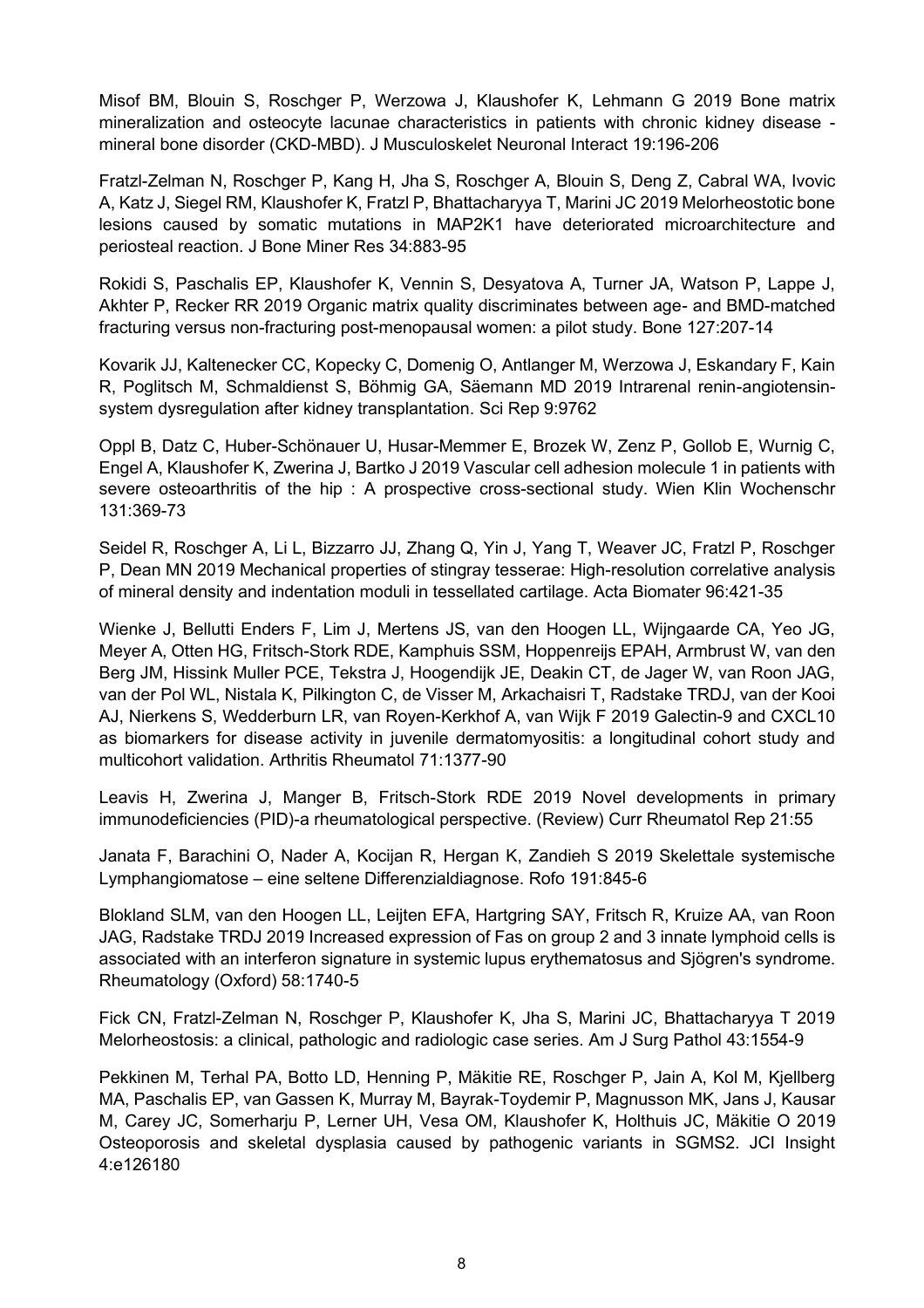Behanova M, Reichardt B, Stamm TA, Zwerina J, Klaushofer K, Kocijan R 2019 Treatment effects of bisphosphonates and denosumab on survival and refracture from real-world data of hip-fractured patients. Calcif Tissue Int 105:630-41

Shabbir H, Dellago C, Hartmann MA 2019 A high coordination of cross-links is beneficial for the strength of cross-linked fibers. Biomimetics (Basel) 4(1):12

Brozek W, Reichardt B, Zwerina J, Dimai HP, Klaushofer K, Zwettler E 2019 Higher dose but not low dose proton pump inhibitors are associated with increased risk of subsequent hip fractures after first hip fracture: A nationwide observational cohort study. Bone Rep 10:100204

Paschalis EP, Klaushofer K, Hartmann MA 2019 Material properties and osteoporosis. F1000Res 8. F1000 Faculty Rev-1481 (Review)

Al Kaissi A, Shboul M, Kenis V, Grill F, Ganger R, Kircher SG 2019 Leri-Weill Dyschondrosteosis Syndrome: Analysis via 3DCT Scan. Medicines (Basel) 6(2)

Hofstaetter JG, Misof BM, Jones DC, Jones DC, Zoehrer R, Blouin S, Schueler C, Paschalis EP, Erben RG, Weinkamer R, Klaushofer K, Roschger P 2019 Biomechanical and bone material properties of Schnurri-3 Null Mice. JBMR Plus 3(11):e10226

Roschger P, Misof BM, Klaushofer K 2019 Chapter 5: Basic aspects of bone mineralization. In: Osteoporosis: Pathophysiology and Clinical Management, 3rd edition, Leder BZ, Wein MN (eds.), Springer Nature Switzerland AG

Paschalis EP 2019 Fourier Transform Infrared Imaging of Bone. In: Idris A. (ed) Bone Research Protocols. Methods in Molecular Biology, vol 1914. Humana Press, New York

Simon C 2019 Die Rolle von nukleären Laminen in der Osteoblastendifferenzierung. (Bachelor Thesis)

# **2018**

Bartko J, Roschger P, Zandieh S, Brehm A, Zwerina J, Klaushofer K 2018 Hypophosphatemia, severe bone pain, gait disturbance, and fatigue fractures after iron substitution in inflammatory bowel disease: a case report. J Bone Miner Res 33:534-9

Bartko J, Roschger P, Zandieh S, Brehm A, Zwerina J, Klaushofer K 2018 Reply: Hypophosphatemia, severe bone pain, gait disturbance, and fatigue fractures after iron substitution in inflammatory bowel disease: a case report. J Bone Miner Res 33:546

Roetzer KM, Uyanik G, Brehm A, Zwerina J, Zandieh S, Czech T, Roschger P, Misof BM, Klaushofer K 2018 Novel familial mutation of LRP5 causing high bone mass: Genetic analysis, clinical presentation, and characterization of bone matrix mineralization. Bone 107:154-60

Amuno S, Al Kaissi A, Jamwal A, Niyogi S, Quenneville CE 2018 Chronic arsenicosis and cadmium exposure in wild snowshoe hares (Lepus americanus) breeding near Yellowknife, Northwest Territories (Canada), part 2: Manifestation of bone abnormalities and osteoporosis. Sci Total Environ 612:1559-67

Cuppen B, Fritsch-Stork R, Eekhout I, de Jager W, Marijnissen AC, Bijlsma J, Custers M, van Laar JM, Lafeber F, Welsing P; all Society for Rheumatology Research Utrecht (SRU) investigators 2018 Proteomics to predict the response to tumour necrosis factor- $\alpha$  inhibitors in rheumatoid arthritis using a supervised cluster-analysis based protein score. Scand J Rheumatol 47:12-21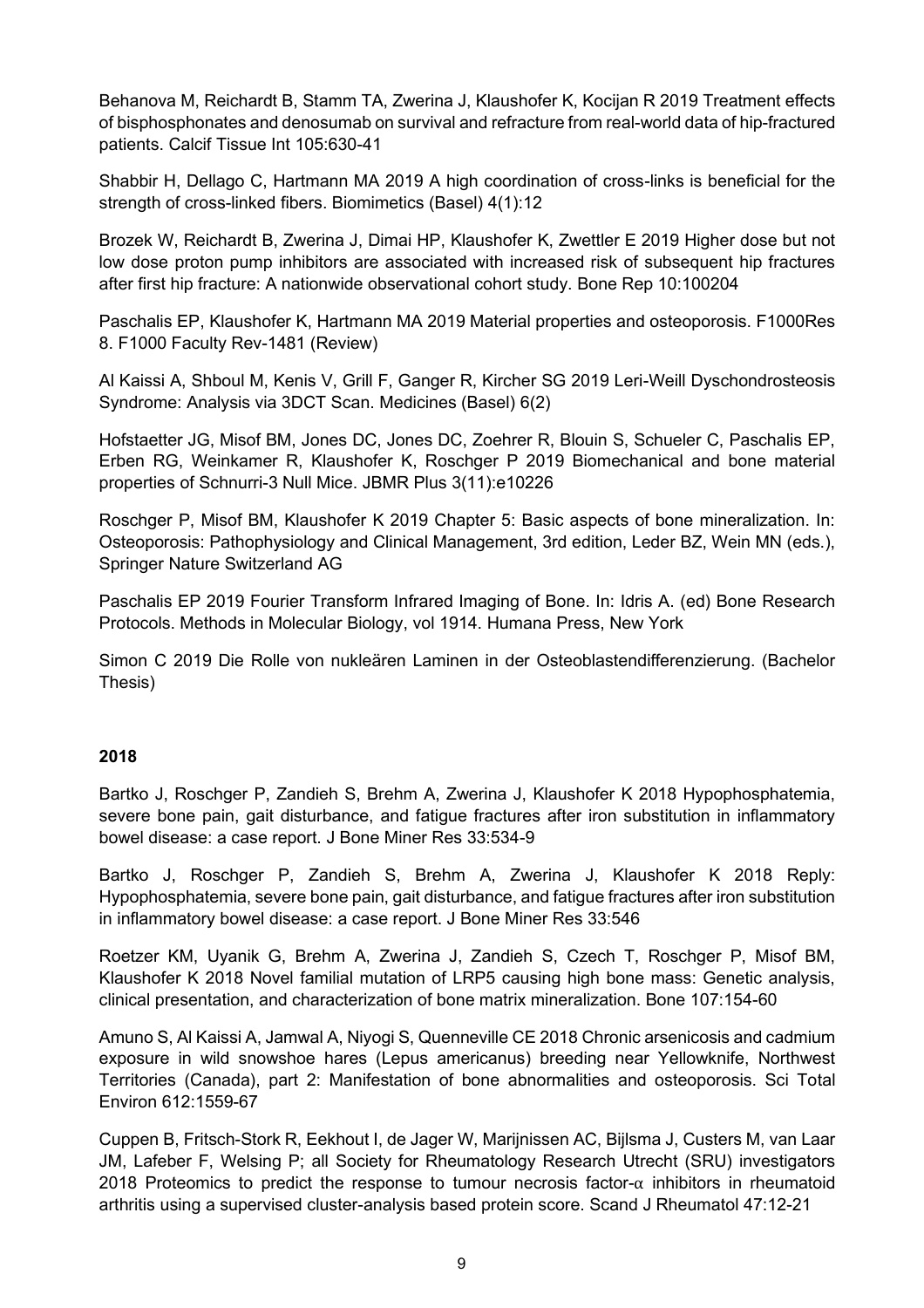Greiner G, Gurbisz M, Ratzinger F, Witzeneder N, Simonitsch-Klupp I, Mitterbauer-Hohendanner G, Mayerhofer M, Müllauer L, Sperr WR, Valent P, Hoermann G 2018 Digital PCR: a sensitive and precise method for KIT D816V quantification in mastocytosis. Clin Chem 64:547-55

Werzowa JM, Säemann MD, Mohl A, Bergmann M, Kaltenecker CC, Brozek W, Thomas A, Haidinger M, Antlanger M, Kovarik JJ, Kopecky C, Song PXK, Budde K, Pascual J, Hecking M 2018 A randomized controlled trial-based algorithm for insulin-pump therapy in hyperglycemic patients early after kidney transplantation. PLoS One 13:e0193569

Stamm TA, Reichardt B, Zwerina J, Ritschl V, Nell-Duxneuner V 2018 Use of biological disease modifying antirheumatic drugs in rheumatoid arthritis in Austria from 2008 to 2011: A retrospective analysis of 72% of the population. Wien Klin Wochenschr 130:230-7

Kang H, Jha S, Deng Z, Fratzl-Zelman N, Cabral WA, Ivovic A, Meylan F, Hanson EP, Lange E, Katz J, Roschger P, Klaushofer K, Cowen EW, Siegel RM, Marini JC, Bhattacharyya T 2018 Somatic activating mutations in MAP2K1 cause melorheostosis. Nat Commun 9:1390

Uday S, Fratzl-Zelman N, Roschger P, Klaushofer K, Chikermane A, Saraff V, Tulchinsky T, Thacher TD, Marton T, Högler W 2018 Cardiac, bone and growth plate manifestations in hypocalcemic infants: revealing the hidden body of the vitamin D deficiency iceberg. BMC Pediatr 18:183

Buenzli PR, Lerebours C, Roschger A, Roschger P, Weinkamer R 2018 Late stages of mineralization and their signature on the bone mineral density distribution 2018 Connect Tissue Res 59(sup1):74-80

Cundy T, Dray M, Delahunt J, Hald JD, Langdahl B, Li C, Szybowska M, Mohammed S, Duncan EL, McInerney-Leo AM, Wheeler PG, Roschger P, Klaushofer K, Rai J, Weis M, Eyre D, Schwarze U, Byers PH 2018 Mutations that alter the carboxy-terminal-Propeptide cleavage site of the chains of type I procollagen are associated with a unique osteogenesis imperfecta phenotype. J Bone Miner Res 33:1260-71

Hartman EAR, van Royen-Kerkhof A, Jacobs JWG, Welsing PMJ, Fritsch-Stork RDE 2018 Performance of the 2012 Systemic Lupus International Collaborating Clinics classification criteria versus the 1997 American College of Rheumatology classification criteria in adult and juvenile systemic lupus erythematosus. A systematic review and meta-analysis. Autoimmun Rev 17:316- 22 Review

Lindahl K, Åström E, Dragomir A, Symoens S, Coucke P, Larsson S, Paschalis E, Roschger P, Gamsjaeger S, Klaushofer K, Fratzl-Zelman N, Kindmark A 2018 Homozygosity for CREB3L1 premature stop codon in first case of recessive osteogenesis imperfecta associated with OASISdeficiency to survive infancy. Bone 114:268-77

Cuppen BVJ, Rossato M, Fritsch-Stork RDE, Concepcion AN, Linn-Rasker SP, Bijlsma JWJ, van Laar JM, Lafeber FPJG, Radstake TR; all SRU investigators 2018 RNA sequencing to predict  $r$ esponse to TNF- $\alpha$  inhibitors reveals possible mechanism for nonresponse in smokers. Expert Rev Clin Immunol 14:623-33

Kronschläger M, Blouin S, Roschger P, Varsits R, Findl O 2018 Attaining the optimal flange for intrascleral intraocular lens fixation. J Cataract Refract Surg S0886-3350(18)30669-2

Balasubramanian M, Fratzl-Zelman N, O'Sullivan R, Bull M, Peel NFA, Pollitt RC, Jones R, Milne E, Smith K, Roschger P, Klaushofer K, Bishop NJ 2018 Novel PLS3 variants in X-linked osteoporosis: exploring bone material properties. Am J Med Genet A 176:1578-86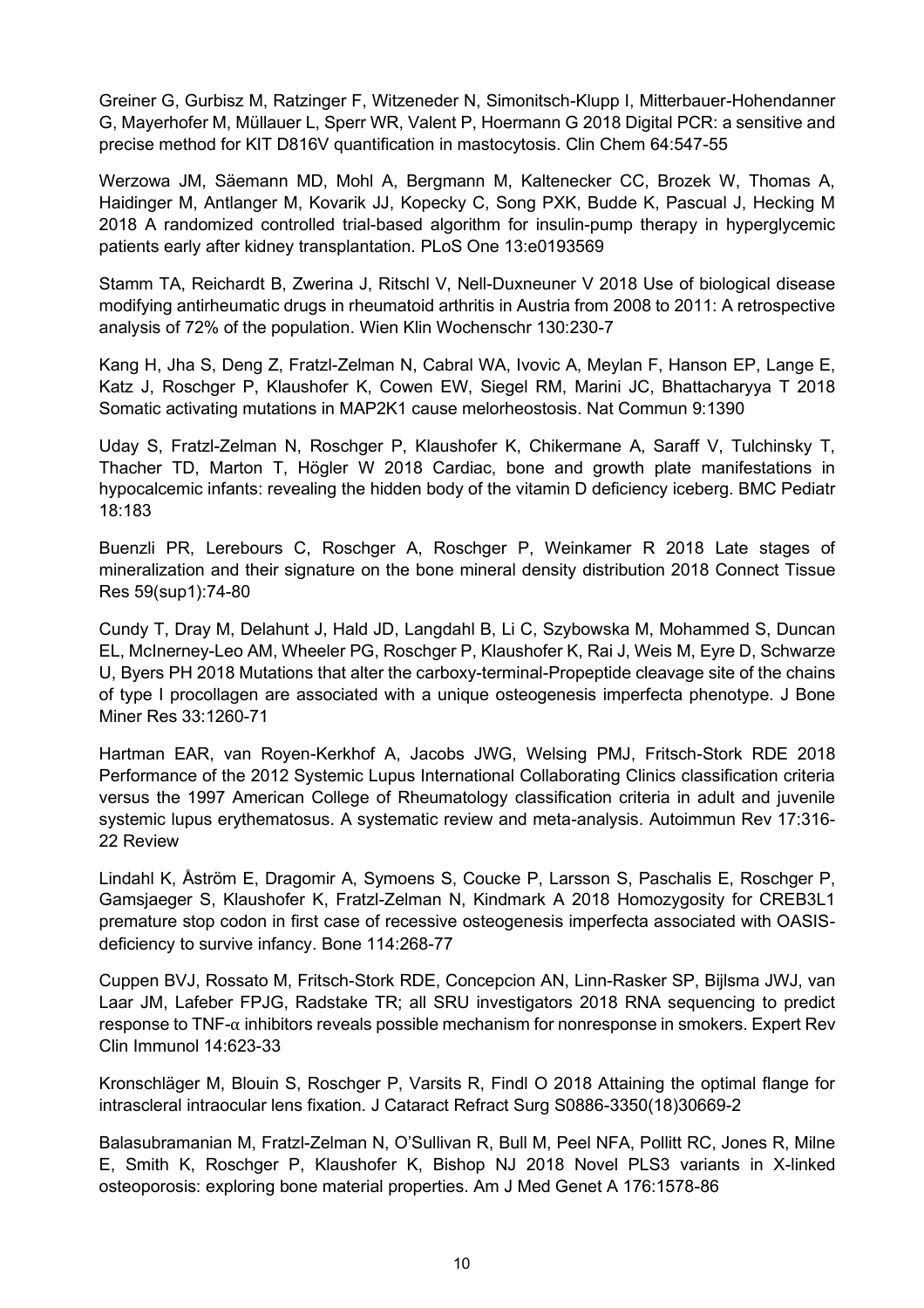Bartko J, Schoergenhofer C, Schwameis M, Firbas C, Beliveau M, Chang C, Marier JF, Nix D, Gilbert JC, Panicker S, Jilma B 2018 A randomized, first-in-human, healthy volunteer trial of sutimlimab, a humanized antibody for the specific inhibition of the classical complement pathway. Clin Pharmacol Ther 104:655-63

Al Kaissi A, Ghachem MB, Nabil NM, Kenis V, Melchenko E, Morenko E, Grill F, Ganger R, Kircher SG 2018 Schmid's type of metaphyseal chondrodysplasia: diagnosis and management. Orthop Surg 10:241-6

Simon S, Resch H, Klaushofer K, Roschger P, Zwerina J,4, Kocijan R 2018 Hypophosphatasia: from diagnosis to treatment. Curr Rheumatol Rep 20:69

Teng YKO, Bredewold EOW, Rabelink TJ, Huizinga TWJ, Eikenboom HCJ, Limper M, Fritsch-Stork RDE, Bloemenkamp KWM, Sueters M 2018 An evidence-based approach to pre-pregnancy counselling for patients with systemic lupus erythematosus. Rheumatology (Oxford) 57:1707-20

Pereira RC, Salusky IB, Roschger P, Klaushofer K, Yadin O, Freymiller EG, Bowen R, Delany AM, Fratzl-Zelman N, Wesseling-Perry K 2018 Impaired osteocyte maturation in the pathogenesis of renal osteodystrophy. Kidney Int 94:1002-12

Stoffer-Marx MA, Klinger M, Luschin S, Meriaux-Kratochvila S, Zettel-Tomenendal M, Nell-Duxneuner V, Zwerina J, Kjeken I, Hackl M, Öhlinger S, Woolf A, Redlich K, Smolen JS, Stamm TA 2018 Functional consultation and exercises improve grip strength in osteoarthritis of the hand - a randomised controlled trial. Arthritis Res Ther 20:253

Oppl B, Husar-Memmer E, Pfefferkorn S, Blank M, Zenz P, Gollob E, Wurnig C, Engel A, Stadlmayr A, Uyanik G, Brozek W, Klaushofer K, Zwerina J, Datz C 2018 HFE hemochromatosis screening in patients with severe hip osteoarthritis: A prospective cross-sectional study. PLoS One 13:e0207415

Rauner M, Buttgereit F, Distler J, Garbe AI, Herrmann M, Hofbauer L, Hoffmann M, Jessberger R, Kornak U, Krönke G, Mundlos S, Spies C, Tuckermann J, Zwerina J 2018 Osteoimmunology-IMMUNOBONE: Regulation of bone by inflammation. Z Rheumatol 77(Suppl 1):12-5

Paschalis EP, Krege JH, Gamsjaeger S, Eriksen EF, Burr DB, Disch DP, Stepan JJ, Fahrleitner-Pammer A, Klaushofer K, Marin F, Pavo I 2018 Teriparatide treatment increases mineral content and volume in cortical and trabecular bone of iliac crest: A comparison of infrared imaging with Xray-based bone assessment techniques. J Bone Miner Res 33:2230-5

Bartko J, Schoergenhofer C, Schwameis M, Wadowski P, Kubica J, Jilma B, Hobl EL 2018 Morphine interaction with Aspirin: a double-blind, crossover trial in healthy volunteers. J Pharmacol Exp Ther 365:430-6

van den Hoogen LL, van Roon JAG, Mertens JS, Wienke J, Lopes AP, de Jager W, Rossato M, Pandit A, Wichers CGK, van Wijk F, Fritsch-Stork RDE, Radstake TRDJ 2018 Galectin-9 is an easy to measure biomarker for the interferon signature in systemic lupus erythematosus and antiphospholipid syndrome. Ann Rheum Dis 77:1810-4

Al Kaissi A, Ben Chehida F, Kenis V, Brozek W, Grill F, Ganger R, Kircher SG 2018 Is attention deficit/hyperactivity disorder (ADHD) a diagnosis or a symptom complex? Experience from pediatric orthopedic practice. WJPMR 4:122-31

Al Kaissi A, Grill F, Ganger R, Kircher SG 2018 Bilateral coxa, vara and tibia vara associated with severe short stature in a girl manifesting a constellation of bone lesions with exclusive involvement of the lower limbs. Pediatric Traumatology, Orthopaedics and Reconstructive Surgery 6:63-9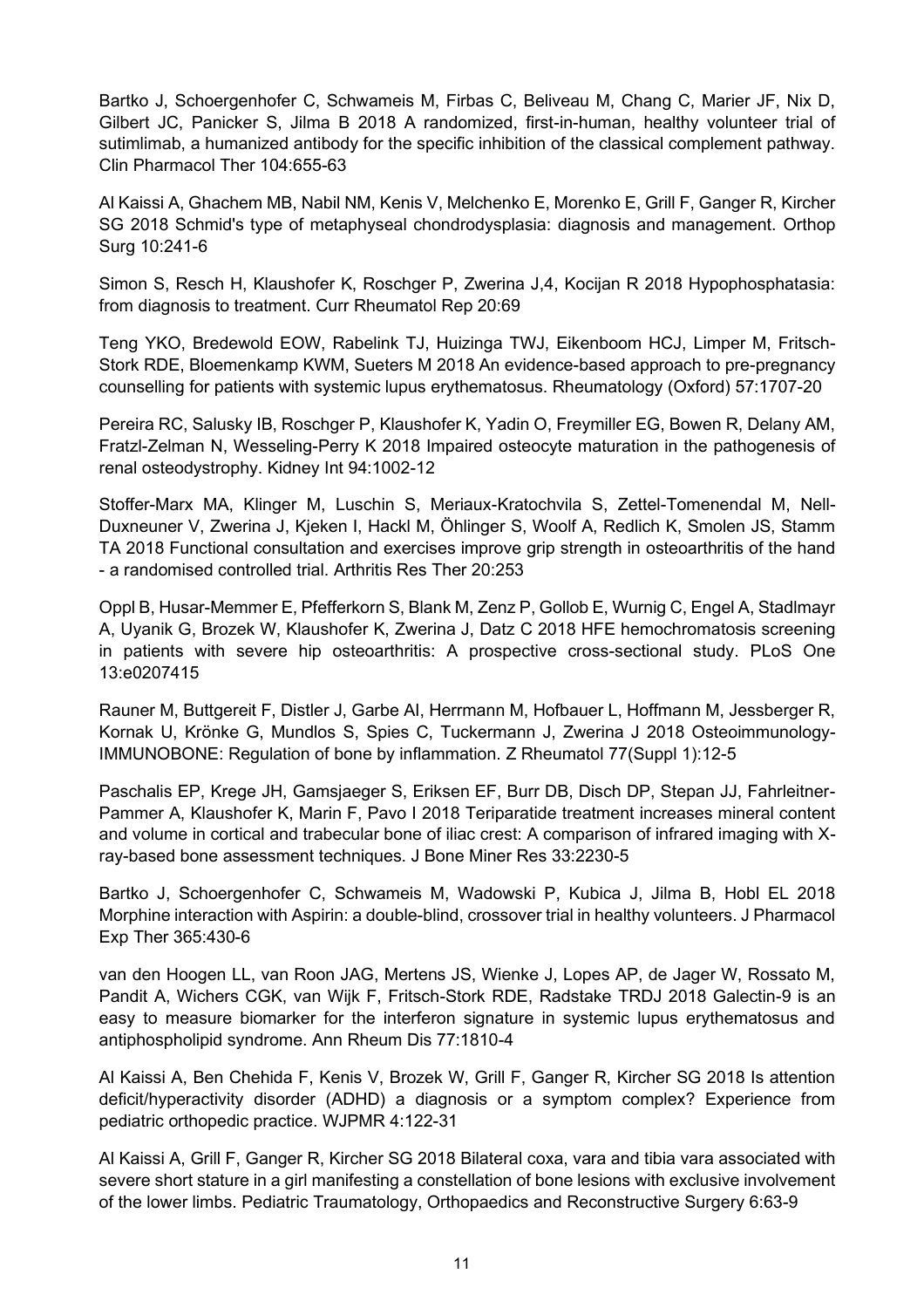Al Kaissi A, Ben Chehida F, Frill F, Ganger R, Kircher SG 2018 Turning the backbone into an ankylosed concrete-like structure: Case report. Medicine (Baltimore) 97:e0278

van den Hoogen LL, Palla G, Bekker CPJ, Fritsch-Stork RDE, Radstake TRDJ, van Roon JAG 2018 Increased B-cell activating factor (BAFF)/B-lymphocyte stimulator (BLyS) in primary antiphospholipid syndrome is associated with higher adjusted global antiphospholipid syndrome scores. RMD Open 4:e000693

Blouin S, Roschger A, Varga F, Misof B, Spitzer S, Roschger P, Klaushofer K. 2018 Confocal laser scanning microscopy-a powerful tool in bone research. Wien Med Wochenschr 168:314-21

Al Kaissi A, Grill F, Ganger R, Kircher SG 2018 Carpal fusion in Ellis-Van Creveld Syndrome. Letter to the Editor, Orthop Spine Sports Med 2:010

Kocijan R 2018 Glukokortikoidinduzierte Osteporose. Fakten der Rheumatologie 04/2018

Blank M 2018 Investigation of the mineralization process in normal and cancer cells and the influence of matrix vesicles on bone tissue. (Master Thesis)

Heugl T 2018 Does notch signaling induced by co-cultured leukemia cells modulate differentiation of osteoblasts? (Master Thesis)

### **2017**

Paschalis EP, Gamsjaeger S, Dempster D, Jorgetti V, Borba V, Boguszewski CL, Klaushofer K, Moreira CA 2017 Fragility fracture incidence in chronic obstructive pulmonary disease (COPD) patients associates with nanoporosity, mineral/matrix ratio, and pyridinoline content at actively bone-forming trabecular surfaces. J Bone Miner Res 32:165-71

Paschalis EP, Gamsjaeger S, Hassler N, Klaushofer K, Burr D 2017 Ovarian hormone depletion affects cortical bone quality differently on different skeletal envelopes. Bone 95:55-64

Paschalis EP, Gamsjaeger S, Hassler N, Fahrleitner-Pammer A, Dobnig H, Stepan JJ, Pavo I, Eriksen EF, Klaushofer K 2017 Vitamin D and calcium supplementation for three years in postmenopausal osteoporosis significantly alters bone mineral and organic matrix quality. Bone 95:41-6

Rauwolf M, Turyanskaya A, Roschger A, Prost J, Simon R, Scharf O, Radtke M, Schoonjans T, Guilherme Buzanich A, Klaushofer K, Wobrauschek P, Hofstaetter JG, Roschger P, Streli C 2017 Synchrotron radiation micro X-ray fluorescence spectroscopy of thin structures in bone samples: comparison of confocal and color X-ray camera setups. J Synchrotron Radiat 24:307-11

Brozek W, Reichardt B, Zwerina J, Dimai HP, Klaushofer K, Zwettler E 2017 Use of proton pump inhibitors and mortality after hip fracture in a nationwide study. Osteoporos Int 28:1587-95

Al Kaissi A, Marrakchi Z, Nassib NM, Hofstaetter J, Grill F, Ganger R, Kircher SG 2017 Craniosynostosis, Scheuermann´s disease and intellectual disability resembling Shprintzen-Goldberg syndrome: a report on a family over 4 generations: case report. Medicine (Baltimore) 96:e6199

Fratzl-Zelman N, Valta H, Pereira RC, Misof BM, Roschger P, Jalanko H, Wesseling-Perry K, Klaushofer K, Mäkitie O 2017 Abnormally high and heterogeneous bone matrix mineralization after childhood solid organ transplantation: a complex pathology of low bone turnover and local defects in mineralization. J Bone Miner Res 32:1116-25

Rauwolf M, Pemmer B, Roschger A, Turyanskaya A, Smolek S, Maderitsch A, Hischenhuber P, Foelser M, Simon R, Lang S, Puchner SE, Windhager R, Klaushofer K, Wobrauschek P,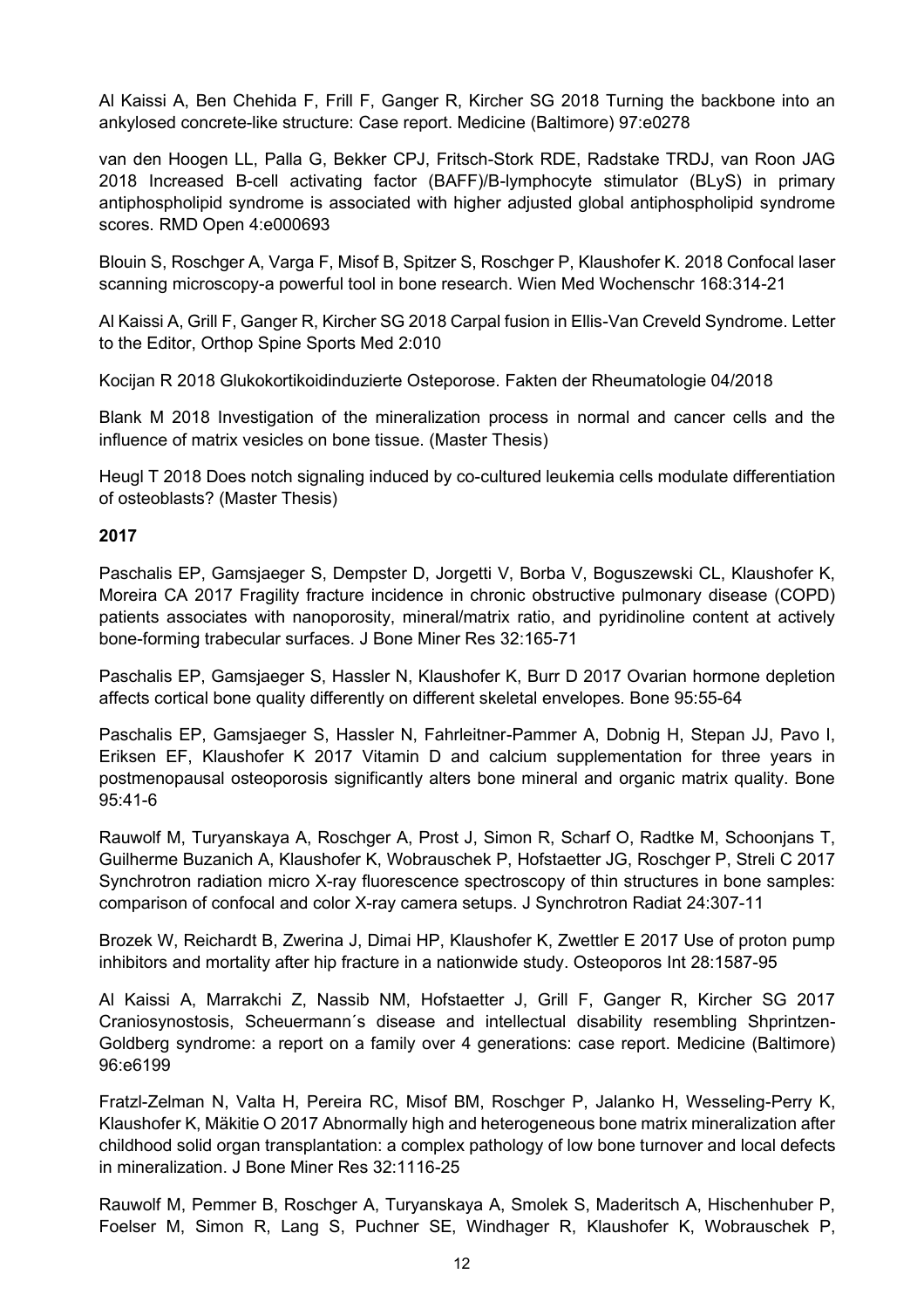Hofstaetter JG, Roschger P, Streli C 2017 Increased zinc accumulation in mineralized osteosarcoma tissue measured by confocal synchrotron radiation micro X-ray fluorescence analysis. Xray Spectrom 46:56-62

Gamsjaeger S, Robins SP, Tatakis DN, Klaushofer K, Paschalis EP 2017 Identification of pyridinoline trivalent collagen cross-links by Raman microspectroscopy. Calcif Tissue Int 100:565- 74

Mosheimer BA, Oppl B, Zandieh S, Fillitz M, Keil F, Klaushofer K, Weiss G, Zwerina J 2017 Bone involvement in Rosai-Dorfman disease (RDD): a case report and systematic literature review. Curr Rheumatol Rep 19:29

Cuppen BV, Pardali K, Kraan MC, Marijnissen AC, Yrlid L, Olsson M, Bijlsma JW, Lafeber FP, Fritsch-Stork RD 2017 Polymorphisms in the multidrug-resistance 1 gene related to glucocorticoid response in rheumatoid arthritis treatment. Rheumatol Int 37:531-6

Webb EA, Balasubramanian M, Fratzl-Zelman N, Cabral WA, Titheradge H, Alsaedi A, Saraff V, Vogt J, Cole T, Stewart S, Crabtree NJ, Sargent BM, Gamsjaeger S, Paschalis EP, Roschger P, Klaushofer K, Shaw NJ, Marini JC, Högler W 2017 Phenotypic spectrum in osteogenesis imperfecta due to mutations in TMEM38B: unravelling a complex cellular defect. J Clin Endocrinol Metab 102:2019-28

Lietman CD, Lim J, Grafe I, Chen Y, Ding H, Bi X, Ambrose CG, Fratzl-Zelman N, Roschger P, Klaushofer K, Wagermaier W, Schmidt I, Fratzl P, Rai J, Weis M, Eyre D, Keene DR, Krakow D, Lee BH 2017 Fkbp10 deletion in osteoblasts leads to qualitative defects in bone. J Bone Miner Res 32:1354-67

Yousef Yengej FA, van Royen-Kerkhof A, Derksen RHWM, Fritsch-Stork RDE 2017 The development of offspring from mothers with systemic lupus erythematosus. A systematic review. Autoimmun Rev 16:701-11

Otten HG, Brummelhuis WJ, Fritsch-Stork R, Leavis HL, Wisse BW, van Laar JM, Derksen RH 2017 Measurement of antinuclear antibodies and their fine specificities: time for a change in strategy? Clin Exp Rheumatol 35:462-70

Paschalis EP, Gamsjaeger S, Klaushofer K 2017 Vibrational spectroscopic techniques to assess bone quality. Osteoporos Int 28:2275-91

Greiner G, Witzeneder N, Berger A, Schmetterer K, Eisenwort G, Schiefer AI, Roos S, Popow-Kraupp T, Müllauer L, Zuber J, Sexl V, Kenner L, Sperr WR, Valent P, Mayerhofer M, Hoermann G 2017 CCL2 is a KIT D816V-dependent modulator of the bone marrow microenvironment in systemic mastocytosis. Blood 129:371-82

Blouin S, Fratzl-Zelman N, Glorieux FH, Roschger P, Klaushofer K, Marini JC, Rauch F 2017 Hypermineralization and high osteocyte lacunar density in osteogenesis imperfecta type V bone indicate exuberant primary bone formation. J Bone Miner Res 32:1884-92

Misof BM, Blouin S, Lueger S, Paschalis EP, Recker RR, Phipps R, Klaushofer K, Roschger P 2017 Baseline mineralizing surface determines the magnitude of the bisphosphonate effect on cortical bone mineralization in postmenopausal osteoporotic patients. J Musculoskelet Neuronal Interact 17:183-91

Al Kaissi A, Windpassinger C, Chehida FB, Gachem MB, Nassib NM, Kenis V, Melchenko E, Morenko E, Ryabykh S, Hofstaetter JG, Grill F, Ganger R, Kircher SG 2017 How frequent is osteogenesis imperfecta in patients with idiopathic osteoporosis? Case reports. Medicine (Baltimore) 96:e7863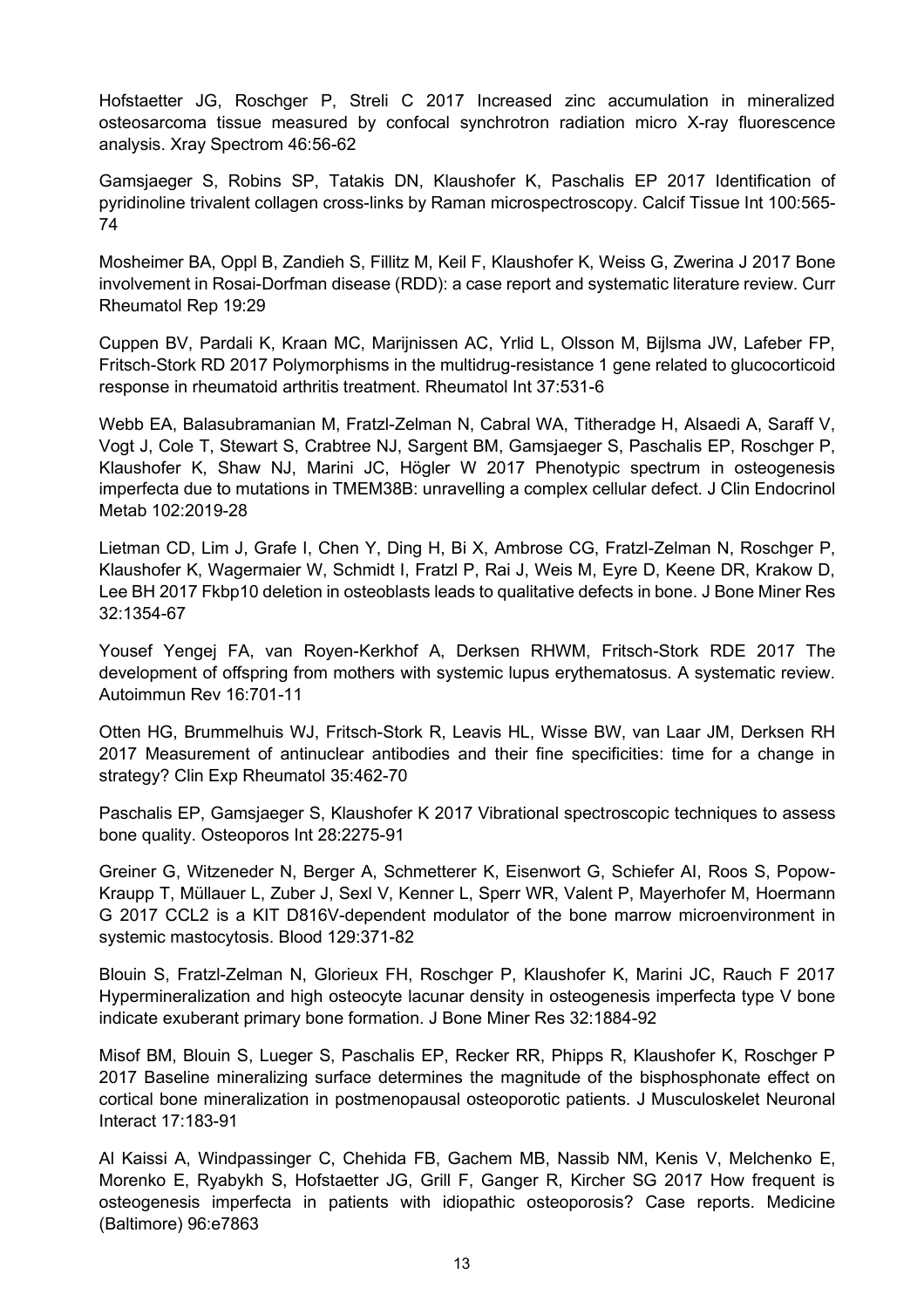Windpassinger C, Piard J, Bonnard C, Alfadhel M, Lim S, Bisteau X, Blouin S, Ali NAB, NG AYJ, Lu H, Tohari S, Talib SZA, van Hul N, Caldez MJ, van Maldergem L, Youssef S, Coppola V, de Bruin A, Tessarollo L, Choi H, Rupp V, Rötzer K, Roschger P, Klaushofer K, Roy S, Venkatesh B, Ganger R, Grill F, Ben Chehida F, Altunoglu U, Al Kaissi A, Reversade B, Kaldis B 2017 Mutations in CDK10 humans and mice cause severe growth retardation, spine malformation and intellectual disability. Am J Hum Genet 101:391-403

Karlic H, Haider F, Thaler R, Spitzer S, Klaushofer K, Varga F 2017 Statin and bisphosphonate induce starvation in fast growing cancer cell lines. Int J Mol Sci 18(9) pii: E1982

Misof BM, Roschger P, Klaushofer K, Rauch F, Ma J, Mack DR, Ward LM 2017 Increased bone matrix mineralization in treatment-naïve children with inflammatory bowel disease. Bone 105:50-6

Kämpe AJ, Costantini A, Levy-Shraga Y, Zeitlin L, Roschger P, Taylan F, Lindstrand A, Paschalis EP, Gamsjaeger S, Raas-Rothschild A, Hövel M, Jiao H, Klaushofer K, Grasemann C, Mäkitie O 2017 PLS3 deletions lead to severe spinal osteoporosis and disturbed bone matrix mineralization. J Bone Miner Res 32:2394-404

Bartko J, Derhaschnig U, Neels T, Nabozny GH, Harcken C, Leuschner J, De Vries F, Jilma B 2017 Selective glucocorticoid receptor modulation inhibits cytokine responses in a canine model of mild endotoxemia. Pharmacol Res 125(Pt B):215-23

Tsourdi E, Lademann F, Ominsky MS, Rijntjes E, Köhrle J, Misof BM, Roschger P, Klaushofer K, Hofbauer LC, Rauner M 2017 Sclerostin blockade and zoledronic acid improve bone mass and strength in male mice with exogenous hyperthyroidism. Endocrinology 158:3765-77

Sakka S, Gafni RI, Davies JH, Clarke B, Tebben P, Samuels M, Saraff V, Klaushofer K, Fratzl-Zelman N, Roschger P, Rauch F, Högler W 2017 Bone structural characteristics and response to bisphosphonate treatment in children with Hajdu-Cheney Syndrome. J Clin Endocrinol Metab 102:4163-72

Dejaco C, Stadlmayr A, Duftner C, Trimmel V, Husic R, Krones E, Zandieh S, Husar-Memmer E, Zollner G, Hermann J, Gretler J, Lackner A, Ficjan A, Datz C, Axman R, Zwerina J 2017 Ultrasound verified inflammation and structural damage in patients with hereditary haemochromatosis-related arthropathy. Arthritis Res Ther 19:243

Kok HM, van den Hoogen LL, van Roon JAG, Adriaansen EJM, Fritsch-Stork RDE, Nguyen TQ, Goldschmeding R, Radstake TRDJ, Bovenschen N 2017 Systemic and local granzyme B levels are associated with disease activity, kidney damage and interferon signature in systemic lupus erythematosus. Rheumatology (Oxford) 56:2129-34

Kroese SJ, Abheiden CNH, Blomjous BS, van Laar JM, Derksen RWHM, Bultink IEM, Voskuyl AE, Lely AT, de Boer MA, de Vries JIP, Fritsch-Stork RDE 2017 Maternal and Perinatal Outcome in Women with Systemic Lupus Erythematosus: A Retrospective Bicenter Cohort Study J Immunol Res 2017:8245879

Oberndorfer R, Schönauer C, Eichbauer H, Klaushofer K, Friedrich F 2017 Cotard Syndrome in Hypoactive Delirium - A Case Report. Psychiatr Danub 29:500-2

Repp F, Kollmannsberger P, Roschger A, Berzlanovich A, Gruber GM, Roschger P, Wagermaier W, Weinkamer R 2017 Coalignment of osteocyte canaliculi and collagen fibers in human osteonal bone. J Struct Biol 199:177-86

Al Kaissi A, Kuranova M, Pleskach N, Kenis V, Nassib NM, Grill F, Ganger R, Gerit Kircher S 2017 Are parents of children with Cockayne syndrome manifesting features of the disorder?: Case reports. Medicine (Baltimore) 96:e8970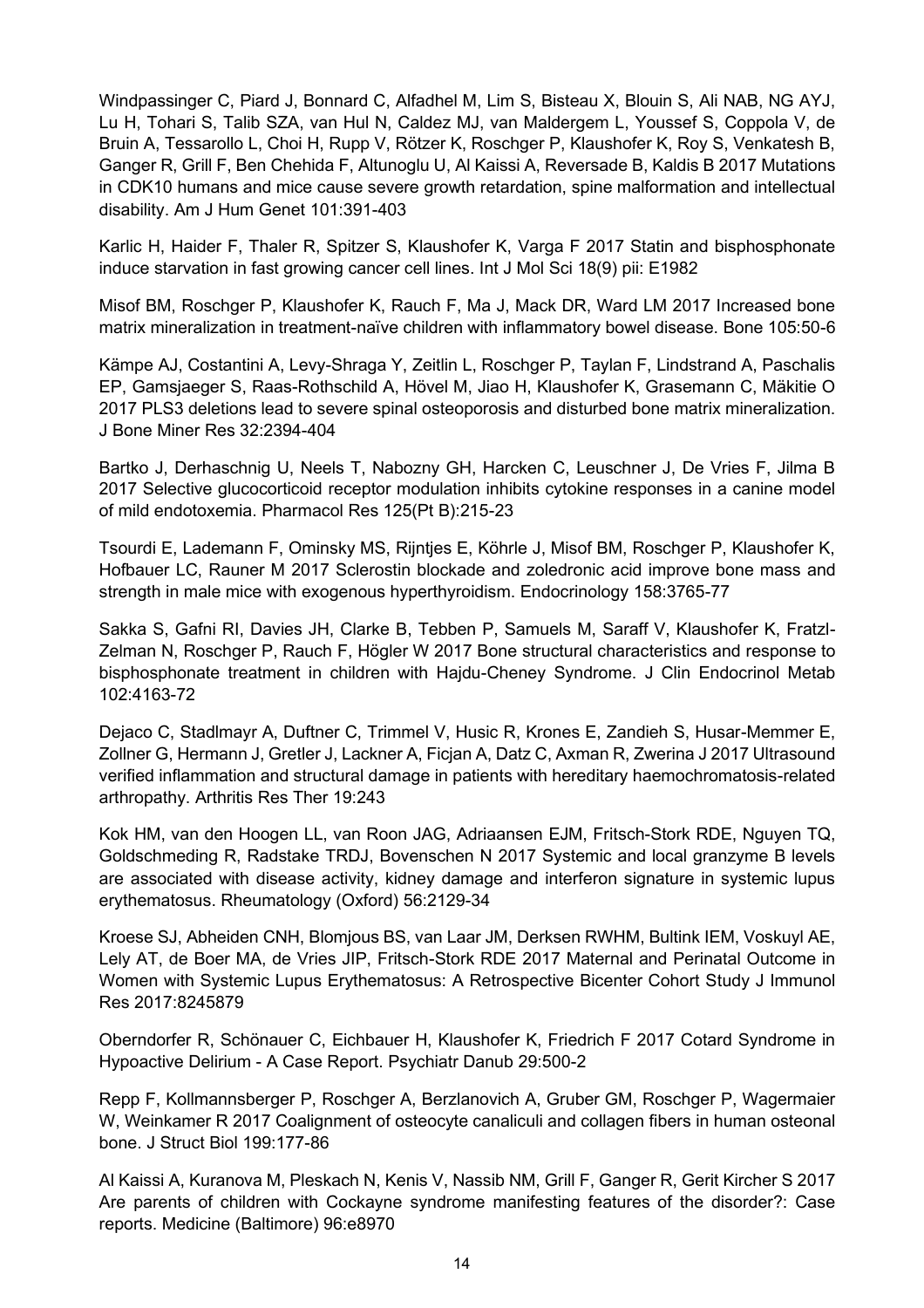Marini JC, Forlino A, Bächinger HP, Bishop NJ, Byers PH, Paepe A, Fassier F, Fratzl-Zelman N, Kozloff KM, Krakow D, Montpetit K, Semler O 2017 Osteogenesis imperfecta. Nat Rev Dis Primers 3:17052

Al Kaissi A, Ryabykh S, Ochirova P, Kenis V, Hofstätter JG, Grill F, Ganger R, Kircher SG 2017 Muscle weakness: a misleading presentation in children with distinctive syndromic entities (Clinical Case Reports). J Investig Med High Impact Case Rep 5(1):2324709616689583

Shabestari M, Eriksen EF, Paschalis EP, Roschger P, Gamsjaeger S, Klaushofer K, Berzlanovich A, Nogues X, Puig L, Diez-Perez A 2017 Presence of pyrophosphate in bone from an Atypical Femoral Fracture site: a case report. Bone Rep 6:81-6

Repp F, Kollmannsberger P, Roschger A, Kerschnitzki M, Berzlanovich A, Gruber GM, Roschger P, Wagermaier W, Weinkamer R 2017 Spatial heterogeneity in the canalicular density of the osteocyte network in human osteons. Bone Rep 6:101-8

Nagel G, Peter RS, Klotz E, Brozek W, Concin H 2017 Bone mineral density and breast cancer risk: results from the Vorarlberg Health Monitoring & Prevention Program and meta-analysis. Bone Rep 7:83-9

Misof BM, Fratzl-Zelman N 2017 Mineralisierung der Knochenmatrix bei zwei seltenen Erkrankungen – bei Hypoparathyreoidismus und neuen Formen der Osteogenesis Imperfecta. Orthopädische Nachrichten 03-2017, Special Osteoporose/Osteologie, Biermann Verlag

Misof B, Roschger P, Fratzl P 2017 Imaging mineralized tissue in vertebrates. In: Ducheyne P, Grainger DW, Healy KE, Hutmacher DW, Kirkpatrick CJ (eds.), Comprehensive Biomaterials II, vol. 3, pp. 549-78, Oxford: Elsevier

Roschger P, Blouin S, Paschalis E, Gamsjaeger S, Klaushofer K, Misof B 2017 Bone material quality. In: Pietschmann P (ed.), Principles of Bone and Joint Research, Learning Materials in Biosciences, pp. 1-15, Springer

Fratzl-Zelman N, Varga F 2017 Osteoblasts and osteocytes: essentials and methods. In: Pietschmann P (ed.), Principles of Bone and Joint Research, Learning Materials in Biosciences, pp. 17-31, Springer

Karlic H, Varga F 2017 Mevalonate Pathway. In: Caplan M (ed.), Reference Module in Biomedical Sciences, https://doi.org/10.1016/B978-0-12-801238-3.65000-6, Elsevier

# **2016**

Misof BM, Roschger P, McMillan HJ, Ma J, Klaushofer K, Rauch F, Ward LM 2015 Histomorphometry and bone matrix mineralization before and after bisphosphonate treatment in boys with Duchenne Muscular Dystrophy: A paired transiliac biopsy study. J Bone Miner Res 31:1060-9

Misof BM, Roschger P, Dempster DW, Zhou H, Bilezikian JP, Klaushofer K, Rubin MR 2016 PTH(1-84) Administration in hypoparathyroidism transiently reduces bone matrix mineralization. J Bone Miner Res 31:180-9

Paschalis EP, Fratzl P, Gamsjaeger S, Hassler N, Brozek W, Eriksen EF, Rauch F, Glorieux FH, Shane E, Dempster D, Cohen A, Recker R, Klaushofer K 2016 Aging versus postmenopausal osteoporosis: bone composition and maturation kinetics at actively-forming trabecular surfaces of female subjects aged 1 to 84 years. J Bone Miner Res 31:347-57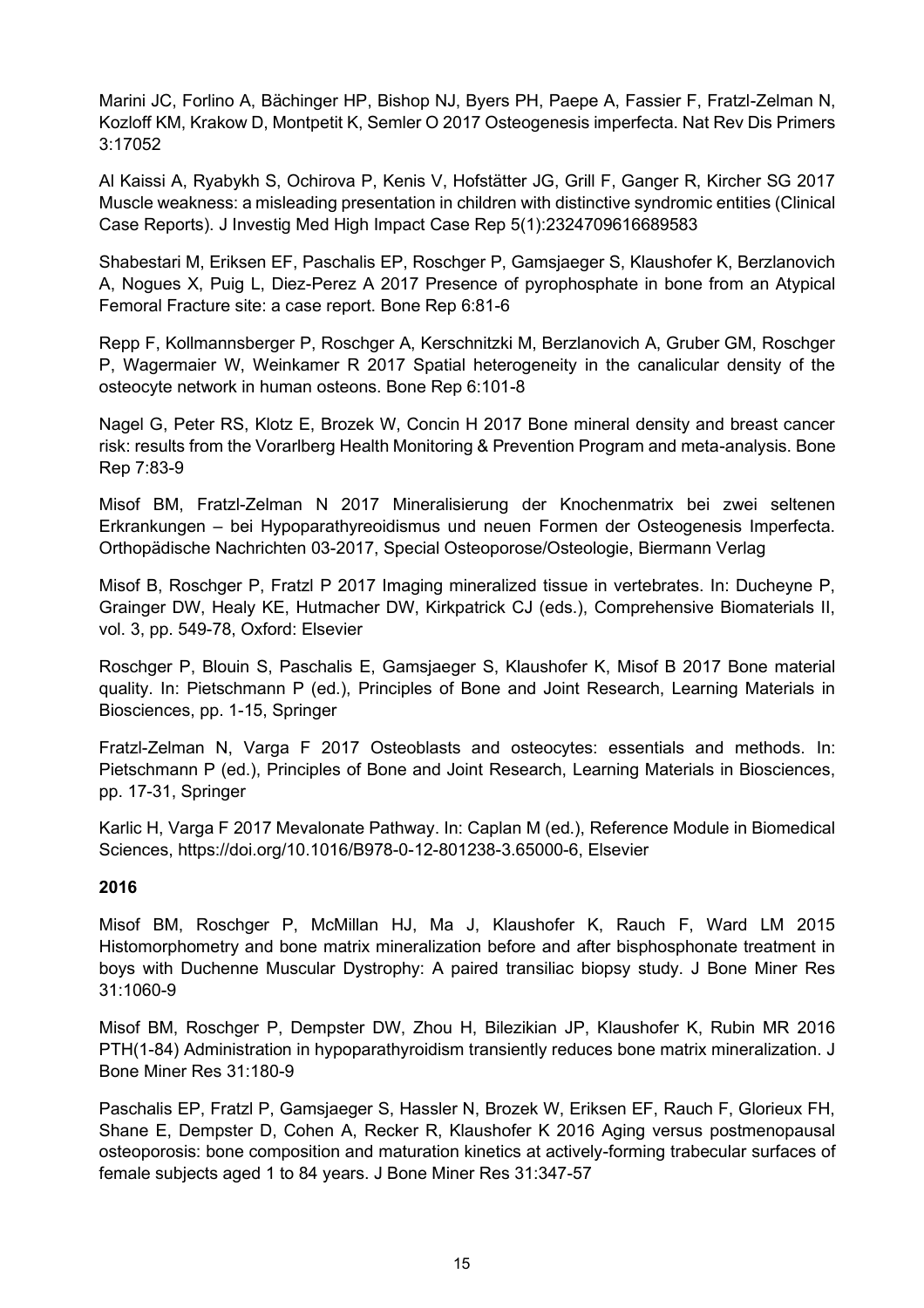Brozek W, Reichardt B, Zwerina J, Dimai HP, Klaushofer K, Zwettler E 2016 Antiresorptive therapy and risk of mortality and refracture in osteoporosis-related hip fracture: a nationwide study. Osteoporos Int 27:387-96

Misof BM, Roschger P, Blouin S, Recker R, Klaushofer K 2015 Bone matrix mineralization is preserved during early perimenopausal stage in healthy women: a paired biopsy study. Osteoporos Int 27:1795-803

Paschalis EP, Gamsjaeger S, Fratzl-Zelman N, Roschger P, Masic A, Brozek W, Hassler N, Glorieux FH, Rauch F, Klaushofer K, Fratzl P 2016 Evidence for a role for nanoporosity and pyridinoline content in human mild osteogenesis imperfecta. J Bone Miner Res 31:1050-9

Al Kaissi A, Kenis V, Ben Ghachem M, Hofstaetter J, Grill F, Ganger R, Kircher S 2016 The diversity of the clinical phenotypes in patients with fibrodysplasia ossificans progressiva. J Clin Med Res 8:246-53

Rubin MR, Paschalis EP, Poundarik A, Sroga GE, McMahon DJ, Gamsjaeger S, Klaushofer K, Vashishth D 2016 Advanced glycation endproducts and bone material properties in type 1 diabetic mice. PLoS One 11:e0154700

Murali SK, Roschger P, Zeitz U, Klaushofer K, Andrukhova O, Erben RG 2016 FGF23 regulates bone mineralization in a 1,25(OH)2 D3 and Klotho-independent manner. J Bone Miner Res 31:129- 42

Thaler R, Maurizi A, Roschger P, Sturmlechner I, Khani F, Spitzer S, Rumpler M, Zwerina J, Karlic H, Dudakovic A, Klaushofer K, Teti A, Rucci N, Varga F, van Wijnen AJ 2016 Anabolic and antiresorptive modulation of bone homeostasis by the epigenetic modulator sulforaphane, a naturally occurring isothiocyanate. J Biol Chem 291:6754-71

Misof BM, Moreira CA, Klaushofer K, Roschger P 2016 Skeletal implications of chronic obstructive pulmonary disease. Curr Osteoporos Rep 14:49-53 Review

Fratzl-Zelman N, Bächinger HP, Vranka JA, Roschger P, Klaushofer K, Rauch F 2016 Bone matrix hypermineralization in prolyl-3 hydroxylase 1 deficient mice. Bone 85:15-22

Al Kaissi A, Ben Chehida F, Grill F, Ganger R 2016 Progressive Collapse of the thoracic cage. Am J Med S0002-9343(16)30170-X

Lang D, Zwerina J, Pieringer H 2016 lgG4-related disease: current challenges and future prospects. Ther Clin Risk Manag 12:189-99 Review

Dempster DW, Roschger P, Misof BM, Zhou H, Paschalis EP, Alam J, Ruff VA, Klaushofer K, Taylor KA 2016 Differential effects of teriparatide and zoledronic acid on bone mineralization density distribution at 6 and 24 months in the SHOTZ study. J Bone Miner Res 31:1527-35

van der Eerden BCJ, Koek WNH, Roschger P, Zillikens MC, Waarsing JH, van der Kemp A, Schreuders-Koedam M, Fratzl-Zelman N, Leenen PJM, Hoenderop JGJ, Klaushofer K, Bindels RJM, van Leeuwen JPTM 2016 Lifelong challenge of calcium homeostasis in male mice lacking TRPV5 leads to changes in bone and calcium metabolism. Oncotarget 7:24928-41

Rintelen B, Zwerina J, Herold M, Singer F, Hitzelhammer J, Halder W, Eichbauer-Sturm G, Puchner R, Stetter M, Leeb BF; BIOREG investigator group 2016 Validity of data collected in BIOREG, the Austrian register for biological treatment in rheumatology: current practice of bDMARD therapy in rheumatoid arthritis in Austria. BMC Musculoskelet Disord 17:358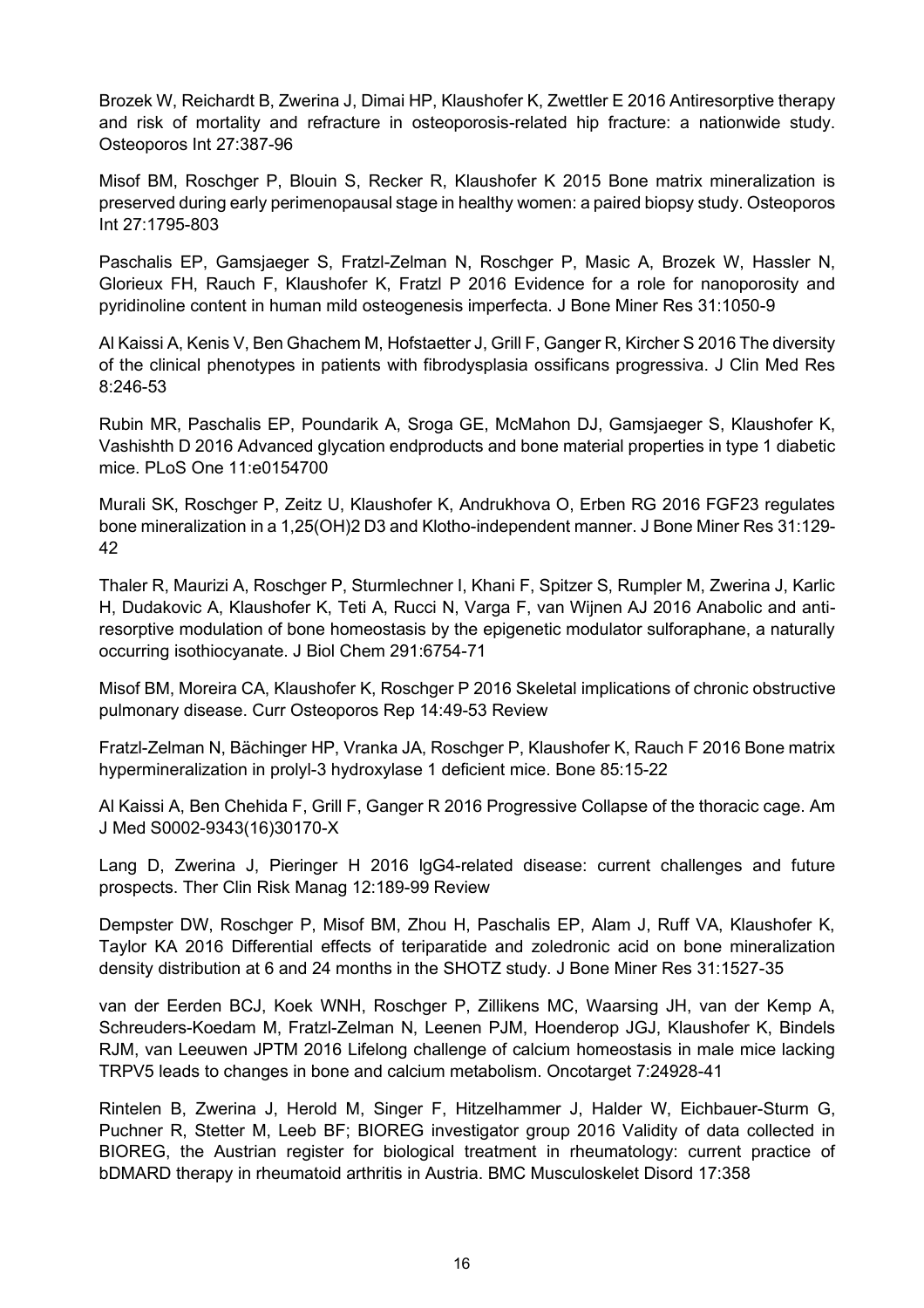Al Kaissi A, Ben Ghachem M, Ben Chehida F, Hofstaetter JG, Grill F, Ganger R, Kircher SG 2016 Can multiple hereditary exostoses overlap with mesomelic dysplasia? J Clin Med Res 8:605-9

Fratzl-Zelman N, Barnes AM, Weis M, Carter E, Hefferan TE, Perino G, Chang W, Smith PA, Roschger P, Klaushofer K, Glorieux FH, Eyre DR, Raggio C, Rauch F, Marini JC 2016 Non-lethal type VIII osteogenesis imperfecta has elevated bone matrix mineralization. J Clin Endocrinol Metab 101:3516-25

Paschalis EP, Gamsjaeger S, Dempster D, Jorgetti V, Borba V, Boguszewski CL, Klaushofer K, Moreira CA 2016 Fragility fracture incidence in chronic obstructive pulmonary disease (COPD) patients associates with nanoporosity, mineral/matrix ratio, and pyridinoline content at actively bone forming trabecular surfaces. J Bone Miner Res Aug 4. doi: 10.1002/jbmr.2933. [Epub ahead of print]

Concin H, Brozek W, Benedetto KP, Häfele H, Kopf J, Bärenzung T, Schnetzer R, Schenk R, Stimpfl E, Waheed-Hutter U, Ulmer H, Rapp K, Zwettler E, Nagel G 2016 Hip fracture incidence 2003-2013 and projected cases until 2050 in Austria: a population-based study. Int J Public Health Aug 22. [Epub ahead of print]

Misof BM, Roschger P, Chen C, Pickarski M, Messmer P, Klaushofer K, Duong LT 2016 Effects of odanacatib on bone matrix mineralization in rhesus monkeys are similar to those of alendronate. Bone Reports 5:62-9

Al Kaissi A, Kenis V, Melchenko E, Ghachem MB, Csepan R, Grill F, Ganger R. 2016 Corrections of diverse forms of lower limb deformities in patients with mucopolysaccharidosis type IVA (Morquio syndrome). Afr J Paediatr Surg 13:88-94

Al Kaissi A, Kenis V, Chehida FB, Hofstaetter J, Grill F, Ganger R 2016 Lower limbs deformities in patients with McCune-Albright syndrome: Tomography and treatment. Afr J Paediatr Surg 13:125- 30

Zwerina J 2016 lgG4-assoziierte Erkrankung. Universum Innere Medizin 01/16: 24-6

Roschger P, Misof BM, Klaushofer K 2016 Osteoporosetherapie und Knochenmineralisation. J Miner Stoffwechs Muskuloskelet Erkrank 3:94-9

#### **2015**

Fahiminiya S, Al-Jallad H, Majewski J, Palomo T, Moffatt P, Roschger P, Klaushofer K, Glorieux FH, Rauch F 2015 A polyadenylation site variant causes transcript-specific BMP1 deficiency and frequent fractures in children. Hum Mol Genet 24:516-24

Hassler N, Gamsjaeger S, Hofstetter B, Brozek W, Klaushofer K, Paschalis EP 2015 Effects of long-term alendronate treatment on postmenopausal osteoporosis bone material properties. Osteoporos Int 26:339-52

Paschalis EP, Gamsjaeger S, Tatakis DN, Hassler N, Robins SP, Klaushofer K 2015 Fourier transform infrared spectroscopic characterization of mineralizing type I collagen enzymatic trivalent cross-links. Calcif Tissue Int 96:18-29

Al Kaissi A, Ben Chehida F, Ganger R, Klaushofer K, Grill F 2015 Distinctive spine abnormalities in patients with Goldenhar syndrome: tomographic assessment. Eur Spine J 24:594-9

Stadlmayr A, Aigner E, Huber-Schönauer U, Niederseer D, Zwerina J, Husar-Memmer E, Hohla F, Schett G, Patsch W, Datz C 2015 Relations of vitamin D status, gender and type 2 diabetes in middle-aged Caucasians. Acta Diabetol 52:39-46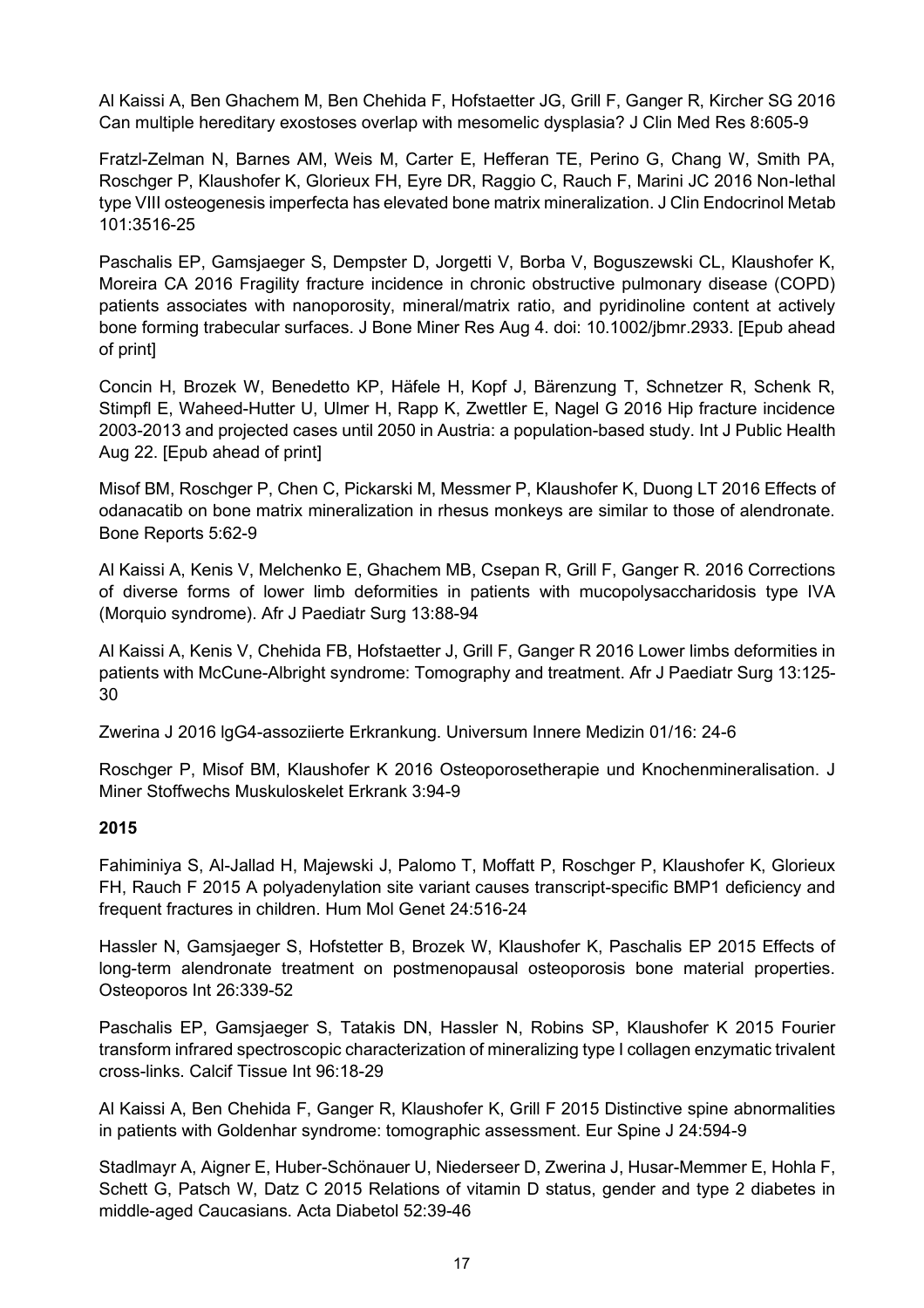Thaler R, Sturmlechner I, Spitzer S, Riester SM, Rumpler M, Zwerina J, Klaushofer K, van Wijnen AJ, Varga F 2015 Acute-phase protein serum amyloid A3 is a novel paracrine coupling factor that controls bone homeostasis. FASEB J 29:1344-59

Fratzl-Zelman N, Schmidt I, Roschger P, Roschger A, Glorieux FH, Klaushofer K, Wagermaier W, Rauch F, Fratzl P 2015 Unique micro- and nano-scale mineralization pattern of human osteogenesis imperfecta type VI bone. Bone 73:233-41

Muschitz C, Kocijan R, Pahr D, Patsch JM, Amrein K, Misof BM, Kaider A, Resch H, Pietschmann P 2015 Ibandronate Increases Sclerostin Levels and Bone Strength in Male Patients with Idiopathic Osteoporosis. Calcif Tissue Int 96:477-89

Karlic H, Thaler R, Gerner C, Grunt T, Proestling K, Haider F, Varga F 2015 Inhibition of the mevalonate pathway affects epigenetic regulation in cancer cells. Cancer Gen 208:241-52

Checa S, Hesse B, Roschger P, Aido M, Duda GN, Raum K, Willie BM 2015 Skeletal maturation substantially affects elastic tissue properties in the endosteal and periosteal regions of loaded mice tibiae. Acta Biomater 21:154-64

Cundy T, Michigami T, Tachikawa K, Dray M, Collins JF, Paschalis EP, Gamsjaeger S, Roschger A, Fratzl-Zelman N, Roschger P, Klaushofer K 2015 Reversible deterioration in hypophosphatasia caused by renal failure with bisphosphonate treatment. J Bone Miner Res 30:1726-37

Wagermaier W, Klaushofer K, Fratzl P 2015 Fragility of bone material controlled by internal interfaces. Calcif Tissue Int 97:201-12

Misof BM, Roschger P, Jorgetti V, Klaushofer K, Borba VZC, Boguszewski CL, Cohen A, Shane E, Zhou H, Dempster DW, Moreira CA 2015 Subtle changes in bone mineralization density distribution in most severely affected patients with chronic obstructive pulmonary disease. Bone 79:1-7

Mendoza-Londono R, Fahiminiya S, Majewski J, Care4Rare Canada Consortium, Tétreault M, Nadaf J, Kannu P, Sochett E, Howard A, Stimec J, Dupuis L, Roschger P, Klaushofer K, Palomo T, Ouellet J, Al-Jallad H, Mort JS, Moffat P, Boudoko S, Bachinger HP, Rauch F 2015 Recessive osteogenesis imperfecta caused by missense mutations in SPARC. Am J Hum Genet 96:979-85

Aigner E, Stadlmayr A, Huber-Schönauer U, Zwerina J, Husar-Memmer E, Niederseer D, Eder SK, Stickel F, Pirich C, Schett G, Patsch W, Datz C 2015 Parathyroid hormone is related to dysplasia and a higher rate of distal colorectal adenoma in women but not in men. Horm Cancer 6:153-60

Dejaco C, Oppl B, Monach P, Cuthbertson D, Carette S, Hoffman G, Khalidi N, Koening C, Langford C, McKinnon-Maksimowicz K, Seo P, Specks U, Ytterberg S, Merkel PA, Zwerina J 2015 Serum biomarkers in patients with relapsing eosinophilic granulomatosis with polyangiitis (Churg-Strauss). PLoS One 10:e0121737

Kronbichler A, Gut N, Zwerina J, Neuwirt H, Rudnicki M, Mayer G 2015 Extending the spectrum of a chameleon: IgG4-related disease appearing as interstitial nephritis and mimicking anti-neutrophil cytoplasmic antibody-associated vasculitis. Rheumatology (Oxford) 54:1936-8

D'Agostino MA, Iagnocco A, Aegerter P, Kleyer A, Zwerina J, Perricone C, Lorenzini R, Aschenbrenner F, Willeit J, Kiechl S, Schett G 2015 Does subclinical inflammation contribute to impairment of function of knee joints in aged individuals? High prevalence of ultrasound inflammatory findings. Rheumatology (Oxford) 54:1622-9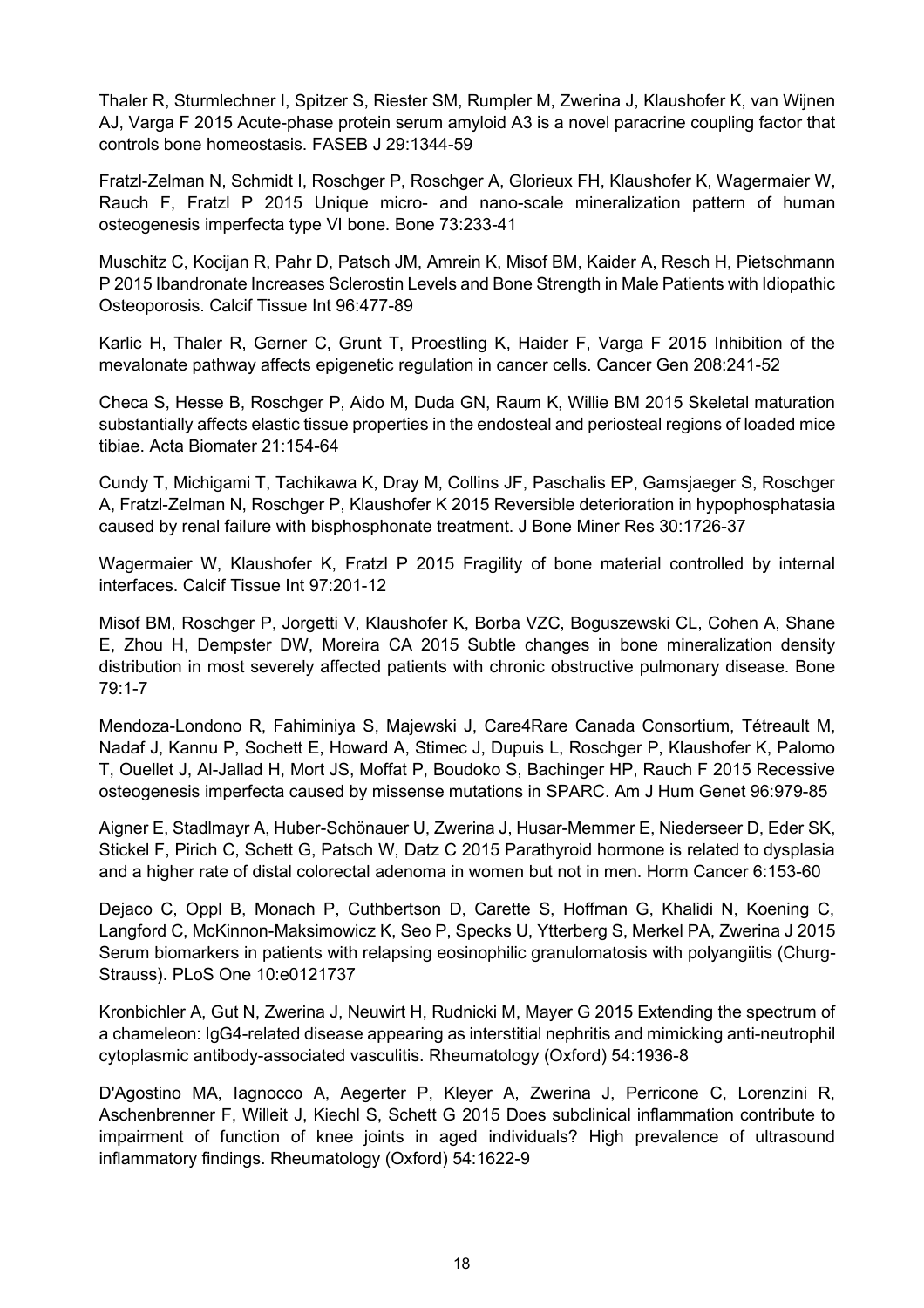Rath E, Zandieh S, Löckinger A, Hirschl M, Klaushofer K, Zwerina J 2015 Life-threatening acute pneumonitis in mixed connective tissue disease - a case report and literature review. Wien Klin Wochenschr 127:792-4

Taukulis R, Widdrat M, Kumari M, Heinke D, Rumpler M, Tompa E, Uebe R, Kraupner A, Cebers A, Schüler D, Pósfai M, Hirt AM, Faivre D 2015 Magnetic iron oxide nanoparticles as MRI contrast agents – a comprehensive physical and theoretical study. Magnetohydrodynamics 51:721-47

Al Kaissi A, Klaushofer K, Grill FJ, Ganger R 2015 Bilateral and symmetrical anteromedial bowing of the lower limbs in a patient with neurofibromatosis type-I. Case Rep Orthop vol. 2015, Article ID 425970, 4 pages, 2015. doi:10.1155/2015/425970

Al Kaissi A, Ganger R, Karner C, Klaushofer K Grill F 2015 Correction of the axial and appendicular deformities in a patient with Silver-Russel syndrome. Afr J Paediatr Surg 12:36-40

Misof BM, Fratzl-Zelman N, Paschalis EP, Roschger P, Klaushofer K 2015 Long-term safety of anti-resorptive treatment: Bone material, matrix and mineralization aspects. Bonekey Rep 4:634

Rath E, Zwerina J, Oppl B, Nell-Duxneuner V 2015 Efficacy and safety of rituximab in rheumatic diseases. Wien Med Wochenschr 165:28-35

Al Kaissi A, Girsch W, Kenis W, Melchenko E, Ben Ghachem M, Pospischill R, Klaushofer K, Grill F, Ganger R 2015 Reconstruction of limb deformities in patients with thrombocytopenia-absent radius syndrome. Orthop Surg 7:50-6

Fratzl-Zelman N, Misof BM, Roschger P, Klaushofer K 2015 Classification of osteogenesis imperfecta. Wien Med Wochenschr 165:264-70

Fratzl-Zelman N, Misof BM, Klaushofer K, Roschger P 2015 Bone mass and mineralization in osteogenesis imperfecta. Wien Med Wochenschr 165:271-7

Oppl B, Zwerina J 2015 Hemochromatosis. Z Rheumatol 74:609-17

Sautner J, Eichbauer-Sturm G, Gruber J, Puchner R, Spellitz P, Strehblow C, Zwerina J, Eberl G; ÖGR – Arbeitskreis für Arthrose und Kristallarthropathien 2015 Austrian nutrition and lifestyle recommendations for gout and hyperuricemia. Z Rheumatol 74:631-6

Al Kaissi A, Kraschl R, Kaulfersch W, Grill F, Ganger R 2015 Extended phenotypes in a boy and his mother with oto-palato-digital-syndrome type II. Clin Case Rep 3:762-6

Zwerina J 2015 Polymyalgia rheumatica – Altes und Neues. Orthopädie & Rheumatologie 1/15:49- 51

# **2014**

Misof BM, Patsch JM, Roschger P, Muschitz C, Gamsjäger S, Paschalis EP, Prokop E, Klaushofer K, Pietschmann P, Resch H 2014 Intravenous treatment with ibandronate normalizes bone matrix mineralization and reduces cortical porosity after two years in male osteoporosis: a paired biopsy study. J Bone Miner Res 29:440-9

Oppl B, Michitsch G, Misof B, Kudlacek S, Donis J, Klaushofer K, Zwerina J, Zwettler E 2014 Low bone mineral density and fragility fractures in permanent vegetative state patients. J Bone Miner Res 29:1096-100

Shane E, Burr D, Abrahamsen B, Adler RA, Brown TD, Cheung AM, Cosman F, Curtis JR, Dell R, Dempster DW, Ebeling PR, Einhorn TA, Genant HK, Geusens P, Klaushofer K, Lane JM, McKiernan F, McKinney R, Ng A, Nieves J, O'Keefe R, Papapoulos S, Howe TS, van der Meulen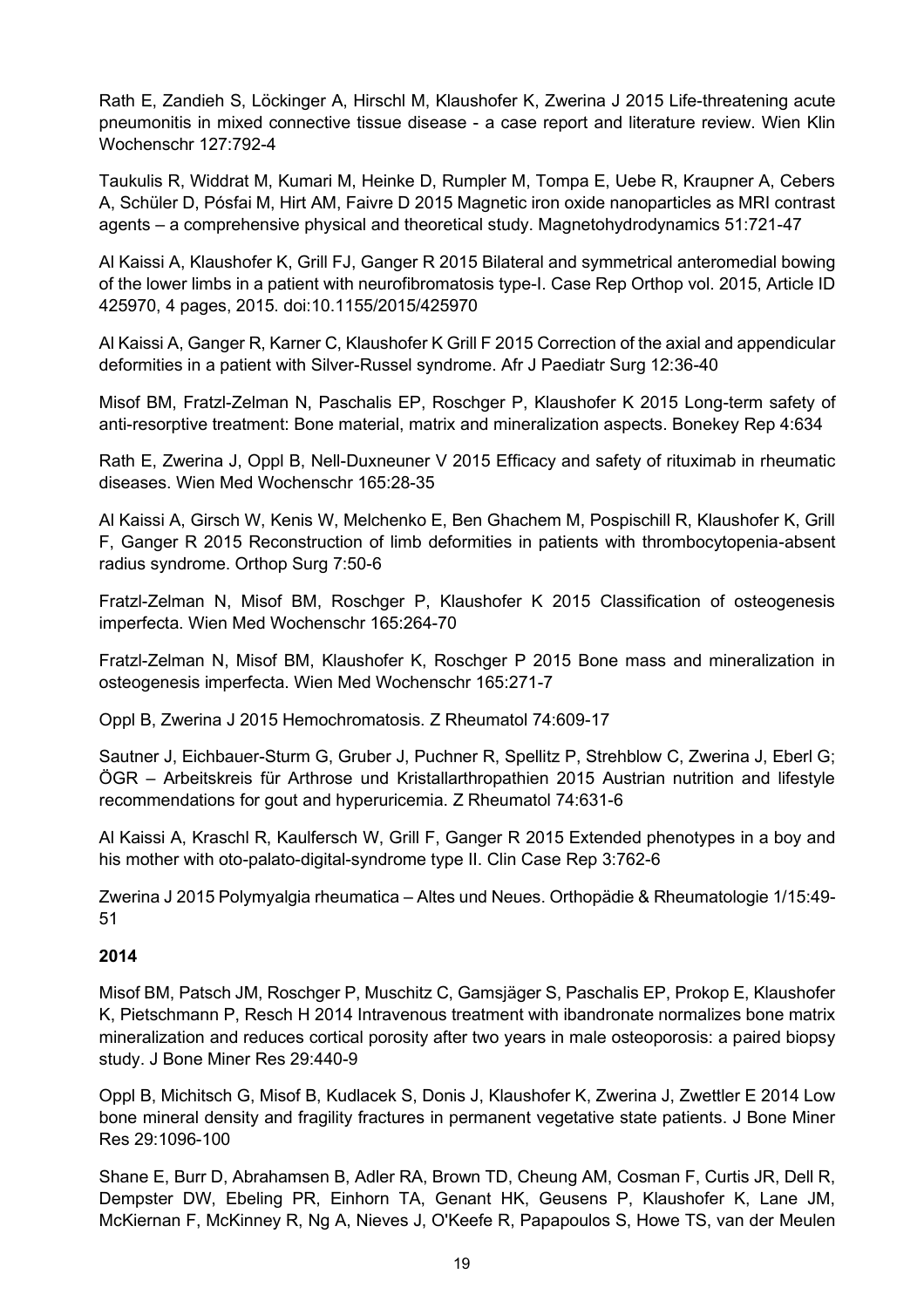MCh, Weinstein RS, Whyte MP 2014 Atypical subtrochanteric and diaphyseal femoral fractures: second report of a task force of the american society for bone and mineral research. J Bone Miner Res 29:1-23

Gamsjäger S, Brozek W, Recker R, Klaushofer K, Paschalis EP 2014 Transmenopausal changes in trabecular bone quality. J Bone Miner Res 29:608-17

Puchegger S, Fix D, Pilz-Allen C, Roschger P, Fratzl P, Weinkamer R 2014 The role of angular reflection in assessing elastic properties of bone by scanning acoustic microscopy. J Mech Behav Biomed Mater 29:438-50

Fratzl-Zelman N, Schmidt I, Roschger P, Glorieux FH, Klaushofer K, Fratzl P, Rauch F, Wagermaier W 2014 Mineral particle size in children with osteogenesis imperfecta type I is not increased independently of specific collagen mutations. Bone 60:122-8

Mahr A, Moosig F, Neumann T, Szczeklik W, Taillé C, Vaglio A, Zwerina J 2014 Eosinophilic granulomatosis with polyangiitis (Churg-Strauss): evolutions in classification, etiopathogenesis, assessment and management. Curr Opin Rheumatol 26:16-23

Tamminen IS, Misof BM, Roschger P, Mäyränpää MK, Turunen MJ, Isaksson H, Kröger H, Mäkitie O, Klaushofer K 2014 Increased heterogeneity of bone matrix mineralization in pediatric patients prone to fractures: a biopsy study. J Bone Miner Res 29:1110-7

Roschger A, Gamsjaeger S, Hofstetter B, Masic A, Blouin S, Messmer P, Berzlanovich A, Paschalis EP, Roschger P, Klaushofer K, Fratzl P 2014 Relationship between the v2PO4/amide III ratio assessed by Raman spectroscopy and the calcium content measured by quantitive backscattered electron microscopy, in healthy human osteonal bone. J Biomed Opt 19:065002

Blouin S, Puchegger S, Roschger A, Berzlanovich A, Fratzl P, Klaushofer K, Roschger P 2014 Mapping dynamical mechanical properties of osteonal bone by Scanning Acoustic Microscopy in time-of-flight mode. Microsc Microanal 20:924-36

Spiesz EM, Reisinger AG, Roschger P, Zysset PK 2014 Experimental validation of a mean filed model of mineralized collagen fiber arrays at two levels of hierarchy. J Mech Med Biol 14, 1450013

Fahiminiya S, Majewski J, Al-Jallad H, Moffatt P, Glorieux F, Roschger P, Klaushofer K, Rauch F 2014 Osteoporosis caused by mutations in PLS3 - clinical and bone tissue characteristics. J Bone Miner Res 29:1805-14

Roschger A, Roschger P, Keplinger P, Klaushofer K, Abdullah S, Kneissel M, Rauch F 2014 Effect of sclerostin antibody treatment in a mouse model of severe osteogenesis imperfecta bone. Bone 66:182-8

Palomo T, Al-Jallad H, Moffatt P, Glorieux FH, Lentle B, Roschger P, Klaushofer K, Rauch F 2014 Skeletal characteristics associated with homozygous and heterozygous WNT1 mutations. Bone 67:63-70

Brozek W, Reichardt B, Kimberger O, Zwerina J, Dimai HP, Kritsch D, Klaushofer K, Zwettler E 2014 Mortality after hip fracture in Austria 2008-2011. Calcif Tissue Int 95:257-66

Al Kaissi A, Ganger R, Rötzer KM, Klaushofer K, Grill F 2014 A child with split-hand/foot associated with tibial hemimelia (SHFLD syndrome) and thrombocytopenia maps to chromosome region 17p13.3. Am J Med Genet A 164:2338-43

Pieringer H, Parzer I, Wöhrer A, Reis P, Oppl B, Zwerina J 2014 IgG4- related disease: an orphan disease with many faces. Orphanet J Rare Dis 9:110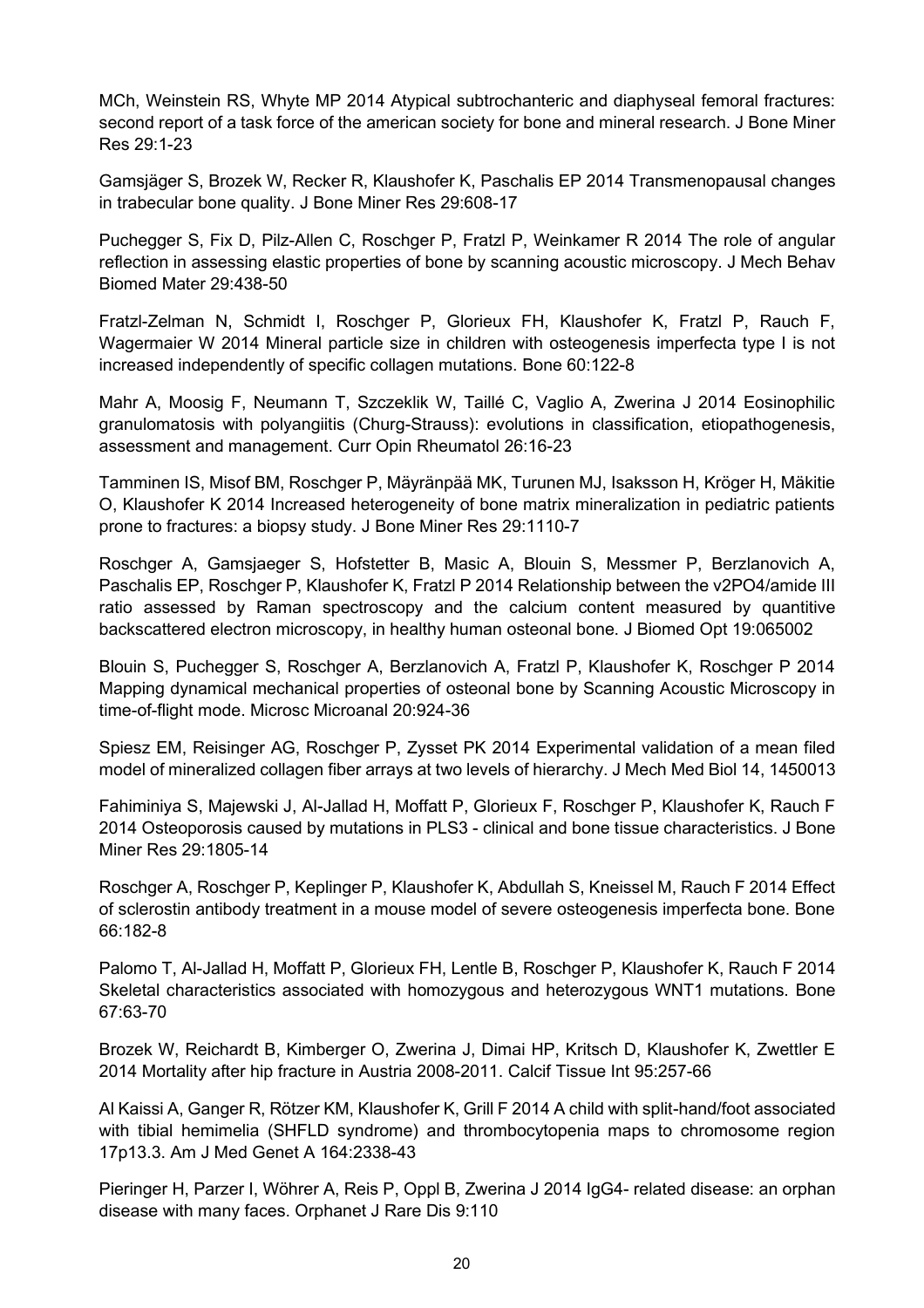Timmen M, Hidding H, Wieskötter B, Baum W, Pap T, Raschke MJ, Schett G, Zwerina J, Stange R 2014 Influence of antiTNF-alpha antibody treatment on fracture healing under chronic inflammation. BMC Musculoskelet Disord 15:184

Sautner J, Gruber J, Herold M, Zwerina J, Leeb BF 2014 Austrian 3e-recommendations for diagnosis and management of gout 2013. Wien Klin Wochenschr 126:79-89

Dallos T, Oppl B, Kovács L, Zwerina J 2014 Pachydermodactyly: a review. Curr Rheumatol Rep 16:442

Misof BM, Dempster DW, Zhou H, Roschger P, Fratzl-Zelman N, Fratzl P, Silverberg SJ, Shane E, Cohen A, Stein E, Nickolas TL, Recker RR, Lappe J, Bilezikian JP, Klaushofer K 2014 Relationship of bone mineralization density distribution (BMDD) in cortical and cancellous bone within the iliac crest of healthy premenopausal women. Calcif Tissue Int 95:332-9

Gamsjaeger S, Klaushofer K, Paschalis EP 2014 Raman analysis of proteoglycans simultaneously in bone and cartilage. J Raman Spectrosc 45:794-800

Husar-Memmer E, Stadlmayr A, Datz C, Zwerina J 2014 HFE-related hemochromatosis: an update for the rheumatologist. Curr Rheumatol Rep 16:393

Hoermann G, Blatt K, Greiner G, Putz EM, Berger A, Herrmann H, Cerny-Reiterer S, Gleixner KV, Walz C, Hoetzenecker K, Müllauer L, Reiter A, Sotlar K, Sexl V, Valent P, Mayerhofer M 2014 CD52 is a molecular target in advanced systemic mastocytosis. FASEB J 28:3540-51

Hassler N, Roschger A, Gamsjaeger S, Kramer I, Lueger S, van Lierop A, Roschger P, Klaushofer K, Paschalis EP, Kneissel M, Papapoulos S 2014 Sclerostin Deficiency is linked to altered bone composition. J Bone Miner Res 29:2144-51

Kerschan-Schindl K, Mikosch P, Obermayer-Pietsch B, Gasser RW, Dimai HP, Fahrleitner-Pammer A, Dobnig H, Roschger P, Preisinger E, Klaushofer K, Resch H, Pietschmann P 2014 Current controversies in clinical management of postmenopausal osteoporosis. Exp Clin Endocrinol Diabetes 122:437-44

Hofstetter B, Gamsjaeger S, Varga F, Dobnig H, Stepan JJ, Petto H, Pavo I, Klaushofer K, Paschalis EP 2014 Bone quality of the newest bone formed after two years of teriparatide therapy in patients who were previously treatment-naïve or on long-term alendronate therapy. Osteoporos Int 25:2709-19

Gamsjaeger S, Srivastava AK, Wergedal JE, Zwerina J, Klaushofer K, Paschalis EP, Tatakis DN 2014 Altered bone material properties in HLA-B27 rats include reduced mineral to matrix ratio and altered collagen cross-links. J Bone Miner Res 29:2382-91

Gamsjaeger S, Hofstetter B, Fratzl-Zelman N, Roschger P, Roschger A, Fratzl P, Brozek W, Masic A, Misof BM, Glorieux FH, Klaushofer K, Rauch F, Paschalis EP 2014 Pediatric reference Raman data for material characteristics of iliac trabecular bone. Bone 69:89-97

Aigner E, Stadlmayr A, Huber-Schönauer U, Zwerina J, Husar-Memmer E, Niederseer D, Trauner M, Heuberger A, Hohla F, Schett G, Patsch W, Datz C 2014 Gender- and site-specific differences of colorectal neoplasia relate to vitamin D. Aliment Pharmacol Ther 40:1341-8

Blatt K, Herrmann H, Hoermann G, Willmann M, Cerny-Reiterer S, Sadovnik I, Herndlhofer S, Streubel B, Rabitsch W, Sperr WR, Mayerhofer M, Rülicke T, Valent P 2014 Identification of campath-1 (CD52) as novel drug target in neoplastic stem cells in 5q-patients with MDS and AML. Clin Cancer Res 20:3589-602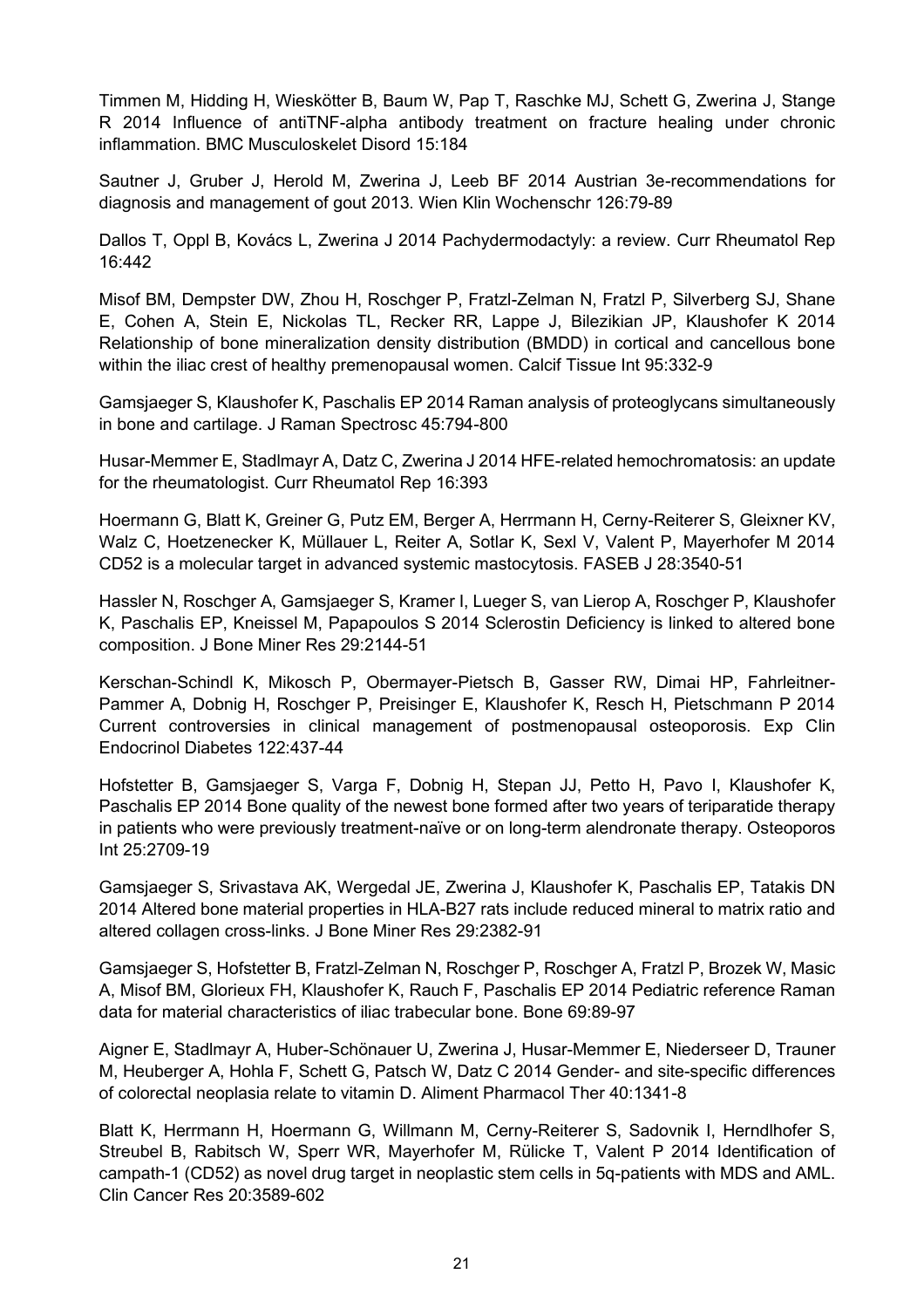Gamsjaeger S, Mendelsohn R, Boskey AL, Gourion-Arsiquaud S, Klaushofer K, Paschalis EP 2014 Vibrational spectroscopic imaging for the evaluation of matrix and mineral chemistry. Curr Osteoporos Rep 12:454-64

Al Kaissi A, Kurz H, Bock W, Pätran G, Klaushofer K, Ganger R, Grill FJ 2014 Agenesis of the corpus callosum and skeletal deformities in two unrelated patients; analysis via MRI and radiography. Case Rep Orthop 2014:186973

Kenis V, Grill F, Al Kaissi A 2014 Axial correction of the lower limb deformities in a girl with anauxetic dysplasia. Musculoskelet Surg 98:71-5

Al Kaissi A, Ganger R, Klaushofer K, Grill F 2014 Reconstruction of bilateral tibial aplasia and split hand-foot syndrome in a father and daughter. Afr J Paediatr Surg 11:3-7

Al Kaissi A, Ganger R, Klaushofer K, Grill F 2014 Swellings over the limbs as the earliest feature in a patient with osteogenesis imperfect type V. Case Rep Orthop 2014:780959

Roschger P, Misof B, Paschalis E, Fratzl P, Klaushofer K 2014 Changes in the degree of mineralization with osteoporosis and its treatment. Curr Osteoporos Rep 12:338-50

Al Kaissi A, Ben Chehida F, Ganger R, Grill F 2014 Neonatal death dwarfism in a girl with distinctive bone dysplasia compatible with grebe chondrodysplasia: analysis by CT scan-based phenotype. J Clin Imaging Sci 4:53

Al Kaissi A, Ganger R, Mindler G, Klaushofer K, Grill F 2014 Varus deformity of the left lower extremity causing degenerative lesion of the left medial meniscus in a patient with Paget's disease of bone. Ger Med Sci 12:Doc13

Al Kaissi A, Stuecker R, Ganger R, Klaushofer K, Grill F 2014 Spinal and pelvic corrections in a patient with spondylocostal dysplasia syndrome and hemimyelomeningocele. Afr J Paediatr Surg 11:341-6

Al Kaissi A, Kenis V, Melchenko E, Chehida FB, Ganger R, Klaushofer K, Grill F 2014 Corrections of lower limb deformities in patients with diastrophic dysplasia. Orthop Surg 6:274-9

Nell-Duxneuner V, Reichardt B 2014 Die Versorgung der Ankylosierenden Spondylitis mit TNFinhibitoren in Österreich. Universum Innere Medizin 03/14:18-9

Husar-Memmer E, Zwerina J 2014 Vitamin D und Immunsystem. Osteologie 23:189-94

Distler J, Hueber AJ, Rech J, Zwerina J 2014 Immunmodulatorische Therapie bei Autoimmunerkrankungen. Therapie-Handbuch, 5. Auflage, edited by M. Berger et al., Elsevier Verlag, ISBN: 978-3-437-22113-2

Gamsjaeger S, Mendelsohn R, Klaushofer K, Paschalis EP 2014 Vibrational Spectroscopic Imaging of Hard Tissues. Infrared and Raman Spectroscopic Imaging, 2. Auflage, edited by R. Salzer and HW. Siesler, Wiley-VCH, ISBN: 978-3-527-33652-4

### **2013**

Misof B, Roschger P, Gabriel D, Paschalis EP, Eriksen EF, Recker RR, Gasser JA, Klaushofer K 2013 Annual intravenous zoledronic acid for three years increased cancellous bone matrix mineralization beyond normal values in the HORIZON biopsy cohort. J Bone Miner Res 28:442-8

Gamsjaeger S, Hofstetter B, Zwettler E, Recker RR, Gasser JA, Eriksen EF, Klaushofer K, Paschalis EP 2013 Effects of three years treatment with once-yearly zoledronic acid on the kinetics of bone matrix maturation in osteoporotic patients. Osteoporos Int 24:339-47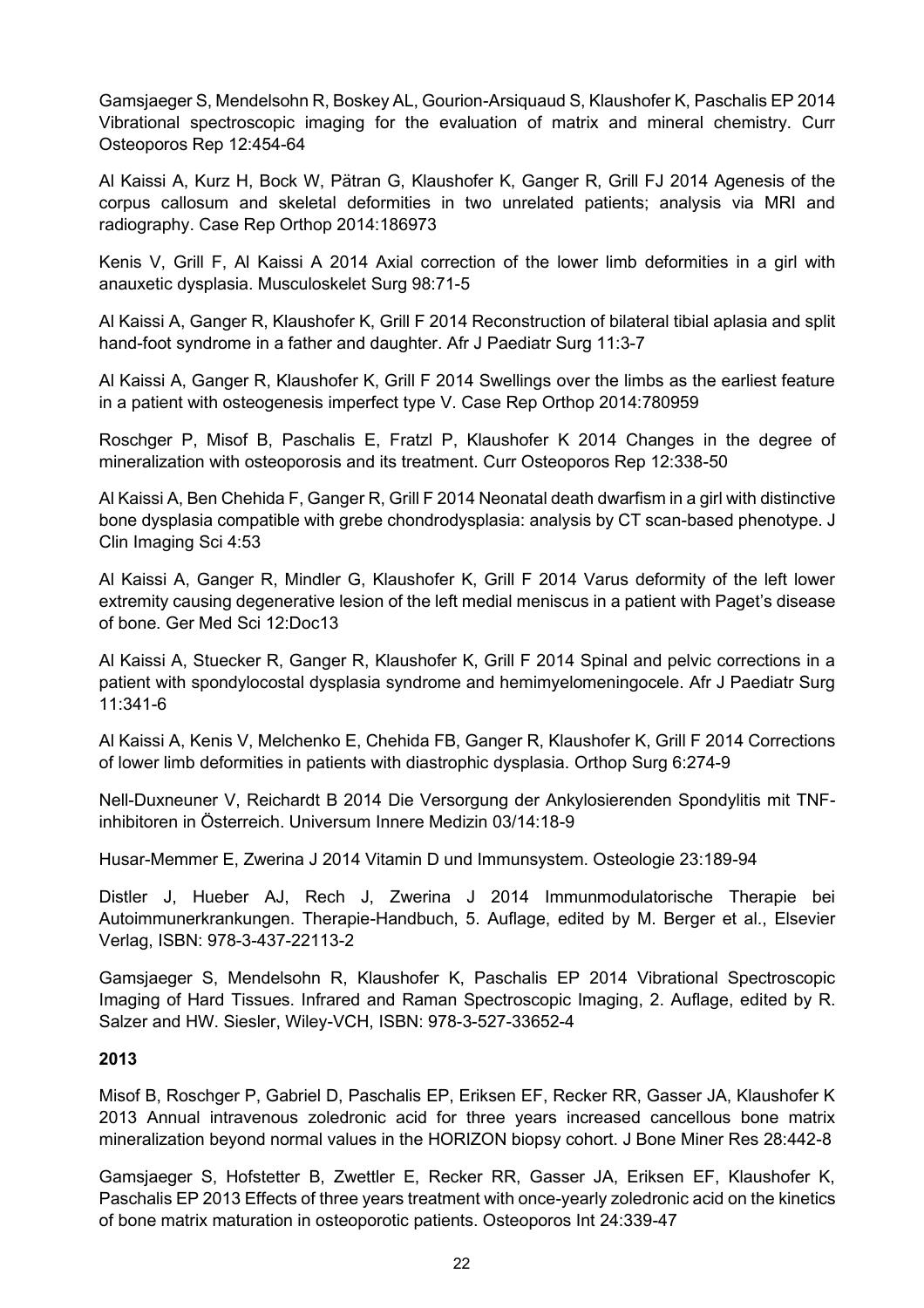Thaler R, Zwerina J, Rumpler M, Spitzer S, Gamsjaeger S, Paschalis EP, Klaushofer K, Varga F 2013 Homocysteine induces serum amyloid A3 in osteoblasts via unlocking RGD-motifs in collagen. FASEB J 27:446-63

Roschger A, Hofstaetter JG, Pemmer B, Zoeger N, Wobrauschek P, Falkenberg G, Simon R, Berzlanovich A, Thaler HW, Roschger P, Klaushofer K, Streli C 2013 Differential accumulation of lead and zinc in double-tidemarks of articular cartilage. Osteoarthritis Cartilage 21:1707-15

Nawrot-Wawrzyniak K, Misof BM, Roschger P, Pańczyk-Tomaszewska M, Ziółkowska H, Klaushofer K, Fratzl-Zelman N 2013 Changes in bone matrix mineralization after growth hormone treatment in children and adolescents with chronic kidney failure treated by dialysis: a paired biopsy study. Am J Kidney Dis. 61:767-77

Thaler R, Spitzer S, Karlic H, Berger C, Klaushofer K, Varga F 2013 Ibandronate increases the expression of the pro-apoptotic gene FAS by epigenetic mechanisms in tumor cells. Biochem Pharmacol 85:173-85

Fratzl-Zelman N, Roschger P, Fisher JE, Duong LT, Klaushofer K 2013 Effects of Odanacatib on bone mineral density distribution in thoracic spine and femora of ovariectomized adult rhesus monkeys: a quantitative backscattered electron imaging study. Calcif Tissue Int 92:261-9

van der Eerden BCJ, Fratzl-Zelman N, Nijenhuis T, Roschger P, Zügel U, Steinmeyer A, Hoenderop JGJ, Bindels RJM, Klaushofer K, van Leeuwen PTM 2013 The vitamin D analog ZK191784 normalizes decreased bone matrix mineralization in mice lacking the calcium channel TRPV5. J Cell Physiol 228:402-7

Kocijan R, Muschitz C, Fratzl-Zelman N, Haschka J, Dimai HP, Trubrich A, Bittighofer A, Resch H 2013 Femoral geometric parameters and BMD measurements by DXA in adult patients with different types of osteogenesis imperfecta. Skeletal Radiol 42:187-94

Al Kaissi A, Zwettler E, Ganger R, Schreiner S, Klaushofer K, Grill F 2013 Musculo-skeletal abnormalities in patients with Marfan syndrome. Clin Med Insights Arthritis Musculoskelet Disord 6:1-9

Cheung M, Roschger P, Klaushofer K, Veilleux LN, Roughley P, Glorieux FH, Rauch F 2013 Cortical and trabecular bone density in x-linked hypophosphatemic rickets. J Clin Endocrinol Metab 98:E954-61

Husar-Memmer E, Ekici A, Al Kaissi A, Sticht H, Manger B, Schett G, Zwerina J 2013 Premature osteoarthritis as presenting sign of type II collagenopathy: a case report and literature review. Semin Arthritis Rheum 42:355-60

Al Kaissi A, Ben Chehida F, Klaushofer K, Grill F 2013 Dysmorphic facies and diffuse posterior spine ankylosis in a patient with unusual form of spondyloenchondrodysplasia (Spranger type IV). Eur Spine J 22 Suppl3:S409-15

Dallos T, Sahinbegovic E, Stamm T, Aigner E, Axmann R, Stadlmayr A, Manger B, Englbrecht M, Datz C, Schett G, Zwerina J 2013 Idiopathic hand osteoarthritis vs. hemochromatosis arthropathy - a clinical, functional and radiographic study. Rheumatology (Oxford) 52:910-5

Braun T, Lepper J, Ruiz Heiland G, Hofstetter W, Siegrist M, Lezuo P, Gaestel M, Rumpler M, Klaushofer K, Distler JH, Schett G, Zwerina J 2013 Mitogen-activated protein kinase 2 regulates physiological and pathological bone turnover. J Bone Miner Res 28:936-47

Moffatt P, Ben Amor M, Glorieux FH, Roschger P, Klaushofer K, Schwartz S, Schwartzentruber JA, Paterson A, Hu P, FORGE Canada Consortium, Majewski J, Beaulieu C, Boycott KM, Rauch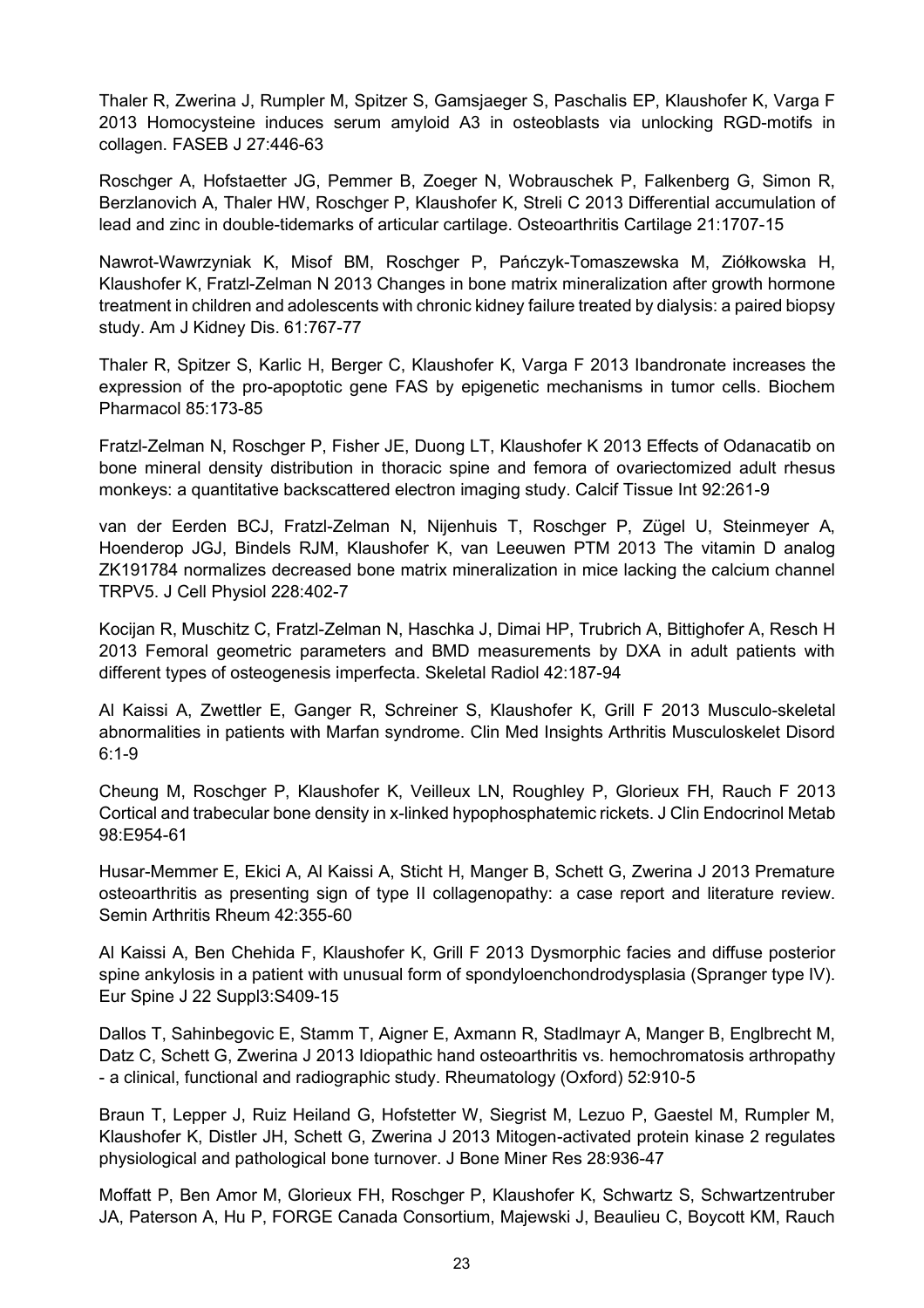F 2013 Metaphyseal Dysplasia with maxillary hypoplasia and brachydactyly is caused by a duplication of RUNX2. Am J Hum Genet 92:252-8

Al Kaissi A, Roetzer KM, Schwarzbraun T, Ganger R, Klaushofer K, Grill F 2013 Re-alignmentprocedures for skeletal dysplasia in three patients with genetically diverse syndromes. Orthop Surg 5:33-9

Al Kaissi A, Farr S, Ganger R, Hofstaetter JG, Klaushofer K, Grill F 2013 Treatment of varus deformities of the lower limbs in patients with achondroplasia and hypochondroplasia. Open Orthop J. 7:33-9

Hofstaetter JG, Roschger A, Puchner SE, Dominkus M, Sulzbacher I, Windhager R, Klaushofer K, Roschger P 2013 Altered matrix mineralization in a case of a sclerosing osteosarcoma. Bone. 53:409-13

Al Kaissi A, Ben Chehida F, Kenis V, Ganger R, Radler C, Hofstaetter JG, Klaushofer K, Grill F 2013 Broad spectrum of skeletal malformation complex in patients with cleidocranial dysplasia syndrome: radiographic and tomographic study. Clin Med Insights Arthritis Musculoskelet Disord 6:45-55

Al Kaissi A, Ben Chehida F, Ganger R, Kenis V, Zandieh S, Hofstaetter JG, Klaushofer K, Grill F 2013 Radiographic and tomographic analysis in patients with Stickler syndrome type I. Int J Med Sci 10:1250-8

Kerschan-Schindl K, Haschka J, Obermayer-Pietsch B, Gasser RW, Dimai HP, Fahrleitner-Pammer A, Dobnig H, Roschger P, Preisinger E, Klaushofer K, Resch H, Pietschmann P 2013 How Long Women with Postmenopausal Osteoporosis Should be Treated with a Bisphosphonate? Horm Metab Res. 45:621-8

Pemmer B, Roschger A, Wastl A, Hofstaetter JG, Wobrauschek P, Thaler HW, Roschger P, Klaushofer K, Streli C 2013 Spatial distribution of the trace elements zinc, strontium and lead in human bone tissue. Bone 57:184-93

Spiesz EM, Reisinger AG, Kaminsky W, Roschger P, Pahr DH, Zysset PK 2013 Computational and experimental methodology for site-matched investigations of the influence of mineral mass fraction and collagen orientation on the axial indentation modulus of lamellar bone. J Mech Behav Biomed Mater 28C:195-205

Kenis V, Baindurashvili A, Melchenko E, Ganger R, Grill F, Al Kaissi A 2013 Spinal and extraspinal deformities in a patient with dysspondyloenchondromatosis. Ger Med Sci. 2013;11:Doc06. doi: 10.3205/000174

Fahiminiya S, Majewski J, Roughley P, Roschger P, Klaushofer K, Rauch F 2013 Whole-exome sequencing reveals a heterozygous LRP5 mutation in a 6-year old boy with vertebral compression fractures and low trabecular bone density. Bone 57:41-6

Van der Eerden BCJ, Oei L, Roschger P, Fratzl-Zelman N, Hoenderop JGJ, van Schoor NM, Pettersson-Kymmer U, Schreuders-Koedam M, Uitterlinden AG, Hofman A, Suzuki M, Klaushofer K, Ohlsson C, Lips PJA, Rivadeneira F, Bindels RJM, van Leeuwen JPTM 2013 TRPV4 deficiency causes sexual dimorphism in bone metabolism and osteoporotic fracture risk. Bone 57:443-54

Nell-Duxneuner V, Axmann R, Husar-Memmer E, Dallos T, Datz C, Stadlmayr A, Aigner E, Englbrecht M, Schett G, Zwerina J 2013 VCAM-1 serum levels are associated with arthropathy in hereditary haemochromatosis. Ann Rheum Dis 72:2006-10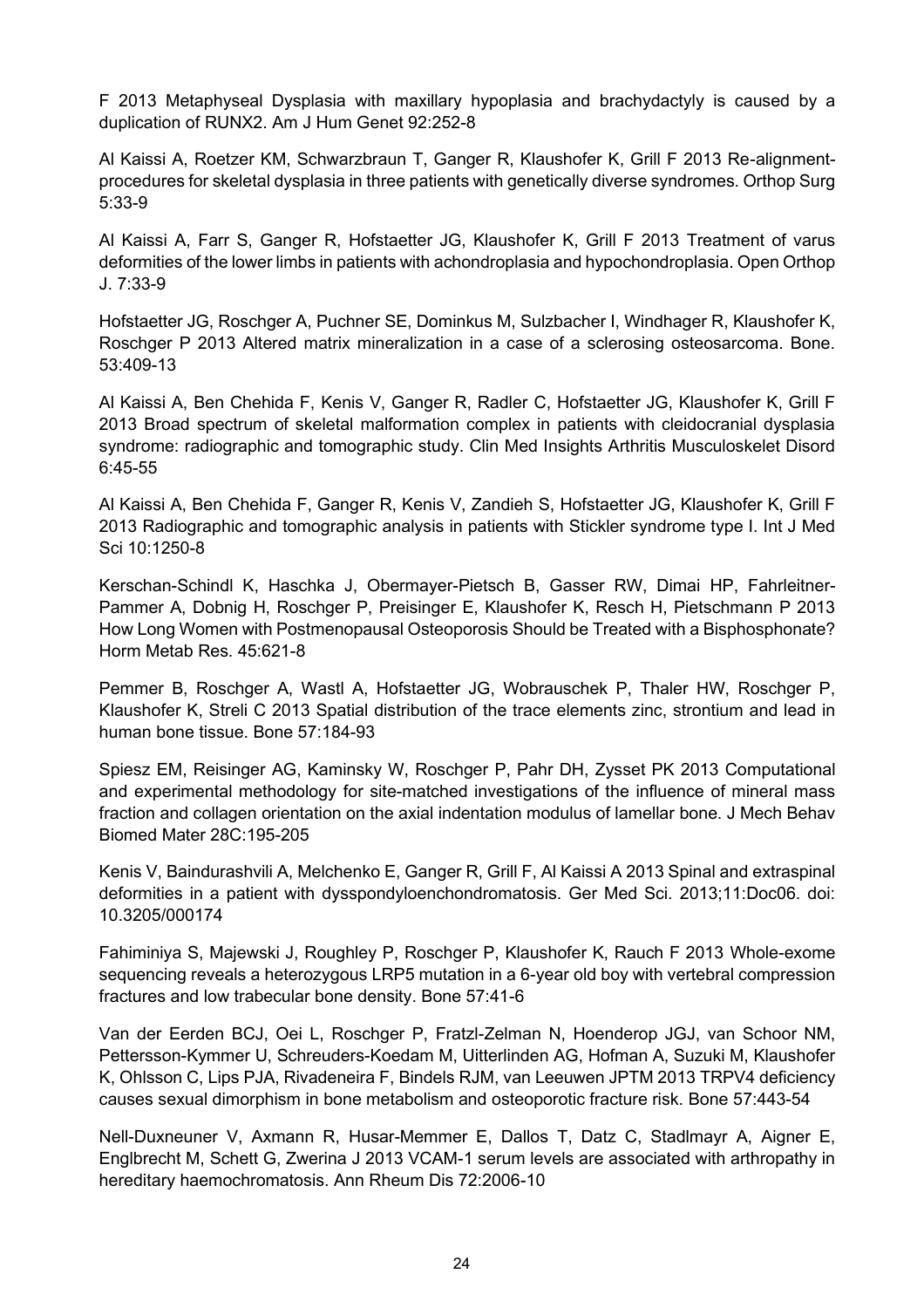Al Kaissi A, Laccone F, Karner C, Ganger R, Klaushofer K, Grill F 2013 Hip dysplasia and spinal osteochondritis (Sheuermann's disease) in a girl manifesting collagenopathy type II manifesting collagenopathy. Der Orthopäde 42:963-8

Hoyer-Kuhn H, Semler O, Schoenau E, Roschger P, Klaushofer K, Rauch F 2013 Hyperosteoidosis and hypermineralization in the same bone: bone tissue analyses in a boy with homozygous BMP1 mutation. Calcif Tissue Int 93:565-70

Karlic H, Herrmann H, Varga F, Thaler R, Reitermaier R, Spitzer S, Ghanim V, Blatt K, Sperr WR, Valent P, Pfeilstöcker M 2013 The role of epigenetics in the regulation of apoptosis in myelodysplastic syndromes and acute myeloid leukemia. Crit Rev Oncol Hematol S1040- 8428:00213-8

Al Kaissi A, Farr S, Ganger R, Klaushofer K, Grill F 2013 Windswept lower limb deformities in patients with hypophosphataemic rickets. Swiss Med Wkly 143:w13904

Rumpler M, Würger T, Roschger P, Zwettler E, Sturmlechner I, Altmann P, Fratzl P, Rogers MJ, Klaushofer K 2013 Osteoclasts on bone and dentine in vitro: mechanism of trail formation and comparison of resorption behaviour. Calcif Tissue Int 93:526-39

Vaglio A, Buzio C, Zwerina J 2013 Eosinophilic granulomatosis with polyangiitis (Churg-Strauss): state of the art. Allergy 68:261-73

Bidan CM, Kommareddy KP, Rumpler M, Kollmannsberger P, Fratzl P, Dunlop JW 2013 Geometry as a factor for tissue growth: towards shape optimization of tissue engineering scaffolds. Adv Healthc Mater 2:186-94

Kariotis R, Vrtíková E, Hapčová M, Zwerina J, Dallos T 2013 Pachydermodaktylie Z Rheumatol 2013 72:482-5

Mikosch P, Gosch M. 2013 Osteoporose – Therapie und sektorenübergreifendes Management [Osteoporosis: therapy in interface management.] Wien Med Wochenschr 163:455-61

Thaler HW, Dovjak P, Iglseder B, Pinter G, Müller E, Müller W, Pils K, Mikosch P, Gerstorfer I, Zmaritz M, Weissenberger-Leduc M, Gosch M 2013 Stress ulcer prophylaxis, thromboprophylaxis and coagulation management in patients with hip fractures. Wien Med Wochenschr 163:442-7

Dovjak P, Iglseder B, Mikosch P, Gosch M, Müller E, Pinter G, Pils K, Gerstofer I, Thaler H, Zmaritz M, Weissenberger-Leduc M, Müller W 2013 Treatment and prevention of postoperative complications in hip fracture patients: infections and delirium. Wien Med Wochenschr 163:448-54

Al Kaissi A, Kenis V, Laptiev S, Ben Ghachem M, Klaushofer K, Ganger R, Grill F 2013 Is webbing (pterygia) a constant feature in patients with Escobar syndrome? Orthop Surg 5:297-301

Al Kaissi A, Ganger R, Klaushofer K, Grill F 2013 Spinal exostosis in a boy with multiple hereditary exostoses. Case Rep Orthop 2013:758168

Axmann R, Zwerina J 2013 Risikomanagement bei rheumatoider Arthritis. Rheuma plus 12:11-13

Misof B, Roschger P, Paschalis E, Plasenzotti P, Zwettler E, Klaushofer K 2013 Charakteristika der Knochenbiopsie bei Hyperkalzämie am Beispiel des primären Hyperparathyreoidismus. Nieren- und Hochdruckkrankheiten 42:312-6

Gierlinger N, Reisecker C, Hild S, Gamsjaeger S 2013 Raman microscopy: insights into the chemistry and structure of biological materials. Materials design inspired by nature: function through inner architecture (RSC Smart Materials), edited by P. Fratzl, J. Dunlop, R Weinkamer, The Royal Society of Chemistry, Cambridge, UK, ISBN 978-1-849-73553-7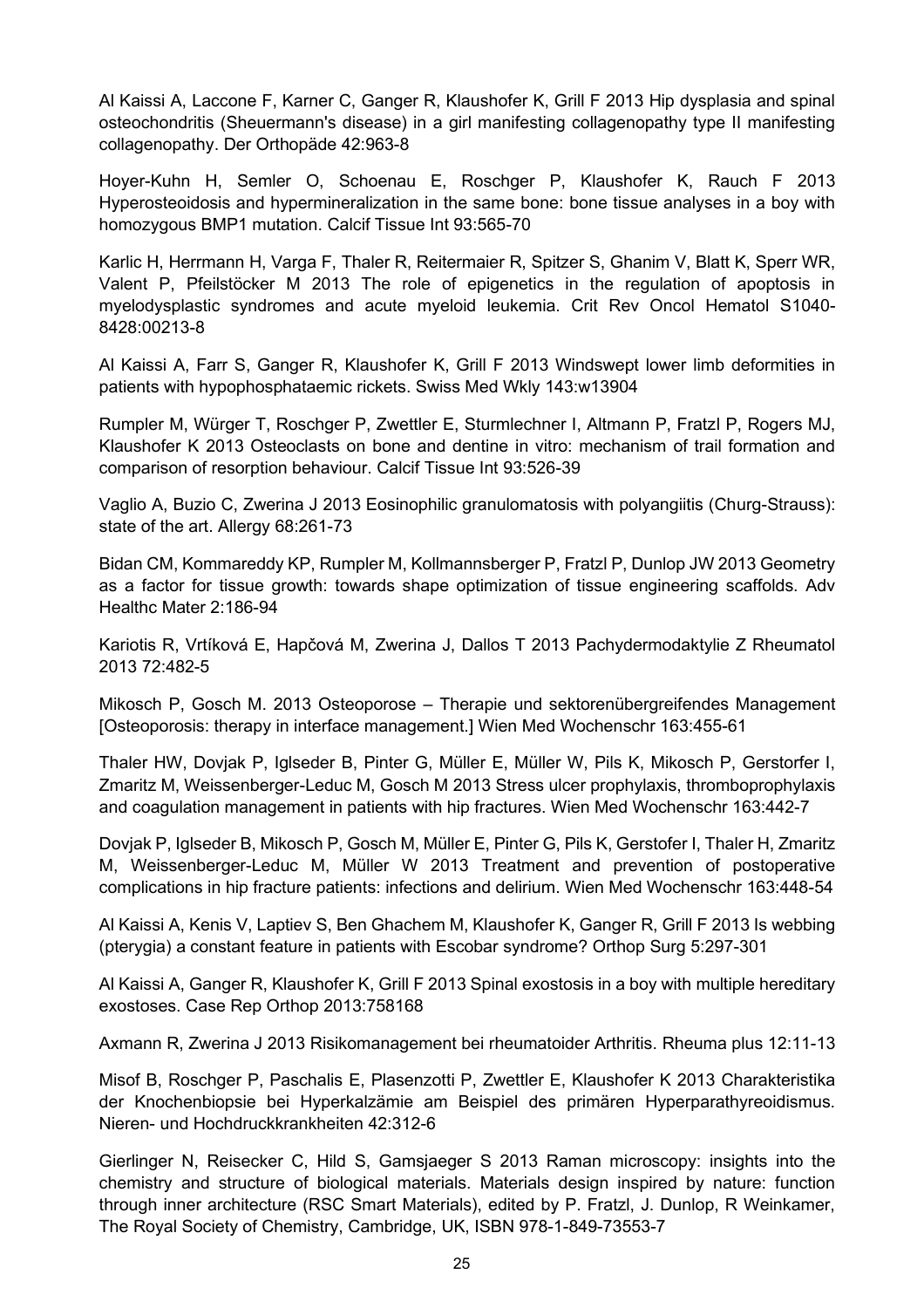# **2012**

Schäfer VS, Zwerina J 2012 Biologic treatment of large-vessel vasculitides. Curr Opin Rheumatol 24:31-7

Vaglio A, Moosig F, Zwerina J 2012 Churg-Strauss syndrome: update on pathophysiology and treatment. Curr Opin Rheumatol 24:24-30

Al Kaissi A, Kalchhauser G, Klaushofer K, Handlbauer A, Grill F 2012 Distinctive Vertebral Abnormalities in a Patient with VACTERL Association. Röfo 184:62-5

Hassler N, Rumpler M, Thaler R, Mendelsohn R, Phipps R, Varga F, Fringeli UP, Klaushofer K, Paschalis EP 2012 Real-time spectroscopic analysis of extracellular matrix produced by MC3T3 E1 preosteoblastic cells cultured under dynamic conditions. Appl Spectrosc 66:40-7

Rumpler M, Würger T, Roschger P, Zwettler E, Peterlik H, Fratzl P, Klaushofer K 2012 Microcracks and osteoclast resorption activity in vitro. Calcif Tissue Int 90:230-8

van der Eerden BC, Weissgerber P, Fratzl-Zelman N, Olausson J, Hoenderop JG, Schreuders-Koedam M, Eijken M, Roschger P, de Vries TJ, Chiba H, Klaushofer K, Flockerzi V, Bindels RJ, Freichel M, van Leeuwen JP 2012 The transient receptor potential channel TRPV6 is dynamically expressed in bone cells but is not crucial for bone mineralization in mice. J Cell Physiol 227:1951- 9

Zwerina K, Koenders M, Hueber A, Marijnissen R, Baum W, Heiland GR, Zaiss M, McLnnes I, Joosten L, van den Berg W, Zwerina J, Schett G 2012 Anti IL-17A therapy inhibits bone loss in TNF-α-mediated murine arthritis by modulation of the T-cell balance. Eur J Immunol. 42:413-23

Vaglio A, Strehl JD, Manger B, Maritati F, Alberici F, Beyer C, Rech J, Sinico RA, Bonatti F, Battistelli L, Distler JH, Schett G, Zwerina J 2012 IgG4 immune response in Churg-Strauss syndrome. Ann Rheum Dis 71:390-3

Hofstaetter J, Blouin S, Friehs I, Klaushofer K, Roschger P 2012 No effect of short term hypertension on bone matrix mineralization in a surgical animal model in immature rabbits. Clin Exp Hypertens 34:107-12

Lang VR, Englbrecht M, Rech J, Nüsslein H, Manger K, Schuch F, Tony HP, Fleck M, Manger B, Schett G, Zwerina J 2012 Risk of infections in rheumatoid arthritis patients treated with tocilizumab. Rheumatology (Oxford) 51:852-7

Ben Amor IM, Edouard T, Glorieux FH, Chabot G, Tischkowitz M, Roschger P, Klaushofer K, Rauch F 2012 Low bone mass and high material bone density in two patients with Loeys-Dietz syndrome caused by transforming growth factor receptor 2 mutations. J Bone Miner Res 27:713- 18

Hofstaetter JG, Hofstaetter SG, Nawrot-Wawrzyniak K, Hiertz H, Grohs JG, Trieb K, Windhager R, Klaushofer K, Roschger P 2012 Mineralization pattern of vertebral bone material following fragility fracture of the spine. J Orthop Res 30:1089-94

Hofstetter B, Gamsjaeger S, Phipps RJ, Recker RR, Ebetino FH, Klaushofer K, Paschalis EP 2012 Effects of alendronate and risedronate on bone material properties in actively forming trabecular bone surfaces. J Bone Miner Res 27:995-1003

Al Kaissi A, Ganger R, Klaushofer K, Grill F 2012 Windswept deformity in a patient with Schwartz-Jampel syndrome. Swiss Med Wkly 142:w13519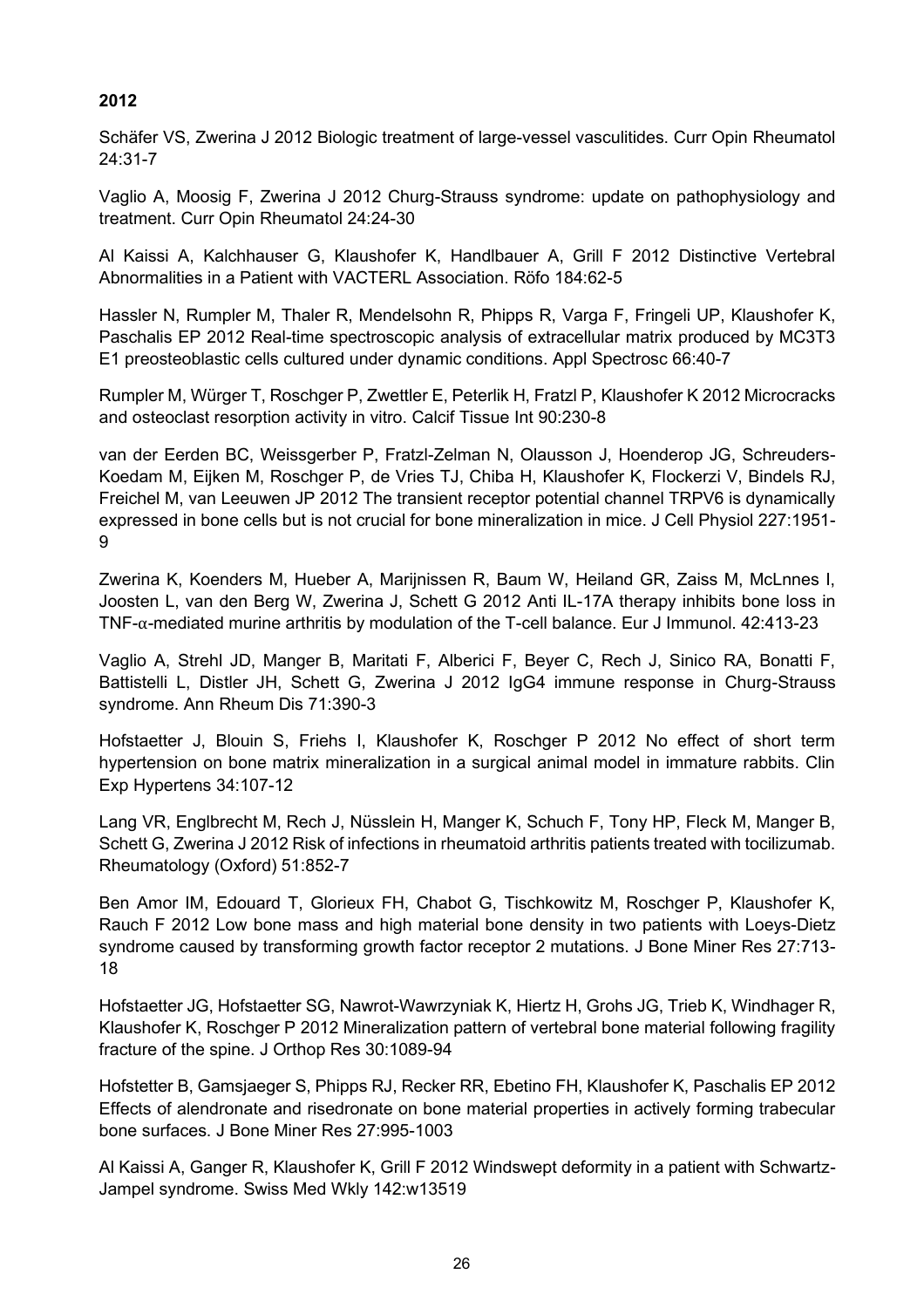Thaler R, Spitzer S, Karlic H, Klaushofer K, Varga F 2012 DMSO is a strong inducer of DNA hydroxymethylation in pre-osteoblastic MC3T3-E1 cells. Epigenetics 7:635-51

Spiesz EM, Roschger P, Zysset PK 2012 Influence of mineralization and microporosity on tissue elasticity: experimental and numerical investigation on mineralized turkey leg tendons. Calcif Tissue Int 90(4):319-29

Paschalis EP 2012 Fourier transform infrared imaging of bone. Methods Mol Biol 816:517-25

Potdevin G, Malecki A, Biernath T, Bech M, Jensen TH, Feidenhans R, Zanette I, Weitkamp M, Kenntner J, Mohr J, Roschger P, Kerschnitzki M, Wagermaier W, Klaushofer K, Fratzl P, Pfeiffer F 2012 X-ray vector radiography for bone micro-architecture diagnostics. Phys Med Biol 57:3451- 61

Lyons PA, Rayner TF, Trivedi S, Holle JU, Watts RA, Jayne DR, Baslund B, Brenchley P, Bruchfeld A, Chaudhry AN, Cohen Tervaert JW, Deloukas P, Feighery C, Gross WL, Guillevin L, Gunnarsson I, Harper L, Hrušková Z, Little MA, Martorana D, Neumann T, Ohlsson S, Padmanabhan S, Pusey CD, Salama AD, Sanders JS, Savage CO, Segelmark M, Stegeman CA, Tesař V, Vaglio A, Wieczorek S, Wilde B, Zwerina J, Rees AJ, Clayton DG, Smith KG 2012 Genetically distinct subsets within ANCA-associated vasculitis. N Eng J Med 367:214-23

Bidan CM, Kommareddy KP, Rumpler M, Kollmannsberger P, Bréchet YJ, Fratzl P, Dunlop JW 2012 How linear tension converts to curvature: geometric control of bone tissue growth. PLoS One 7(5):e36336

Stefanska B, Karlic H, Varga F, Fabianowska-Majewska K, Haslberger A. 2012 Epigenetic mechanisms in anti-cancer actions of bioactive food components - the implications in cancer prevention. Br J Pharmacol 167:279-297

Punzet M, Baurecht D, Varga F, Karlic H, Heitzinger C 2012 Determination of surface concentrations of individual molecule-layers used in nanoscale biosensors by in situ ATR-FTIR spectroscopy. Nanoscale 4:2431-8

Al Kaissi A, Grill F 2012 Coxa vara in conjunction with metaphyseal dysostosis. J Coll Physicians Surg Pak 22:466-9

Spiesz EM, Roschger P, Zysset PK 2012 Elastic anisotropy of uniaxial mineralized collagen fibers measured using two-directional indentation. Effects of hydration state and indentation depth. J Mech Behav Biomed 12:20-8

Moosig•F, Reinhold-Keller F, Holl-Ulrich K, Feller AC, Bley T, Holle JU, Zwerina J, Lamprecht P, Dalhoff K, Venhoff N, Thiel J, Peter HH, Laudien M, Quetz J, Ambrosch P, Both M, Heller M 2012 How I treat ... Z Rheumatol 71:775–784

Misof BM, Gamsjaeger S, Cohen A, Hofstetter B, Roschger P, Stein E, Nickolas TL, Rogers HF, Dempster D, Zhou H, Recker R, Lappe J, McMahon D, Paschalis EP, Shane E, Klaushofer K 2012 Bone material properties in premenopausal women with idiopathic osteoporosis. J Bone Miner Res 27:2551-61

Nell-Duxneuner V, Schroeder Y, Reichardt B, Bucsics A 2012 The use of TNF-inhibitors in ankylosing spondylitis in Austria from 2007 to 2009 - a retrospective analysis. Int J Clin Pharmacol Ther 50:867-72

Al Kaissi A, Csepan R, Hofstaetter JG, Klaushofer K, Grill F 2012 Fractures in connection with craniodiaphyseal dysplasia syndrome: Report of a boy and his mother. Clinics 67:1505-9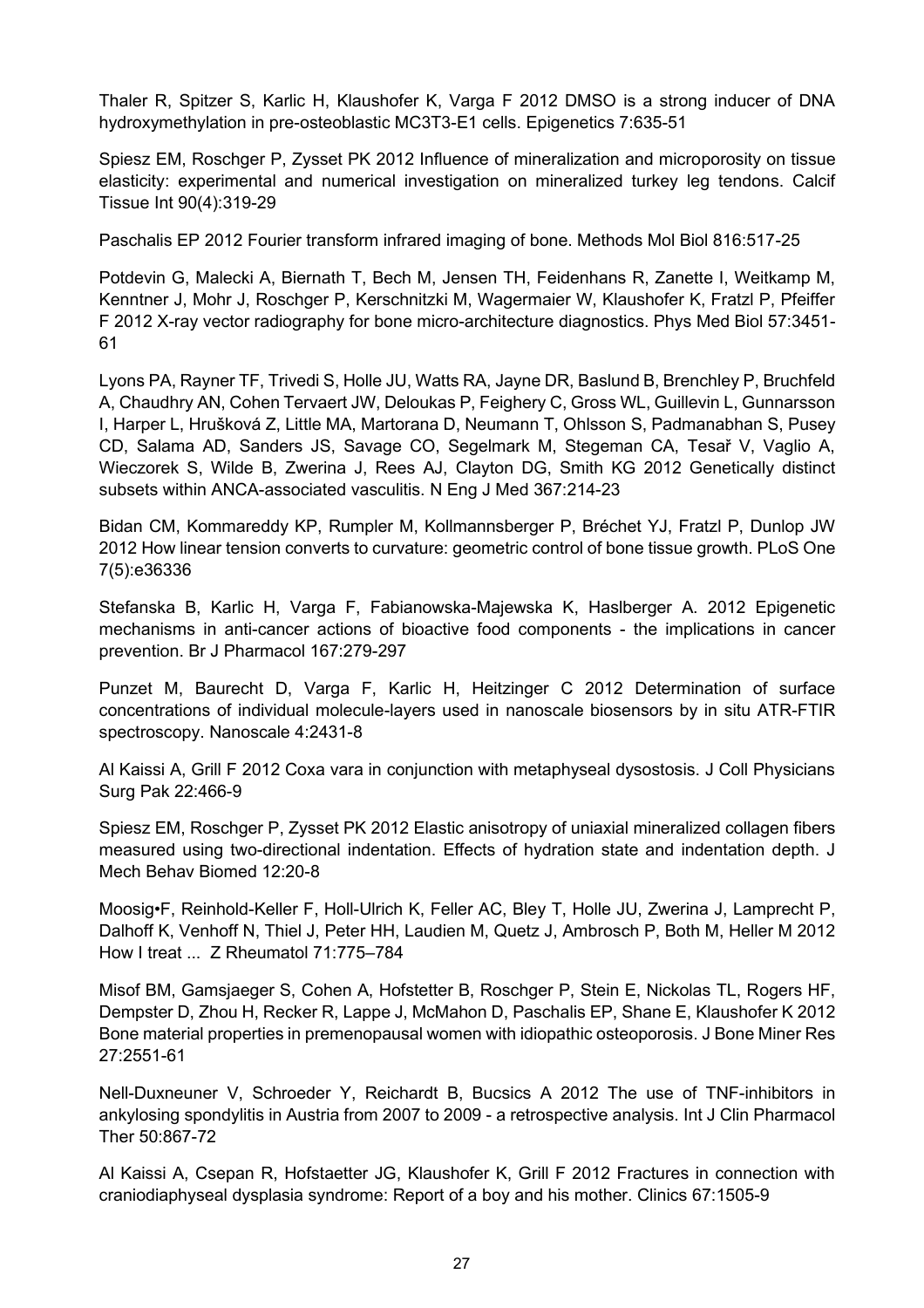Mikosch P, Pietschmann P 2012 Editorial zu Nuclear and radiation accidents. Wien Med Wochenschr 162:46

Mikosch P 2012 Diagnose von Osteoporose beim geriatrischen Patienten: Möglichkeiten und Grenzen. Wien Med Wochenschr 162:99-109

Trifina E, Geissler D, Zwettler E, Klaushofer K, Mikosch P 2012 Abdominalschmerzen und Diarrhoe durch Kalziumsubstitution - Fallbericht einer Patientin mit Laktoseintoleranz. Wien Med Wochenschr 162:110-4

Roschger P, Misof BM, Klaushofer K 2012 The complexity and heterogeneity of bone material. Medicographia 34:155-162

Misof BM, Zwettler E, Klaushofer K 2012 Osteoporose: Keine Frauenkrankheit. Therapie mit oralen Bisphosphonaten. Ärztewoche Jänner 2012, S. 26-27, Springer Verlag

Mikosch P 2012 Osteoporose und Gastroenterologie. Ärztewoche Februar 2012, S. 20, Springer Verlag

Zwerina J. 2012 Medikamentöse Therapie der rheumatoiden Arthritis. In: Prognose und Sozialmedizinische Konsequenzen der chronischen Polyarthritis 16./17. März 2012, Baden. Extended Abstracts der Vorträge. J Miner Stoffwechs 19:7-26

Husar-Memmer E und Zwerina J. Psoriasisarthritis: Neues zu Diagnose und Therapie. JATROS Orthopädie & Rheumatologie 2012;(5):40-42

Mikosch P 2012 Verlängerte Therapiedauer mit Bisphosphonaten bei hohem Osteoporoserisiko. J Miner Stoffwechs 19:84

Mikosch P, Trifina E, Roschger P, Haller J, Klaushofer K 2012 Klinik und Diagnose des Morbus Paget. J Miner Stoffwechs 19:68-73

Axmann R, Zwerina J 2012 Rheumatoide Arthritis: Gute Lebensqualität möglich. Hausarzt Apr: 20- 23

Zwettler E 2012 Ernährung als Säule eines osteoprotektiven Lebensstils. Spectrum Osteoporose  $2.13 - 15$ 

Bieglmayer C, Dimai HP, Gasser RW, Kudlacek S, Obermayer-Pietsch B, Woloszczuk W, Zwettler E, Griesmacher A 2012 Biomarkers of bone turnover in diagnosis and therapy of osteoporosis. Wien Med Wochenschr 162:464-477

Sturmlechner I 2012 Lumican in collagen matrix structure and osteoblast differentiation. Bachelorarbeit an der Universität Wien

#### **2011**

Misof B, Roschger P, Fratzl P 2011 Imaging techniques for mineralization. Comprehensive Biomaterials Edited by [Paul Ducheyne,](http://www.elsevierdirect.com/author.jsp?authorcode=1027378) [Kevin Healy,](http://www.elsevierdirect.com/author.jsp?authorcode=1113829) [Dietmar Werner Hutmacher,](http://www.elsevierdirect.com/author.jsp?authorcode=1116685) [David W.](http://www.elsevierdirect.com/author.jsp?authorcode=1113830)  [Grainger](http://www.elsevierdirect.com/author.jsp?authorcode=1113830) & [C. James Kirkpatrick,](http://www.elsevierdirect.com/author.jsp?authorcode=1113159) Elsvier

Mikosch P 2011 Osteoporosis: Pathophysiology and clinical aspects. In Principles of Osteoimmunology: Molecular Mechanisms and Clinical Applications Edited by Peter Pietschmann, Springer Vienna New York

Zwerina J 2011 Validierung eines radiographischen Scoring-Systems für die Hämochromatosearthropathie. Rheuma plus 10:16-17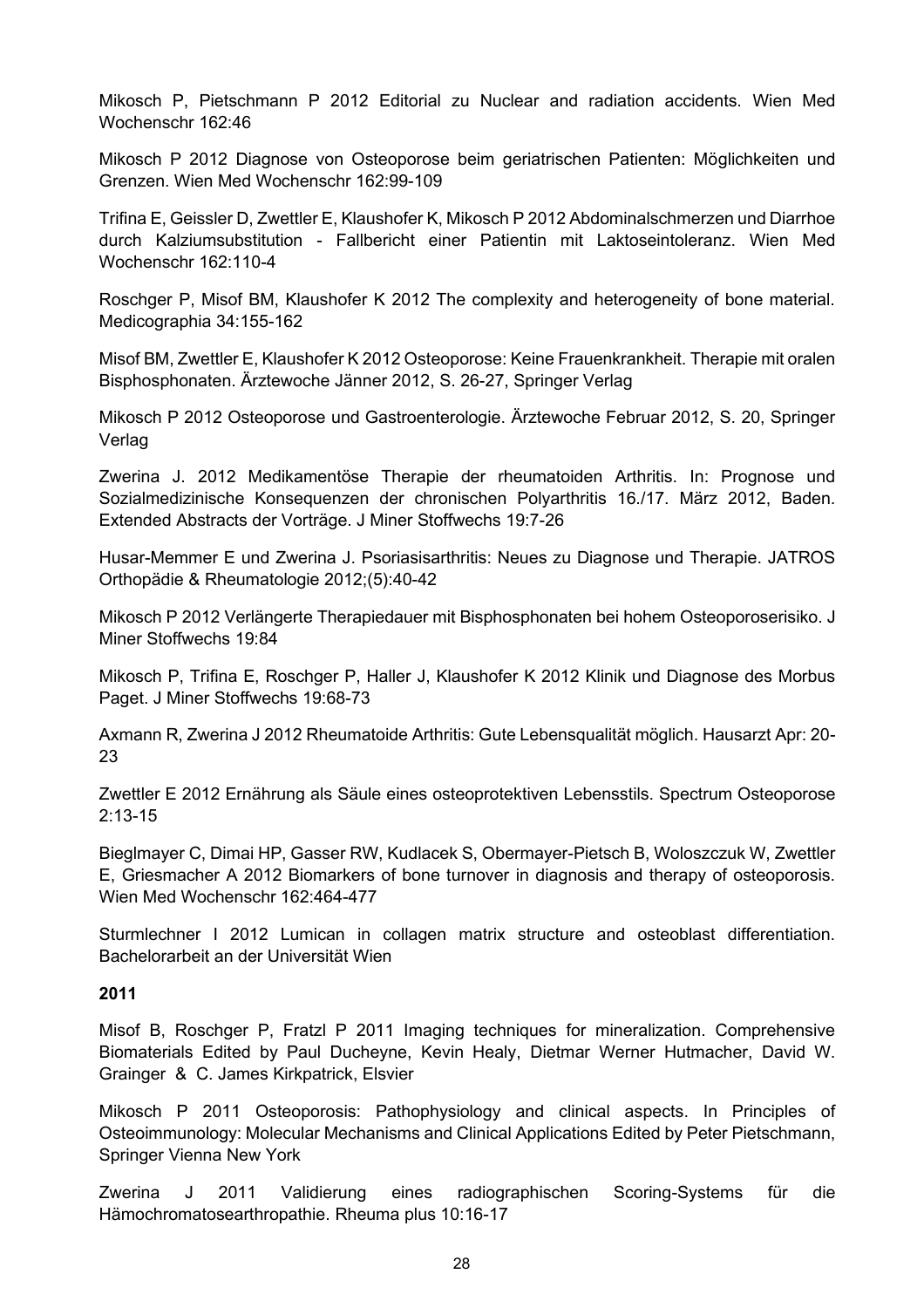Paschalis EP, Mendelsohn R, Boskey AL 2011 Infrared assessment of bone quality: a review. Clin Orthop Relat Res 469:2170-8

Rooryck C, Diaz-Font A, Osborn DPS, Chabchoub E, Hernandez-Hernandez V, Shamseldin H, Kenny J, Waters A, Jenkins D, Al Kaissi A, Leal GF, Dallapiccola B, Carnevale F, Bitner-Glindzicz M, Leess M, Hennekam R, Stanier P, Burns AJ, Peeters H, Alkuraya FS, Beales PL 2011 Mutations in lectin complement pathway genes COLEC11 and MASP1 cause 3MC syndrome. Nat Genet 43:197-203

Meirer F, Pemmer B, Pepponi G, Zoeger N, Wobrauschek P, Sprio S, Tampieri A, Goettlicher J, Steininger R, Mangold S, Roschger P, Berzlanovich A, Hofstaetter J, Streli C 2011 Assessment of chemical species of lead accumulated in tidemarks of human articular cartilage by X-ray absorption near-edge structure analysis. J Synchrotron Radiat 18:238-44

Thaler R, Agsten M, Spitzer S, Paschalis EP, Karlic H, Klaushofer K, Varga F 2011 Homocysteine suppresses the expression of the collagen cross-linker lysyl oxidase involving IL-6, Fli1 and epigenetic DNA-methylation. J Biol Chem 286:5578-88

Karlic H, Varga F 2011 Impact of Vitamin D Metabolism on Clinical Epigenetics. Clin Epigenet 2:55- 61

Fratzl-Zelman N, Roschger P, Misof BM, Nawrot-Wawrzyniak K, Pötter-Lang S, Muschitz C, Resch H, Klaushofer K and Zwettler E 2011 Fragility fractures in men with idiopathic osteoporosis are associated with undermineralization of the bone matrix without evidence of increased bone turnover. Calcif Tiss Int 88:378-87

Heller C, Schwentenwein M, Russmüller G, Koch T, Moser D, Schopper C, Varga F, Stampfl J, Liska R 2011 Vinylcarbonates and vinylcarbamates: Biocompatible monomers for radical photopolymerization. J Polym Sci Part A: Polym Chem 49:650-61

Kerschnitzki M, Wagermaier W, Liu Y, Roschger P, Duda GN, Fratzl P 2011 Poorly ordered bone as an endogenous scaffold for the deposition of highly oriented lamellar tissue in rapidly growing ovine bone. [Cells Tissues Organs](http://www.ncbi.nlm.nih.gov/pubmed?term=Poorly%20ordered%20bone%20as%20an%20endogenous%20scaffold%20for%20the%20deposition%20of%20highly%20oriented%20lamellar%20tissue%20in%20rapidly%20growing%20ovine%20bone.%20) 194:119-23

Lindahl K, Barnes AM, Fratzl-Zelman N, Whyte M, Hefferan TE, Makareeva E, Brusel M, Yaszemski MJ, Rubin CJ, Kindmark A, Roschger P, Klaushofer K, McAlister W, Mumm S, Leikin S, Kessler E, Boskey A, Ljunggren Ö, Marini JC 2011 COL1 C-propeptide cleavage site mutations cause high bone mass Osteogenesis imperfecta. Hum Mutat 32:598-609, the article has been highlighted in this issue

Thaler R, Rumpler M, Spitzer S, Klaushofer K, Varga F 2011 Mospd1, a new player in mesenchymal versus epidermal cell differentiation. J Cell Physiol 226:2505-15

Al Kaissi A, Roetzer K, Ulz P, Heitzer E, Klaushofer K, Grill F 2011 Extra phenotypic features in a girl with Miller syndrome. Clin Dysmorphol 20:66-72

Gamsjaeger S, Buchinger B, Zwettler E, Recker R, Black D, Gasser J, Eriksen EF, Klaushofer K, Paschalis EP 2011 Bone material properties in actively bone-forming trabeculae in postmenopausal women with osteoporosis after three years of treatment with once-yearly zoledronic acid. J Bone Miner Res 26:12-8

Kerschnitzki M, Wagermaier W, Roschger P, Seto J, Shahar R, Duda GN, Mundlos S, Fratzl P 2011 The organization of the osteocyte network mirrors the extracellular matrix orientation in bone. J Struct Biol 173:303-11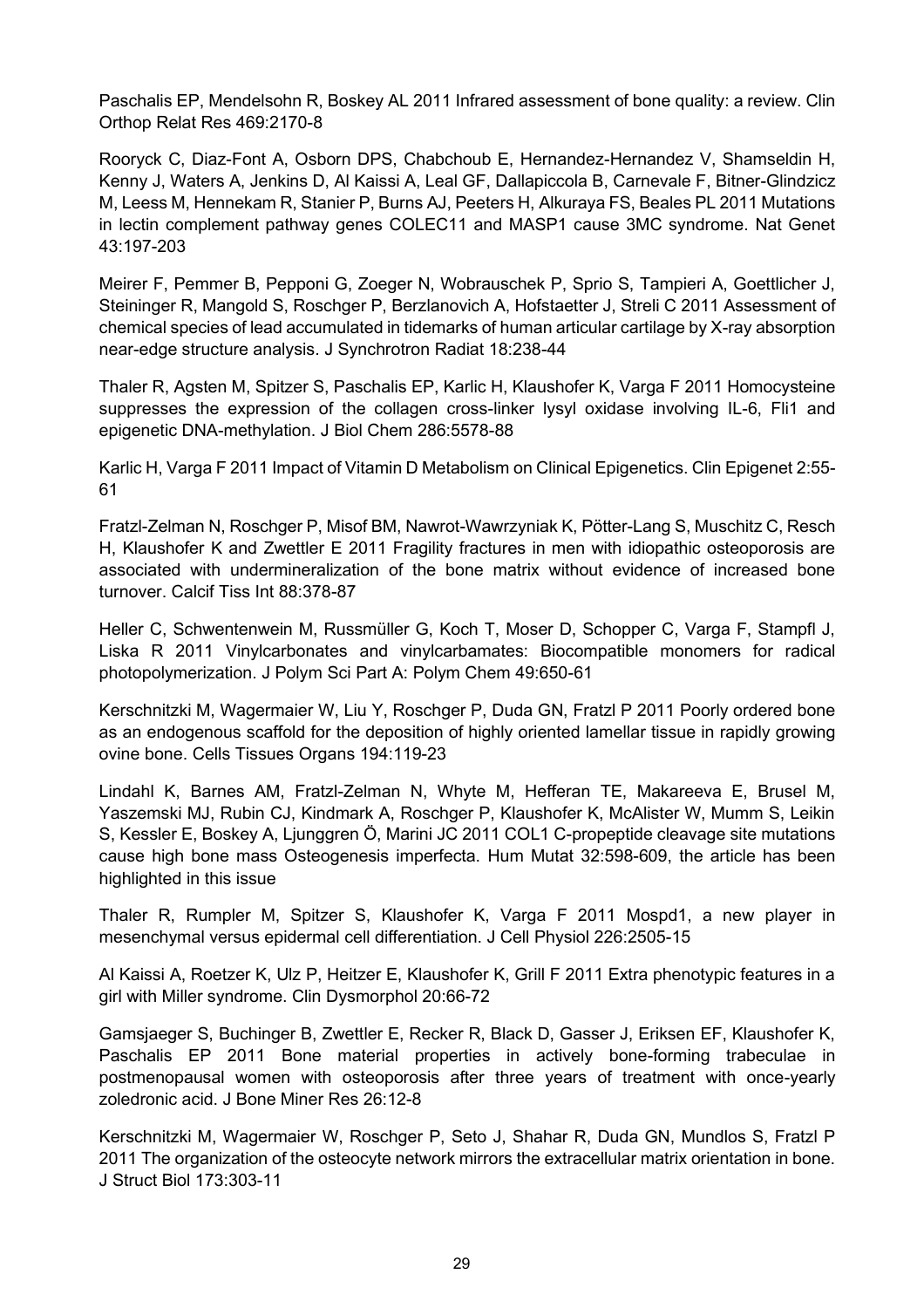Al Kaissi A, Grill F 2011 Sironimelia (symelia apus) with Potter's syndrome in connection with gestational diabetes mellitus: a case report and literature review. Afr Health Sci 10:395-9

Patsch JM, Kohler T, Berzlanovich A, Muschitz C, Bieglmayr C, Roschger P, Resch H 2011 Trabecular bone microstructure and local gene expression in iliac crest biopsies of men with idiopathic osteoporosis. J Bone Miner Res 26:1584-92

Al Kaissi A, Ganger R, Klaushofer K, Grill F 2011 Cervico-thoracic kyphosis in a girl with Pierre Robin sequence. Ger Med Sci 14;9:Doc06

Al Kaissi A, Csepan R, Klaushofer K, Grill F 2011 The aetiology behind torticollis and variable spine defects in patients with Mullerian duct/renal aplasia-cervicothoracic dysplasia syndrome: 3DCT scan analysis. [Eur Spine J](http://www.ncbi.nlm.nih.gov/pubmed?term=The%20aetiology%20behind%20torticollis%20and%20variable%20spine%20defects%20in%20patients%20with%20Mullerian%20duct%2Frenal%20aplasia-cervico%20thoracic%20dysplasia%20syndrome%3A%203DCT%20scan%20analysis.%20) 20:1720-7

Geoffroy V, Paschalis EP, Libouban H, Blouin S, Ostertag A, Chappard D, Cros M, Phipps R, Vernejoul MC 2011 Effects of risedronate in Runx2 overexpressing mice, an animal model for evaluation of treatment effects on bone quality and fractures. Calcif Tissue Int 88:464-75

Braun T, Zwerina J 2011 Positive regulators of osteoclastogenesis and bone resorption in rheumatoid arthritis. Arthritis Res Ther 13:235-45

Paschalis EP, Tatakis DN, Robins S, Fratzl P, Manjubala I, Zoehrer R, Gamsjaeger S, Buchinger B, Roschger A, Phipps R, Boskey AL, Dall'Ara E, Varga P, Zysset P, Klaushofer K, Roschger P 2011 Lathyrism-induced alterations in collagen cross-links influence the mechanical properties of bone material without affecting the mineral. [Bone](http://www.ncbi.nlm.nih.gov/pubmed?term=Lathyrism-induced%20alterations%20in%20collagen%20cross-links%20influence%20the%20mechanical%20properties%20of%20bone%20material%20without%20affecting%20the%20mineral.%20) 49:1232-41

Varga F, Karlic H, Thaler R, Klaushofer K 2011 Functional aspects of CpG dinucleotides and their locations in genes. BioMol Concepts 2:391-405

Kenis V, Baindurashvili A, Melchenko E, Grill F, Al Kaissi A 2011 Management of genu varum in a patient with Dyggve-Melchior-Clausen syndrome. [Ger Med Sci](http://www.ncbi.nlm.nih.gov/pubmed?term=Kenis%20V%2C%20Baindurashvili%20A%2C%20Melchenko%20E%2C%20Grill%20F%2C%20Al%20Kaissi%20A%20) 9:Doc25

Pemmer B, Hofstätter JG, Meirer F, Smolek S, Wobrauschek P, Simon R, Fuchs RK, Allen MR, Condon KW, Reinwald S, Phipps RJ, Burr DB, Paschalis EP, Klaushofer K, Streli C, Roschger P 2011 Increased strontium uptake in trabecular bone of ovariectomized calcium deficient rats treated with strontium ranelate or strontium chloride. J. Synchrotron Rad. 18:835-41

Al Kaissi A, Scholl-Buergi S, Biedermann R, Maurer K, Hofstaetter JG, Klaushofer K, Grill F 2011 The diagnosis and management of patients with idiopathic osteolysis. Pediatr Rheumatol 9:31-9

Al Kaissi A, Roetzer KM, Heitzer E, Ben Chehida F, Ben Ghachem M, Klaushofer K, Grill F 2011 Facial dysmorphism associated with distinctive spine abnormalities in a girl and her mother: novel syndromic association. [Clin Dysmorphol](http://www.ncbi.nlm.nih.gov/pubmed?term=Facial%20dysmorphism%20associated%20with%20distinctive%20spine%20abnormalities%20in%20a%20girl%20and%20her%20mother%3A%20novel%20syndromic%20association) 20:182-6

Al Kaissi A, Klaushofer K, Grill F 2011 Severe skew foot deformity in a patient with Freeman-Sheldon syndrome. J Clin Med Res 3:265-7

Gamsjaeger S, Buchinger B, Zoehrer R, Phipps R, Klaushofer K, Paschalis EP 2011 Effects of one year daily teriparatide treatment on trabecular bone material properties in postmenopausal osteoporotic women previously treated with alendronate or risedronate. [Bone](http://www.ncbi.nlm.nih.gov/pubmed/21893225) 49:1160-5

Hamann C, Goettsch C, Mettelsiefen J, Henkenjohann V, Rauner M, Hempel U, Bernhardt R, Fratzl-Zelman N, Roschger P, Rammelt S, Günther KP, Hofbauer LC 2011 Delayed bone regeneration and low bone mass in a rat model of insulin-resistant type 2 diabetes mellitus is due to impaired osteoblast function. [Am J Physiol Endocrinol Metab](http://www.ncbi.nlm.nih.gov/pubmed?term=Delayed%20bone%20regeneration%20and%20low%20bone%20mass%20in%20a%20rat%20model%20of%20insulin-resistant%20type%202%20diabetes%20mellitus%20is%20due%20to%20impaired%20osteoblast%20function.%20) 301:E1220-8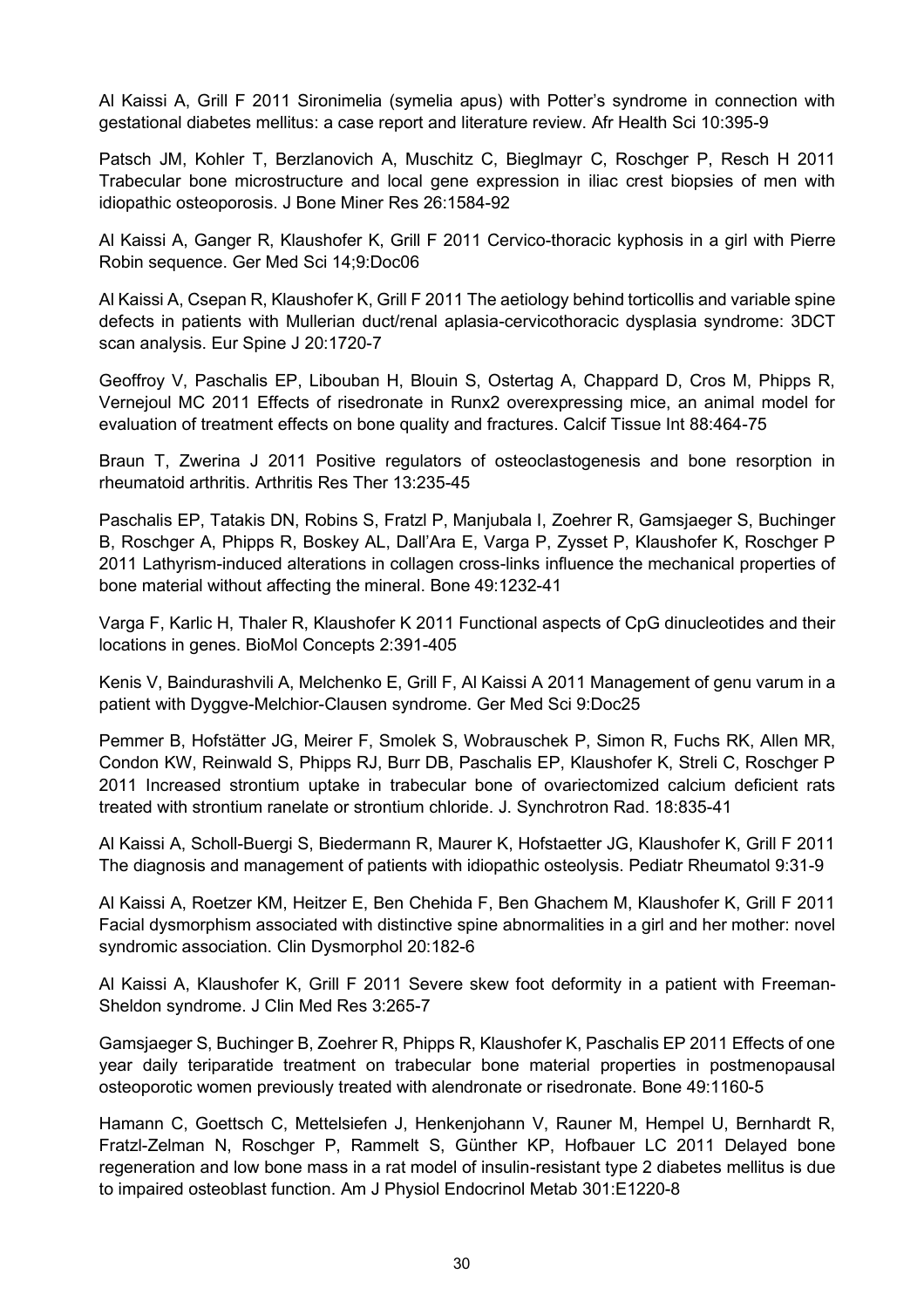Beyer C, Axmann R, Sahinbegovic E, Distler JH, Manger B, Schett G, Zwerina J 2011 Antiinterleukin 6 receptor therapy as rescue treatment for giant cell arteritis. [Ann Rheum Dis](http://www.ncbi.nlm.nih.gov/pubmed?term=Anti-interleukin%206%20receptor%20therapy%20as%20rescue%20treatment%20for%20giant%20cell%20arteritis.) 70:1874- 5

Al Kaissi A, Handelbauer A, Klaushofer K, Grill F 2011 Mid-diaphyseal endosteal thickening with subsequent medullary narrowing in a patient with Hallermann-Streiff syndrome. J Clin Med Res 3:328-30

Al Kaissi A, Ganger R, Klaushofer K, Grill F 2011 The management of knee dislocation in a child with Larsen syndrome. [Clinics \(Sao Paulo\)](http://www.ncbi.nlm.nih.gov/pubmed?term=he%20management%20of%20knee%20dislocation%20in%20a%20child%20with%20Larsen%20syndrome.%20) 66:1295-9

[Tomek K,](http://www.ncbi.nlm.nih.gov/pubmed?term=%22Tomek%20K%22%5BAuthor%5D) [Wagner R,](http://www.ncbi.nlm.nih.gov/pubmed?term=%22Wagner%20R%22%5BAuthor%5D) [Varga F,](http://www.ncbi.nlm.nih.gov/pubmed?term=%22Varga%20F%22%5BAuthor%5D) [Singer CF,](http://www.ncbi.nlm.nih.gov/pubmed?term=%22Singer%20CF%22%5BAuthor%5D) [Karlic H,](http://www.ncbi.nlm.nih.gov/pubmed?term=%22Karlic%20H%22%5BAuthor%5D) [Grunt TW](http://www.ncbi.nlm.nih.gov/pubmed?term=%22Grunt%20TW%22%5BAuthor%5D) 2011 Blockade of Fatty Acid synthase induces ubiquitination and degradation of phosphoinositide-3-kinase signaling proteins in ovarian cancer. [Mol Cancer Res](http://www.ncbi.nlm.nih.gov/pubmed?term=Blockade%20of%20fatty%20acid%20synthase%20induces%20ubiquination%20and%20degradation%20of%20phosphatidylinositol-3%20kinasse%20signaling%20proteins%20in%20ovarian%20cancer) 9:1767-79

Zwerina K, Baum W, Axmann R, Ruiz Heiland GR, Distler JH, Smolen J, Hayer S, Zwerina J, Schett G 2011 Vitamin D receptor regulates TNF-mediated arthritis. [Ann Rheum Dis](http://www.ncbi.nlm.nih.gov/pubmed?term=Vitamin%20D%20receptor%20regulates%20TNF-mediated%20arthritis) 70:1122-9

Husár B, Heller C, Schwentenwein M, Mautner A, Varga F, Koch T, Stampfl J, Liska R 2011 Biomaterials based on low cytotoxic vinyl esters for bone replacement application. J Polym Sci Part A: Polym Chem [49:](http://onlinelibrary.wiley.com/doi/10.1002/pola.v49.23/issuetoc)4927–34

Trifina E, Spenger J, Zandieh S, Haller J, Auer H, Österreicher C, Klaushofer K, Mikosch P 2011 Multiple Leberherde und Eosinophilie – ein Fallbericht einer Fasciola Hepatica Infektion. Wien Med Wochenschr 161(17-18):448-454

Mikosch P 2011 Gaucher disease and bone. [Best Pract Res Clin Rheumatol](http://www.ncbi.nlm.nih.gov/pubmed/22142746) 25:665-81

Mikosch P 2011 Ossäre Manifestationen bei Morbus Gaucher. Spectrum Osteoporose 1/11:10-11

Zwettler E 2011 Die tägliche Calciumzufuhr. Spectrum Osteoporose 2/11:19-20

Zwettler E 2011 Starke Knochen und kräftige Muskel. Osteoporose Aktuell 34/11:4

Misof B, Zwettler E, Klaushofer K 2011 Osteoporose: Keine Frauenkrankheit. Rheuma Plus 4/2011:20-22

[Mikosch P,](http://www.kup.at/perl/journals.pl?ca=1&q=Mikosch%20P&p=0) [Daskalakis S,](http://www.kup.at/perl/journals.pl?ca=1&q=Daskalakis%20S&p=0) [Igerc I,](http://www.kup.at/perl/journals.pl?ca=1&q=Igerc%20I&p=0) [Matschnig S,](http://www.kup.at/perl/journals.pl?ca=1&q=Matschnig%20S&p=0) [Jerusalem A,](http://www.kup.at/perl/journals.pl?ca=1&q=Jerusalem%20A&p=0) [Müller EJ,](http://www.kup.at/perl/journals.pl?ca=1&q=M%FCller%20EJ&p=0) [Stöckl B,](http://www.kup.at/perl/journals.pl?ca=1&q=St%F6ckl%20B&p=0) [Schauss S,](http://www.kup.at/perl/journals.pl?ca=1&q=Schauss%20S&p=0) [Egarter K,](http://www.kup.at/perl/journals.pl?ca=1&q=Egarter%20K&p=0) [Jeschofnik R,](http://www.kup.at/perl/journals.pl?ca=1&q=Jeschofnik%20R&p=0) [Geissler D,](http://www.kup.at/perl/journals.pl?ca=1&q=Geissler%20D&p=0) [Lind P,](http://www.kup.at/perl/journals.pl?ca=1&q=Lind%20P&p=0) [Pinter G](http://www.kup.at/perl/journals.pl?ca=1&q=Pinter%20G&p=0) 2011 Osteologische Konsiliarbetreuung im Klinikum Klagenfurt am Wörthersee: Initiale Ergebnisse eines Pilotprojekts. [J Miner Stoffwechs](http://www.kup.at/journals/inhalt/1341.html)  [18:](http://www.kup.at/journals/inhalt/1341.html)17-23

Fratzl-Zelman N, Misof BM, Roschger P 2011 Das Knochenmaterial: ein Nano-Komposit aus Mineral und Kollagen. J Miner Stoffwechs 18:132-139

Roschger A 2011 Localization of trace elements in bone tissue using synchrotron radiation induced micro-XRF in combination with quantitative backscattered electron imaging. Diplomarbeit an der Technischen Universität Wien

Thaler Roman 2011 The effect of the lathyrogens beta-aminopropionitril and homocysteine on osteoblastic differentiation in regard to collagen matrix formation and epigenetic regulation of gene expression. Dissertation an der Universität Wien

#### **2010**

Al Kaissi A, Klaushofer K, Grill F 2010 Tomographic assessment of the spine in children with spondylocostal dysostosis syndrome. Clinics 65:953-9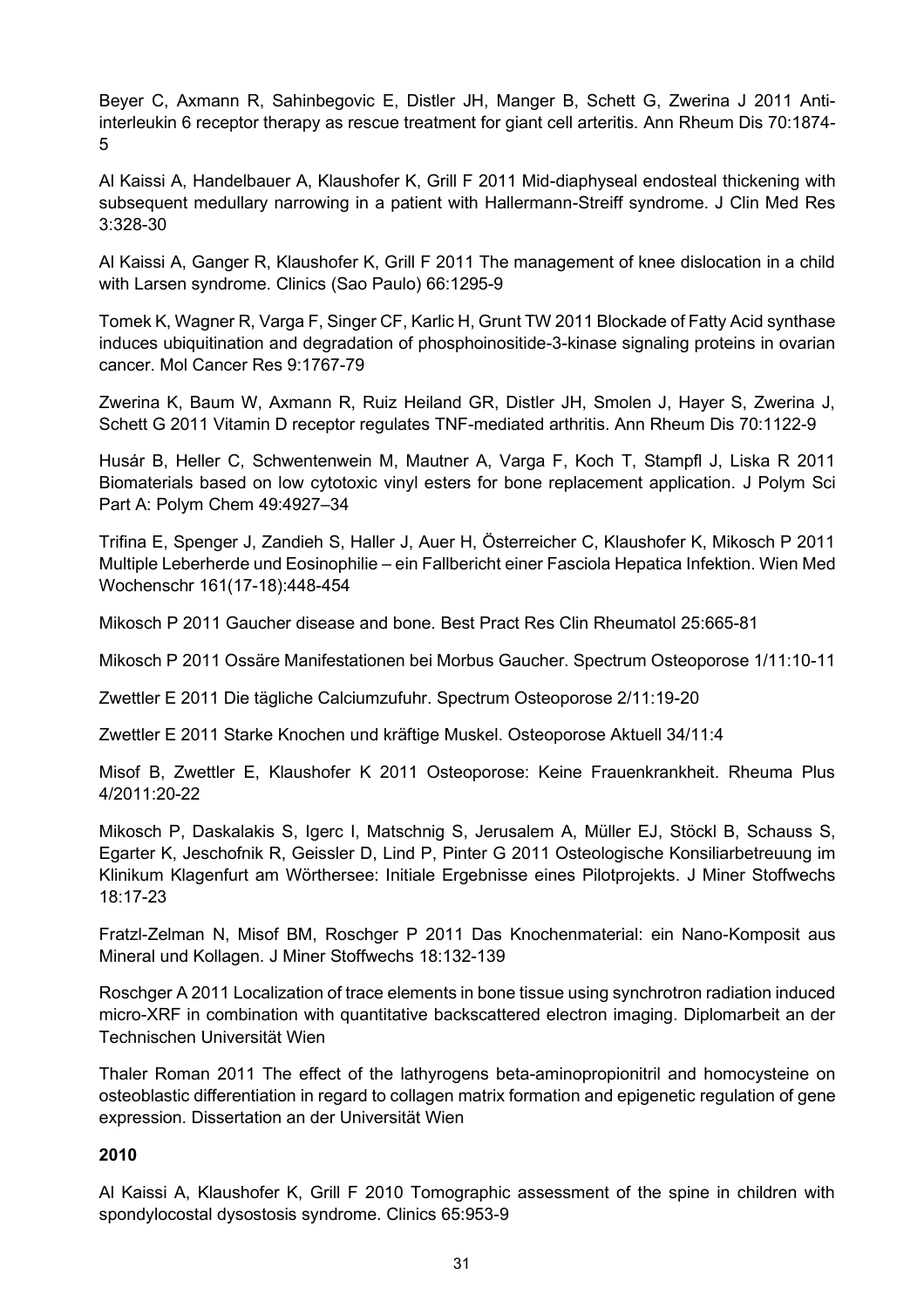Schuster M, Turecek C, Weigel G, Saf R, Stampfl J, Varga F, Liska R 2010 Gelatin-based photopolymers for bone replacement. Journal of Polymer Science Part A: Polymer Chemistry 47:7078-89

Heller C, Schwentenwein M, Russmueller G, Varga F, Stampfl J, Liska R 2009 Vinyl esters: low cytotoxicity monomers for the fabrication of biocompatible 3D scaffolds by lithography based additive manufacturing. Journal of Polymer Science Part A: Polymer Chemistry 47:6941-54

Roschger P, Lombardi A, Misof BM, Maier G, Fratzl-Zelman N, Fratzl P, Klaushofer K 2010 Mineralization density distribution of postmenopausal osteoporotic bone is restored to normal after long-term alendronate treatment: qBEI and sSAXS data from the fracture intervention trial longterm extension (FLEX). J Bone Miner Res 25:48-55

Fratzl-Zelman N, Morello R, Lee B, Rauch F, Glorieux FH, Misof BM, Klaushofer K, Roschger P 2010 CRTAP deficiency leads to abnormally high bone matrix mineralization in a murine model and in children with osteogenesis imperfecta type VII. Bone 46:820-6

Kaabachi O, Al Kaissi A, Koubaa W, Aloui N, El Houda Toumi N 2010 Screening for deep venous thrombosis after idiopathic scoliosis surgery in children: a pilot study. Pediatric Anesthesia 20:144- 9

Thaler R, Spitzer S, Rumpler M, Fratzl-Zelman N, Klaushofer K, Paschalis EP, Varga F 2010 Differential effects of homocysteine and beta-aminopropionitrile on preosteoblastic MC3T3-E1 cells. Bone 46:703-9

Roschger P, Manjubala I, Zöger N, Meirer F, Simon R, Li C, Fratzl-Zelman N, Misof BM, Paschalis EP, Streli C, Fratzl P, Klaushofer K 2010 Bone material quality in transiliacal bone biopsies of postmenopausal osteoporotic women after 3 years strontium ranelate treatment. J Bone Miner Res 25:891-900

Thaler R, Karlic H, Spitzer S, Klaushofer K,Varga F 2010 Extra-cellular matrix suppresses expression of the apoptosis mediator Fas by epigenetic DNA methylation. Apoptosis 15:728-37

Kommareddy KP, Lange C, Rumpler M, Dunlop JWC, Manjubala I, Ciu J, Kratz K, Lendlein A, Fratzl P 2010 Two stages in three-dimensional in vitro growth of tissue generated by osteoblastlike cells. BioInterphases 5 DOI: 10.1116/1.3431524

Karlic H, Varga J, Thaler R, Berger C, Spitzer S, Pfeilstöcker M, Klaushofer K, Varga F 2010 Effects of epigenetic drugs (Vorinostat, Decitabene) on metabolism-related pathway factors in leukemic cells. The Open Leukemia Journal 3:34-42

Dworak C, Koch T, Varga F, Liska R 2010 Photopolymerization of biocompatible phosphoruscontaining vinyl esters and vinyl carbamates. Journal of Polymer Science Part A: Polymer Chemistry 48:2916-24

Hofstaetter J, Roschger P, Klaushofer K, Kim HK 2010 Increased matrix mineralization in the immature femoral head following ischemic osteonecrosis. Bone 46:379-85

Saad FA, Hofstaetter JG 2010 Proteomic analysis of mineralising osteoblasts identifies novel genes related to bone matrix. International Orthopaedics DOI 10.1007/s00264-010-1076-7

Li C, Paris O, Siegel S, Roschger P, Paschalis EP, Klaushofer K, Fratzl P 2010 Strontium is incorporated into mineral crystals only in newly formed bone during strontium ranelate treatment. J Bone Miner Res 25:968-75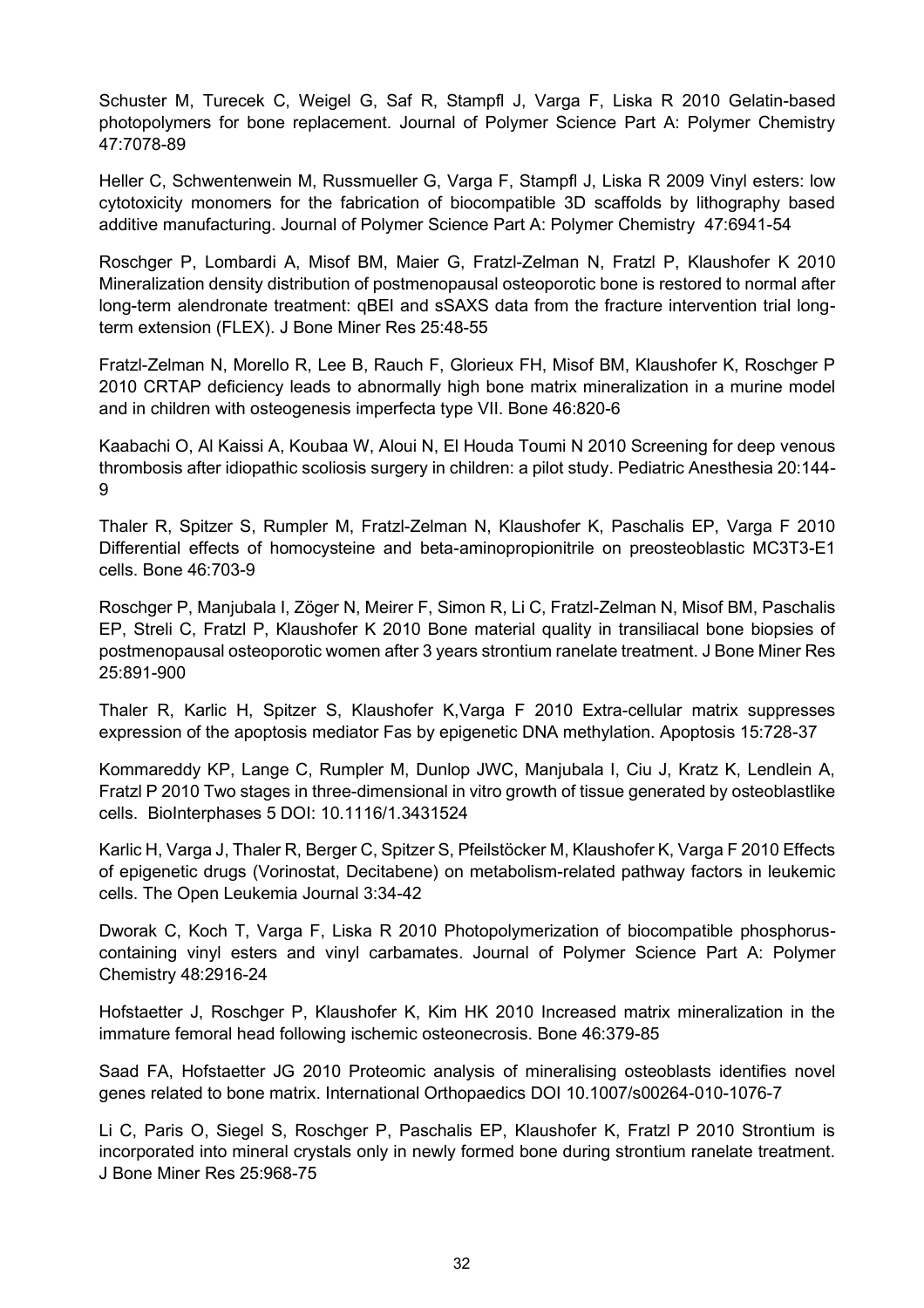Gamsjaeger S, Masic A, Roschger P, Kazanci M, Dunlop JWC, Klaushofer K, Paschalis EP, Fratzl P 2010 Cortical bone composition and orientation as a function of animal- & tissue-age in mice by Raman spectroscopy. Bone 47:392-9

Al Kaissi A, Roschger P, Nawrot-Wawrzyniak K, Krebs A, Grill F, Klaushofer K 2010 Evidence of reduced bone turnover and disturbed mineralization process in a boy with Stickler syndrome. Calcif Tissue Int 86:126-31

Al Kaissi A, Klaushofer K, Grill F 2010 Test Yourself: Question: Progressive anterior knee pain with patellar instability in a 57-year-old father and his daughter. Skeletal Radiology 39:921

Al Kaissi A, Klaushofer K, Grill F 2010 Test Yourself: Answer: Progressive anterior knee pain with patellar instability in a 57-year-old father and his daughter. Skeletal Radiology 39:935-6

Hofstätter JG, Rötzer KM, Krepler P, Nawrot-Wawrzyniak K, Schwarzbraun T, Klaushofer K, Roschger P 2010 Altered bone matrix mineralization in a patient with Rett-syndrome. Bone 47:701- 5

Dworak C, Koch T, Varga F, Liska R 2010 Photopolymerization of biocompatible phosphoruscontaining vinyl esters and vinyl carbamates. Journal of Polymer Science: Part A: Polymer Chemistry 48:2916-24

Gourrier A, Li C, Seigel S, Paris O, Roschger P, Klaushofer K, Fratzl P 2010 Scanning small-angle X-ray scattering analysis of the size and organization of the mineral nanoparticles in fluorotic bone using a stack of cards model. J. Appl. Cryst. 43:1385-92

Dodwell E, Latorre JG, Parisini E, Zwettler E, Chandra D, Mulpuri K, Snyder B 2010 NSAID exposure and risk of non-union: A meta-analysis of case control and cohort studies. Calcif Tissue Int 87:193-202

Dimai HP, Svedbom A, Fahrleitner A, Pieber T, Resch H, Zwettler E, Chandran M, Borgström F 2010 Epidemiology of hip fractures in Austria: evidence for a change in the secular trend. Osteoporosis Int DOI 10.1007/s00198-010-1271-9

Misof BM, Paschalis EP, Blouin S, Fratzl-Zelman N, Klaushofer K, Roschger P 2010 Effects of one year daily teriparatide treatment on iliac bone mineralization density distribution (BMDD) in postmenopausal osteoporotic women previously treated with alendronate or risedronate. J Bone Miner Res 25:2297-303

Shane E, Burr D, Ebeling P, Abrahamsen B, Adler R, Brown TD, Cheung A, Cosman F, Curtis J, Dell R, Dempster D, Einhorn T, Genant HK, Geusens P, Klaushofer K, Koval K, McKiernan F, Lane J, McKinney R, Ng A, Nieves J, Odvina C, O'Keefe R, Papapoulos S, Tet Sen H, van der Meulen MCH, Weinstein R, Whyte M 2010 Atypical subtrochanteric and diaphyseal femoral fractures: Report of a task force of the American Society for Bone and Mineral Research. J Bone Miner Res 25:2267-94

Varga F, Rumpler M, Zöhrer R, Turecek C, Spitzer S, Thaler R, Paschalis EP, Klaushofer K 2010 T3 affects expression of collagen I and collagen cross-linking in bone cell cultures. Biochemical and Biophysical Research Communications 402:180-5

Liu Y, Roschger P, Inderchand M, Schell H, Duda G, Klaushofer K, Fratzl P 2010 Mineral crystal alignment in mineralized fracture callus determined by 3D small-angle X-ray scattering. Journal of Physics: Conference Series 247, doi:10.1088/1742-6596/247/1/012031

Bodingbauer M, Pakrah B, Kristo I, Marschalek J, Burghuber C, Györi G, Kainz A, Rasoul-Rockenschaub S, Klaushofer K, Muehlbacher F, Oberbauer R 2010 Non-persistent effect of short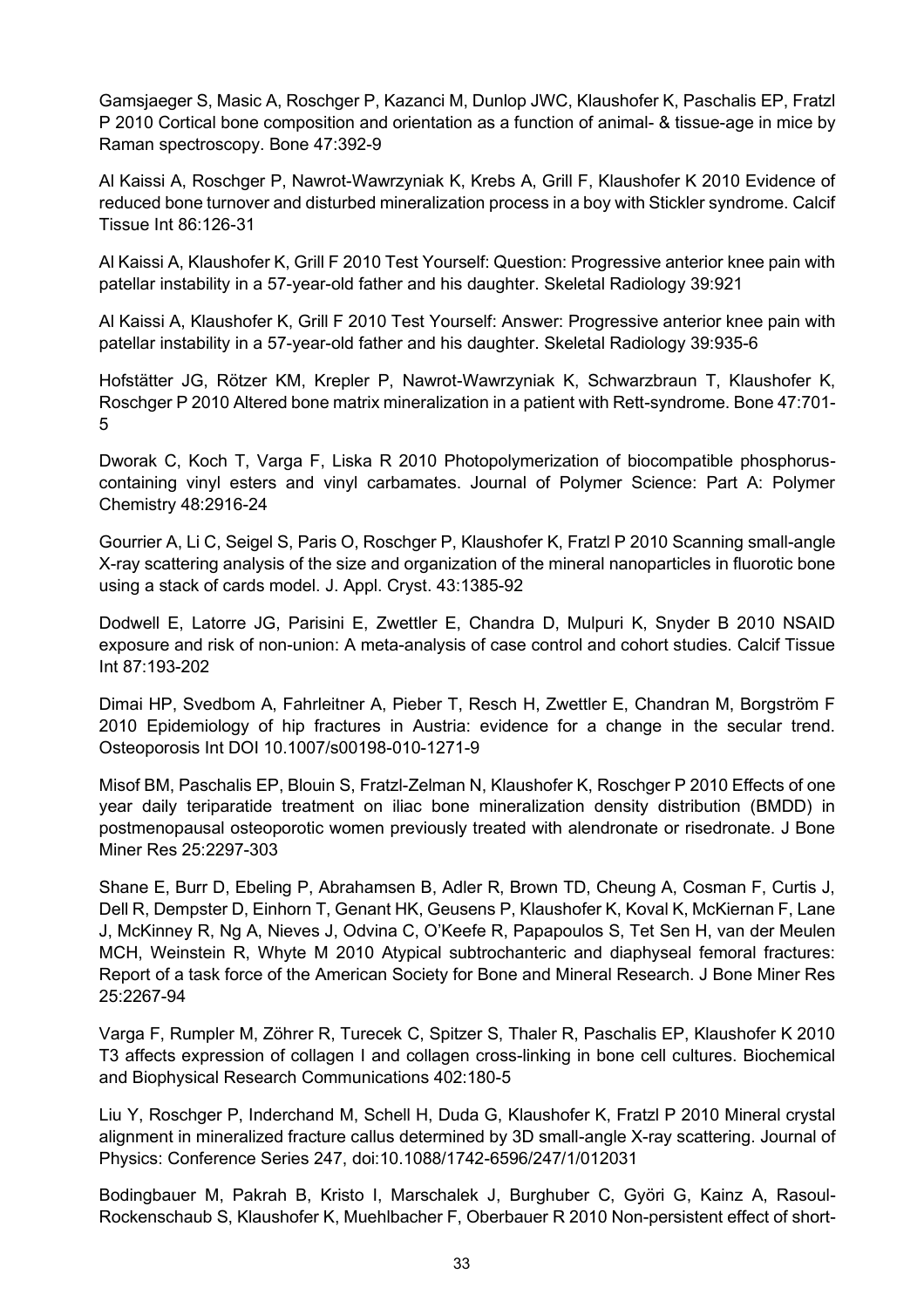term bisphosphonate treatment in preventing fractures after liver tranplantation. Letter to the editor. Transplant International 23:118-20

# **2009**

Al Kaissi A, Ben Chehida F, Ben Ghachem M, Grill F, Klaushofer K 2009 Atlanto-axial segmentation defects and Os Odontoideum in two male siblings with Opsismodysplasia. Skeletal Radiology 38:293-6

Nawrot-Wawrzyniak K, Varga F, Roschger P, Fratzl-Zelman N, Nader A, Sieghart S, Zwettler E, Rötzer K, Lang S, Klaushofer K 2009 Effects of tumor induced osteomalacia (TIO) on the bone mineralization process. Calcif Tissue Int 84:313-23

Pleiner J, Zwettler E, Paschalis E, Roschger P, Nell-Duxneuner V, Klaushofer K 2009 Treatment of osteoporosis with parathyroid hormone and teriparatide. Calcif Tissue Int 84:159

Al Kaissi A, Radler C, Klaushofer K, Grill F 2009 Advanced ossification of the carpal bones, and monkey wrench appearence of the femora, features suggestive of a probable mild form of Desbeqious dysplasia: a case report. Cases Journal 2:45

Al Kaissi A, Petje G, De Brauwer V, Klaushofer K, Grill 2009 Professional awareness is needed to distinguish between child physical abuse from other disorders that can mimic signs of abuse (Skull base sclerosis in infant manifesting features of infantile cortical hyperostosis): a case report and review of the literature. Cases Journal 2:133

Varga F, Rumpler M, Spitzer S, Karlic H, Klaushofer K 2009 Osteocalcin attenuates T3- and increases Vitamin D3-induced expression of MMP-13 in mouse osteoblasts. Endocrine Journal 56:441-50

Al Kaissi A, Klaushofer K, Grill F 2009 Osteochondritis dissecans and Osgood Schlatter disease in a family with Stickler syndrome: case series and literature review. Pediatric Rheumatology 7:4

Blouin S, Thaler HW, Korninger C, Schmid R, Hofstaetter J, Zoehrer R, Phipps R, Klaushofer K, Roschger P, Paschalis EP 2009 Bone matrix quality and plasma homocysteine levels. Bone 44:959-64

Fratzl-Zelman N, Roschger P, Misof BM, Pfeffer S, Glorieux FH, Klaushofer K, Rauch F 2009 Normative data on mineralization density distribution in iliac bone biopsies of children, adolescents and young adults. Bone 44:1043-8

Al Kaissi A, Ben Chehida F, Ben Ghachem M, Klaushofer K, Grill F 2009 Occipitoatlantoaxial junction malformation and early onset senile ankylosing vertebral hyperostosis in a girl with MURCS association. Am J of Med Genet Part A 149:470-4

Al Kaissi A, Ben Chehida F, Ben Ghachem M, Klaushofer K, Grill F 2009 Distinctive tomographic features of atlantoaxial dislocation in a boy with acromesomelic dysplasia du Pan syndrome. Clinical Dysmorphology 18:122-6

Paschalis EP 2009 Fourier transform infrared analysis and bone. Osteoporos Int 20:1043-7

Al Kaissi A, Altenhuber J, Grill F, Klaushofer K 2009 Significant traumatic atrophy of the spinal cord in connection with severe cervical vertebral body hypoplasia in a boy with Larsen syndrome: a case report and review of the literature. Cases Journal 2:6729

Anliker M, Bieglmayer C, Dimai HP, Gasser RW, Kudlacek S, Obermayer-Pietsch B, Schmidt-Gayk H, Sottara E, Woloszczuk W, Zwettler E, Griesmacher A 2009 Labordiagnostik in der Prävention, Differentialdiagnose und Verlaufskontrolle in der Osteoporose. J Lab Med 33:140-6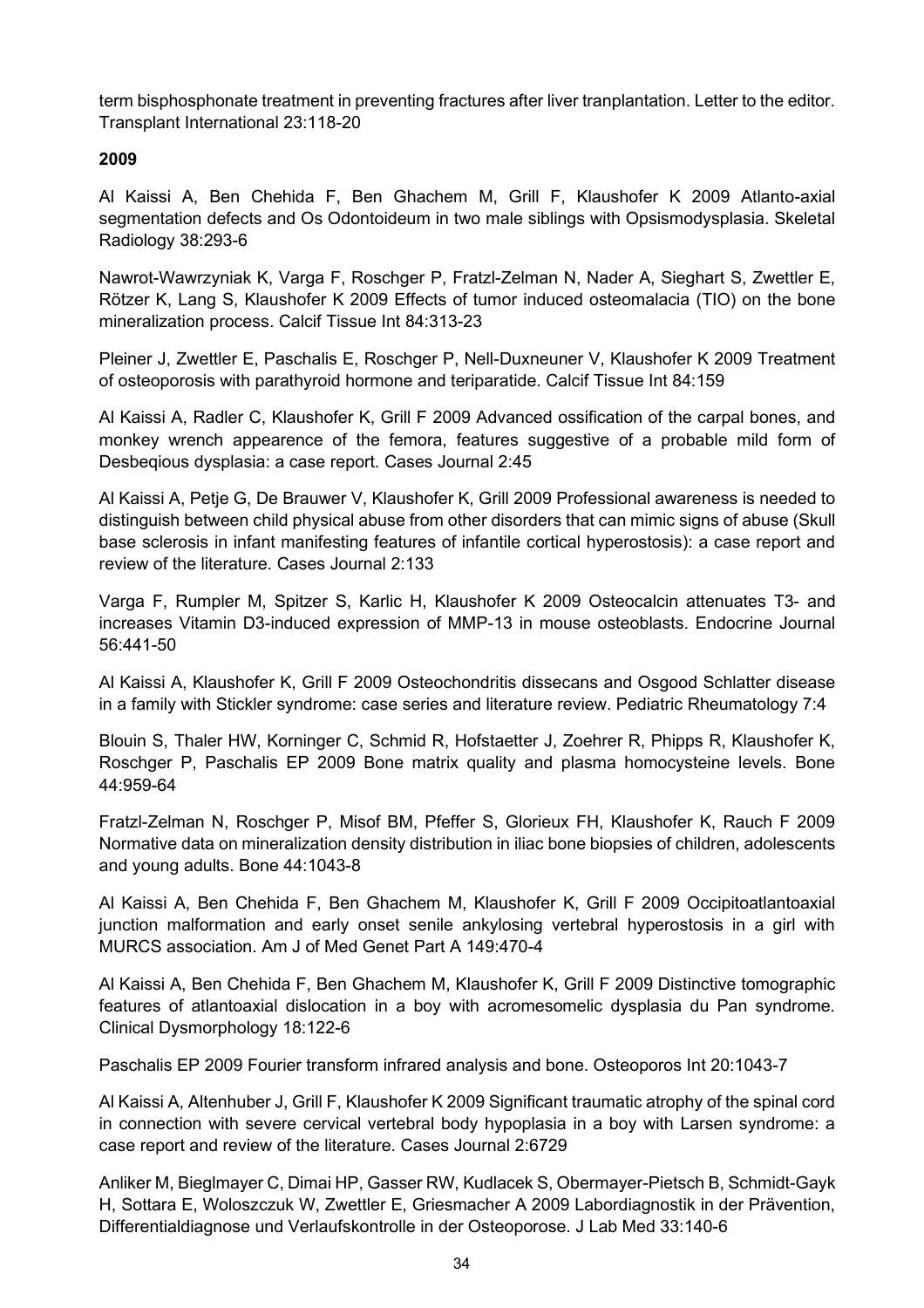Gamsjäger S, Zöhrer R, Roschger P, Fratzl P, Klaushofer K, Mendelsohn R, Paschalis EP 2009 Vibrational spectroscopy in biomedical science: bone. Proc. of SPIE 7166:716602-1-716602-15

Wagner E, Skoumal M, Bayer PM, Klaushofer K 2009 Antibody against mutated citrullinated vimentin: A new sensitive marker in the diagnosis of rheumathoid arthritis. Rheumatol Int 29:1315- 21

Dimai HP, Pietschmann P, Resch H, Preisinger E, Fahrleitner-Pammer A, Dobnig H, Klaushofer K für die AuSBMR 2009 Österreichischer Leitfaden zur medikamentösen Therapie der postmenopausalen Osteoporose – Update 2009. Wien Med Wochenschr 122:1-34

Manjubala I, Liu Y, Epari D, Roschger P, Schell H, Fratzl P, Duda GN 2009 Spatial and temporal composition of mechanical properties and mineral content of the external callus during bone healing. Bone 45:185-92

Erben RG, Lausmann K, Roschger P, Schüler C, Skalicky M, Klaushofer K, Windisch W 2009 Long-term marginal zinc supply is not detrimental to the skeleton of aged rats. The Journal of Nutrition 139:703-9

Theman TA, Collins MT, Dempster DW, Zhou H, Reynolds JC, Brahim JS, Roschger P, Klaushofer K, Winer KK 2009 PTH 1-34 replacement therapy in a child with hypoparathyroidism due to a sporadic calcium receptor mutation. J Bone Miner Res 24:964-73

Fratzl-Zelman N, Roschger P, Gourrier A, Weber M, Misof BM, Loveridge N, Reeve J, Klaushofer K, Fratzl P 2009 Combination of nanoindentation and quantitative backscattered electron imaging revealed altered bone material properties associated with femoral neck fragility. Calcif Tissue Int 85:335-43

Gamsjäger S, Kazanci M, Paschalis EP, Fratzl P 2009 Raman application in bone imaging. Raman Spectroscopy for Soft Matter Applications 227-267, edited by MS Amer, J Wiley & Sons, Inc., Hoboken, NJ, USA

Fratzl P, Gupta HS, Roschger P, Klaushofer K 2009 Bone nanostructure and its relevance for mechanical performance, disease and treatment. Nanotechnology, Vol 5: Nanomedicine 345-360, edited by V. Vogel, Wiley-VCH, Weinheim, Germany, ISBN: 978-3-527-31736-3

#### **2008**

Zoeger N, Streli C, Wobrauschek, Jokubonis C, Pepponi G, Roschger P, Hofstaetter J, Berzlanovich A, Wegrzynek D, Chinea-Cano E, Markowicz A, Simon R, Falkenberg G 2008 Determination of the elemental distribution in human joint bones by SR micro XRF. X-Ray Spectroscopy 37:3-11

Al Kaissi A, Zandieh S, Haller J, Klaushofer K, Grill F 2008 Dolicho-odontoid in a boy with pseudoachondroplasia. Eur J Orthop Surg Traumatol 18:297-301

Roschger P, Paschalis EP, Fratzl P, Klaushofer K 2008 Bone mineralization density distribution in health and disease. Bone 42:456-66

Rumpler M, Woesz A, Dunlop JWC, van Dongen JT, Fratzl P 2008 The effect of geometry on threedimensional tissue growth. J. R. Soc. Interface 5:1173-80

Al Kaissi A, Skoumal M, Roetzer K, Varga F, Grill F, Klaushofer K 2008 A patient with Melorheostosis manifesting with features similar to tricho-dento-osseous syndrome: a case report. Journal of Medical Case Reports doi:10.1186/1752-1947-2-51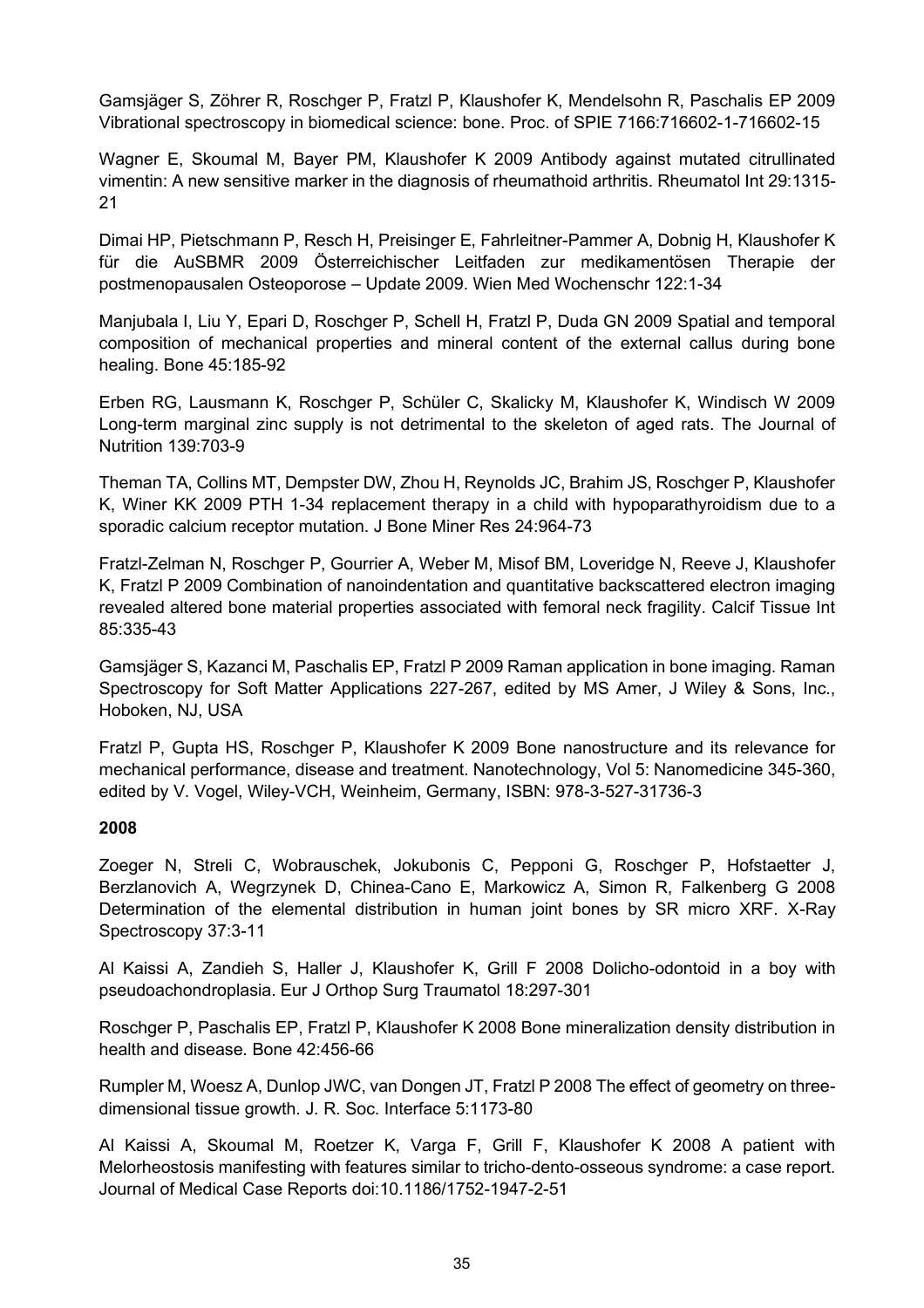Wihlidal P, Karlic H, Pfeilstöcker M, Klaushofer K, Varga F 2008 Imatinib mesylate (IM) -induced growth inhibition is associated with production of spliced osteocalcin – mRNA in cell lines. Leukemia Research 32:437-43

Al Kaissi A, Ben Chehida F, Ben Ghachem M, Klaushofer K, Grill F 2008 Diffuse skull base/cervical fusion syndromes in two siblings with spondylocostal dysostosis syndrome: analysis via three dimensional computed tomography scanning. Spine 33:E425-8

Roschger P, Fratzl-Zelman N, Misof BM, Glorieux FH, Klaushofer K, Rauch F 2008 Evidence that abnormal high bone mineralization in growing children with Osteogenesis Imperfecta is not associated with specific collagen mutations. Calcif Tissue Int 82:263-70

Buchinger B, Spitzer S, Karlic H, Klaushofer K, Varga F 2008 Lysyl oxidase (LOX) mRNA expression and genes of the differentiated osteoblastic phenotype are upregulated in human osteosarcoma cells by suramin. Cancer Letters 265:45-54

Turecek C, Fratzl-Zelman N, Rumpler M, Buchinger B, Spitzer S, Zoehrer R, Durchschlag E, Klaushofer K, Paschalis EP, Varga F 2008 Collagen cross linking influences osteoblastic differentiation. Calcif Tissue Int 82:392-400

Zoehrer R, Dempster DW, Bilezikian JP, Zhou H, Silverberg SJ, Shane E, Roschger P, Paschalis EP, Klaushofer K 2008 Bone quality determined by Fourier transform infrared imaging analysis in mild primary hyperparathyroidism. J Clin Endocrinol Metab 93:3484-9

Misof BM, Bodingbauer M, Roschger P, Wekerle T, Pakrah B, Haas M, Kainz A, Oberbauer R, Mühlbacher F, Klaushofer K 2008 Short-terms effects of high dose zoledronic acid treatment on bone mineralization density distribution (BMDD) after orthotopic liver transplantation. Calcif Tissue Int 83:167-75

Cejka D, Benesch T, Krestan C, Roschger P, Klaushofer K, Haas M 2008 Effect of teriparatide on early bone loss after kidney transplantation. American Journal of Transplantation 8:1864-70

Zandieh S, Vakil-Adli A, Hochreiter J, Grill F, Klaushofer K, Al Kaissi A 2008 Ball and socket ankle joint in connection with bilateral tarsal synostosis in a boy with congenital absence of the portal vein; a novel malformation complex. Cases Journal 1:76

Al Kaissi A, Kalchhauser G, Grill F, Klaushofer K 2008 Arthrogryposis multiplex congenital in a child manifesting phenotypic features resembling dysosteosclerosis/osteosclerosis malformation complex; 3DCT scan analysis of the skull base. Cases Journal 1:56

Al Kaissi A, Ganger R, Klaushofer K, Rumpler M, Grill F 2008 Achondroplasia manifesting as enchondromatosis and ossification of the spinal ligaments: a case report. Journal of Medical Case Reports 2:263

Al Kaissi A, Csepan R, Klaushofer K, Grill F 2008 Femoral-tibial-synostosis in a child with Roberts (Pseudothalidomide) syndrome: a case report. Cases Journal 1:109

Al Kaissi A, Klaushofer K, Grill F 2008 Progressive joint limitations as the first alarming signs in a boy with short-limbed dwarfism: A case report. Cases Journal 1:112

Al Kaissi A, Strobl W, Bauer J, Landauer F, Klaushofer K, Grill F 2008 Persistent cloaca associated with a duplicated left leg in a girl, a novel disorganization-like syndrome. Clinical Dysmorphology 17:137-9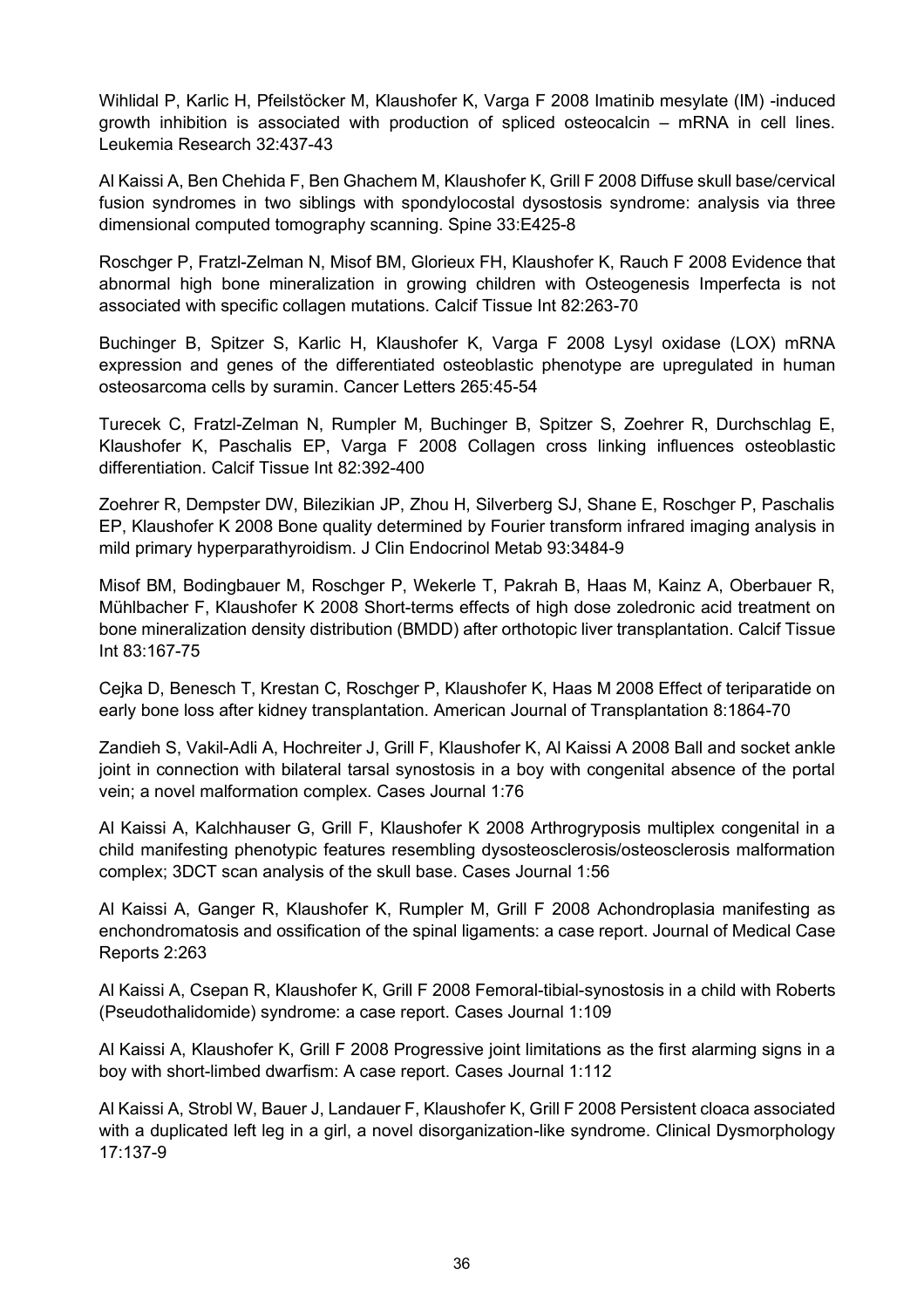Al Kaissi A, Grill F, Krebs A, Varga F, Klaushofer K 2008 Progressive non-infectious anterior vertebral fusion in a girl with axial mesodermal dysplasia spectrum. Clinical Dysmorphology 17:65- 8

Al Kaissi A, Ben Chehida F, Ben Ghachem M, Klaushofer K, Grill F 2008 A hypoplastic atlas and long odontoid process in a girl manifesting phenotypic features resembling spondyloepimetaphyseal dysplasia joint laxity syndrome. Skeletal Radiol 37:469-73

Al Kaissi A, Rumpler M, Csepan R, Grill F, Klaushofer K 2008 Congenital contractures and distinctive phenotypic features consistent with Stuve-Wiedmann syndrome in a male infant. Cases Journal 1:121

Karlic H, Schuster D, Varga F, Klindert G, Lapin A, Haslberger A, Handschur M 2008 Vegetarian diet affects genes of oxidative metabolism and collagen synthesis. Ann Nutr Metab 53:29-32

Ruffoni D, Fratzl P, Roschger P, Phipps R, Klaushofer K, Weinkamer R 2008 The effect of temporal changes in bone turnover on the bone mineralization density distribution: A computer simulation study. J Bone Miner Res 23:1905-14

Al Kaissi A, Ganger R, Klaushofer K, Grill F 2008 Significant ophtalmoarthropathy associated with ectodermal dysplasia in a child with Marshall-Stickler overlap: a case report. Cases Journal 1:270

Skoumal M, Haberhauer G, Kolarz G, Hawa G, Woloszczuk W, Klingler A, Varga F, Klaushofer K 2008 The imbalance between osteoprotegerin (OPG) and cathepsin K in the serum of patients with longstanding rheumatoid arthritis. Rheumatology Int 28:637-41

Skoumal M, Haberhauer G, Fink A, Steiner A, Klingler A, Varga F, Klaushofer K 2008 Increased serum levels of cartilage oligomeric matrix protein in patients with psoriasis vulgaris: a marker for unknown peripheral joint involvement? Clinical and Experimental Rheumatology 26:1087-90

Al Kaissi A, Klaushofer K, Krebs A, Grill F 2008 A novel malformation complex of bilateral and symmetric preaxial radial ray-thumb aplasia and lower limb defects with minimal facial dysmorphic features: a case report and literature review. Cases Journal 1:271

Al Kaissi A, Roetzer K, Klaushofer K, Grill F 2008 Acroform type of enchondromatosis associated with severe vertebral involvement and facial dysmorphism in a boy with a new variant of enchondromatosis type I1 of Spranger: Case report and literature review. Cases Journal 1:324

Al Kaissi A, Klaushofer K, Grill F 2008 Outward bulging of the right parietal bone in connection with fibrous dysplasia in an infant: a case report. Cases Journal 1:347

Al Kaissi A, Klaushofer K, Grill F 2008 Caudal regression syndrome and popliteal webbing in connection with maternal diabetes mellitus: a case report and literature review. Cases Journal 1:407

Al Kaissi A, Klaushofer K, Grill F 2008 Progressive acetabular dysplasia in a boy with mucopolysaccharoidosis type IV A (Morquio syndrome): a case report. Cases Journal 410

Szendroedi J, Zwettler E, Schmid AI, Chmelik M, Pacini G, Kacerovsky G, Smekal G, Nowotny P, Wagner O, Schnack C, Schernthaner G, Klaushofer K, Roden M 2008 Reduced basal ATP sythetic flux of skeletal muscle in patients with previous acromegaly. PloS ONE 3(12): e3958 doi:10.1371/journal.pone.0003958

Machold KP, Brezinsek HP, Leeb BF, Pflugbein S, Rainer F, Singer F, Skoumal M, Stamm TA, Herold M 2008 Österreichische Expertenmeinung zum Standard der Verlaufsbeurteilung von Patienten mit chronischer Polyarthritis (rheumatoider Arthritis). Wien Klin Wochenschr 120:234-41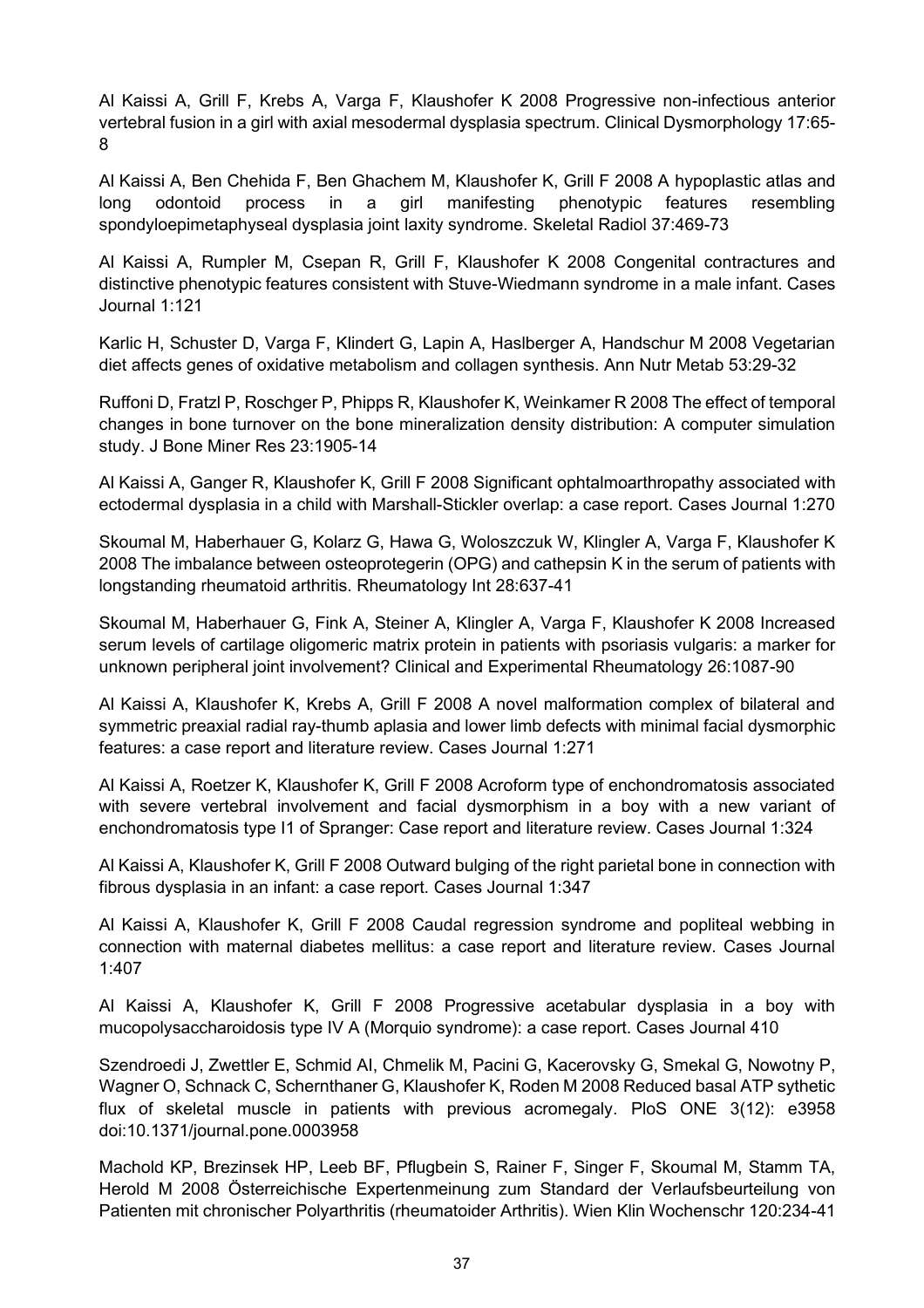Standard der Verlaufsbeurteilung von Patienten mit chronischer Polyarthritis (rheumatoider Arthritis). Wien Klin Wochenschr 120:234-41

#### **2007**

Schuster M, Turecek C, Varga F, Lichtenegger H, Stampfl J, Liska R 2007 3D-shaping of biogradable photopolymers for hard tissue replacement. Applied Surface Science 254:1131-4

Wagermaier W, Gupta HS, Gourrier A, Paris O, Roschger P, Burghammer M, Riekel C, Fratzl P 2007 Scanning texture analysis of lamellar bone using microbeam synchrotron X-ray radiation. J. Appl. Cryst. 40:115-20

Roetzer KM, Varga F, Zwettler E, Nawrot-Wawrzyniak K, Haller J, Forster E, Klaushofer K 2007 Novel PHEX mutation associated with hypophosphatemic rickets. Nephron Physiol 106:p8-p12

Al Kaissi A, Klaushofer K, Safi H, Ben Chehida F, Ben Ghachem M, Chaabounni M, Hennekam RCM 2007 Asymmetrical skull, ptosis, hypertelorism, high nasal bridge, clefting, umbilical anomalies, and skeletal anomalies in sibs: is carnevale syndrome a separate entity? Am J of Med Genet Part A 143A:349-54

Rumpler M, Woesz A, Varga F, Manjubala I, Klaushofer K, Fratzl P 2007 Three-dimensional growth behaviour of osteoblasts on biomimetic hydroxylapatite scaffolds. J Biomed Mater Res 81A:40-50

Schuster M, Turecek C, Kaiser B, Stampfl J, Liska R, Varga F 2007 Evaluation of biocompatible photopolymers I: photoreactivity and mechanical properties of reactive diluents. Journal of Macromolecular Science, Part A, 44:547-57

Schuster M, Turecek C, Mateos A, Stampfl J, Liska R, Varga F 2007 Evaluation of biocompatible photopolymers II: further reactive diluents. Monatshefte für Chemie 138:261-8

Ruffoni D, Fratzl P, Roschger P, Klaushofer K, Weinkamer R 2007 The bone mineralization density distribution as a fingerprint of the mineralization process. Bone 40:1308-19

Roschger P, Dempster DW, Zhou H, Paschalis EP, Silverberg SJ, Shane E, Bilezikian JP, Klaushofer K 2007 New observations on bone quality in mild hyperparathyroidism as determined by quantitative backscattered electron imaging. J Bone Miner Res 22:717-23

Al Kaissi A, Klaushofer K, Krebs A, Grill F 2007 Unusual facies, thumb hypoplasia, distinctive spinal fusions and extraspinal mobility limitation, in a pair of monozygotic twins. Clinical Dysmorphology 16:151-5

Al Kaissi A, Zwettler E, Roetzer K, Haller J, Varga F, Klaushofer K, Grill F 2007 Vertebral hyperostosis, ankylosed vertebral fractures and atlantoaxial rotatory subluxation in elderly patient with a history of infantile idiopathic scoliosis. Journal of Medical Case Reports 1, 25:1-4

Bodingbauer M, Wekerle T, Pakrah B, Silberhumer G, Roschger P, Peck-Radosavljevic M, Grampp S, Rockenschaub S, Berlakovich G, Steininger R, Klaushofer K, Oberbauer R, Mühlbacher F 2007 Prophylactic bisphosphonate treatment prevents bone fractures after liver transplantation. American Journal of Transplantation 7:1763-9

Fratzl P, Roschger P, Fratzl-Zelman N, Paschalis EP, Phipps R, Klaushofer K 2007 Evidence that treatment with Risedronate in women with postmenopausal osteoporosis effects bone mineralization and bone volume. Calcif Tissue Int 81:73-80

Al Kaissi A, Klaushofer K, Varga F, Grill F 2007 Progressive vertebral fusion in a girl with spinal enchondromatosis. European Journal of Radiology Extra 63:125-9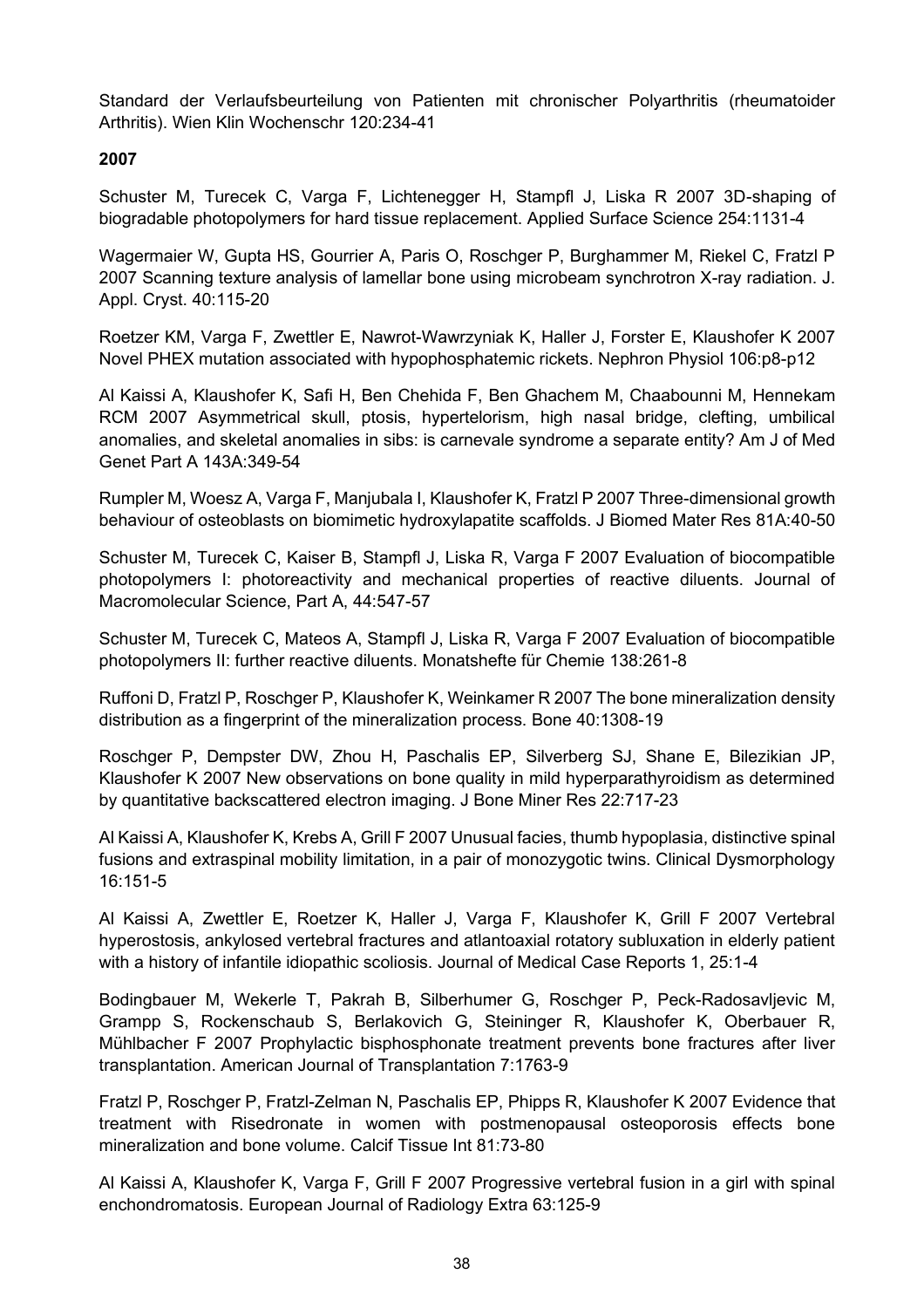Al Kaissi A, Grill F, Safi H, Ben Ghachem M, Ben Chehida F, Gharbi H, Varga F, Klaushofer K 2007 Craniocervical junction malformation in a child with oromandibular-limb hypogenesis/Möbius syndrome. Orphanet Journal of Rare Diseases 2:2doi:10.1186/1750-1172-2-2

Kazanci M, Wagner HD, Manjubala I, Gupta HS, Paschalis E, Roschger P, Fratzl P 2007 Raman imaging of two orthogonal planes within cortical bone. Bone 41:456-61

Al Kaissi A, Ben Chehida F, Ben Ghachem M, Grill F Klaushofer K 2007 Ischiopubic and odontoid synchondrosis in a boy with progressive pseudorheumatoid chondrodysplasia. Pediatric Rheumatology 2007, 5:19 doi:10.1186/1546-0096-5-19

Al Kaissi A, Varga F, Zandieh S, Klaushofer H, Grill F 2007 Distinctive spinal changes in two patients with unusual forms of autosomal dominant endosteal hyperostosis: a case series. Journal of Medical Case Reports 1:142

Al Kaissi A, Ben Chehida F, Ben Ghachem M, Klaushofer K, Grill F 2007 A hypoplastic atlas and long odontoid process in a girl manifesting phenotypic features resembling spondyloepimetaphyseal dysplasia joint laxity syndrome. Skeletal Radiology DOI 10.1007/s00256- 007-0443-y

Al Kaissi A, Ben Chehida F, Gharbi H, Ben Ghachem M, Grill f, Varga F, Klaushofer K 2007 Persistent torticollis, facial assymmetry, grooved tongue, and dolicho-odontoid process in connection with atlas malformation complex in three family subjects. European Spine Journal 16:S265-70

Muschitz C, Roschger P, Patsch J, Pollhammer I, Koller B, Klaushofer K, Resch H 2007 High-dose bisphosphonate therapy in an urgent case of spontaneous multiple vertebral fractures in a 55 year old woman. Wien Med Wochenschr 157:388-91

Skoumal M, Haberhauer G, Klaushofer K 2007 Neues in der Arthrosetherapie. Universum Innere Medizin 04/07:32-4

Skoumal M, Haberhauer G, Klaushofer K 2007 Neues in der Arthrosetherapie. Apothekerkrone 18:24-6

Weber M, Schoeberl T, Roschger P, Klaushofer K, Fratzl P 2005 Relating local bone stiffness and calcium content by combined nanoindentation and backscattered electron imaging. Mater. Res. Soc. Symp. Proc. 874:79-84

#### **2006**

Peterlik H, Roschger P, Klaushofer K, Fratzl P 2006 From brittle to ductile fracture of bone. Nature Materials 5:52-5

Wagermaier W, Gupta HS, Gourrier A, Burghammer M, Roschger P, Fratzl P 2006 Spiral twisting of fiber orientation inside bone lamellae. BioInterphases 1:1-5

Fillitz M, Karlic H, Tüchler H, Zeibig J, Spiegel W, Wihlidal P, Varga F, Pittermann E, Pfeilstöcker M 2006 Does mRNA level of microsomal carnitine palmitoyltransferase predict yield of peripheral blood stem cell apheresis? Ann Hematol 85:386-93

Jones DC, Wein MN, Oukka M, Hofstaetter J, Glimcher MJ, Glimcher LH 2006 Regulation of adult bone mass by the zinc finger adapter protein Schnurri-3. Science 312:1223-7

Al Kaissi A, Ben Chehida F, Gharbi H, Jinziri M, Safi H, Ben Ghachem M, Grill F, Varga F, Klaushofer K 2006 Craniovertebral malformation complex in a child with Weismann-Netter-Stuhl syndrome. J Pediatr (Rio J) 82:236-9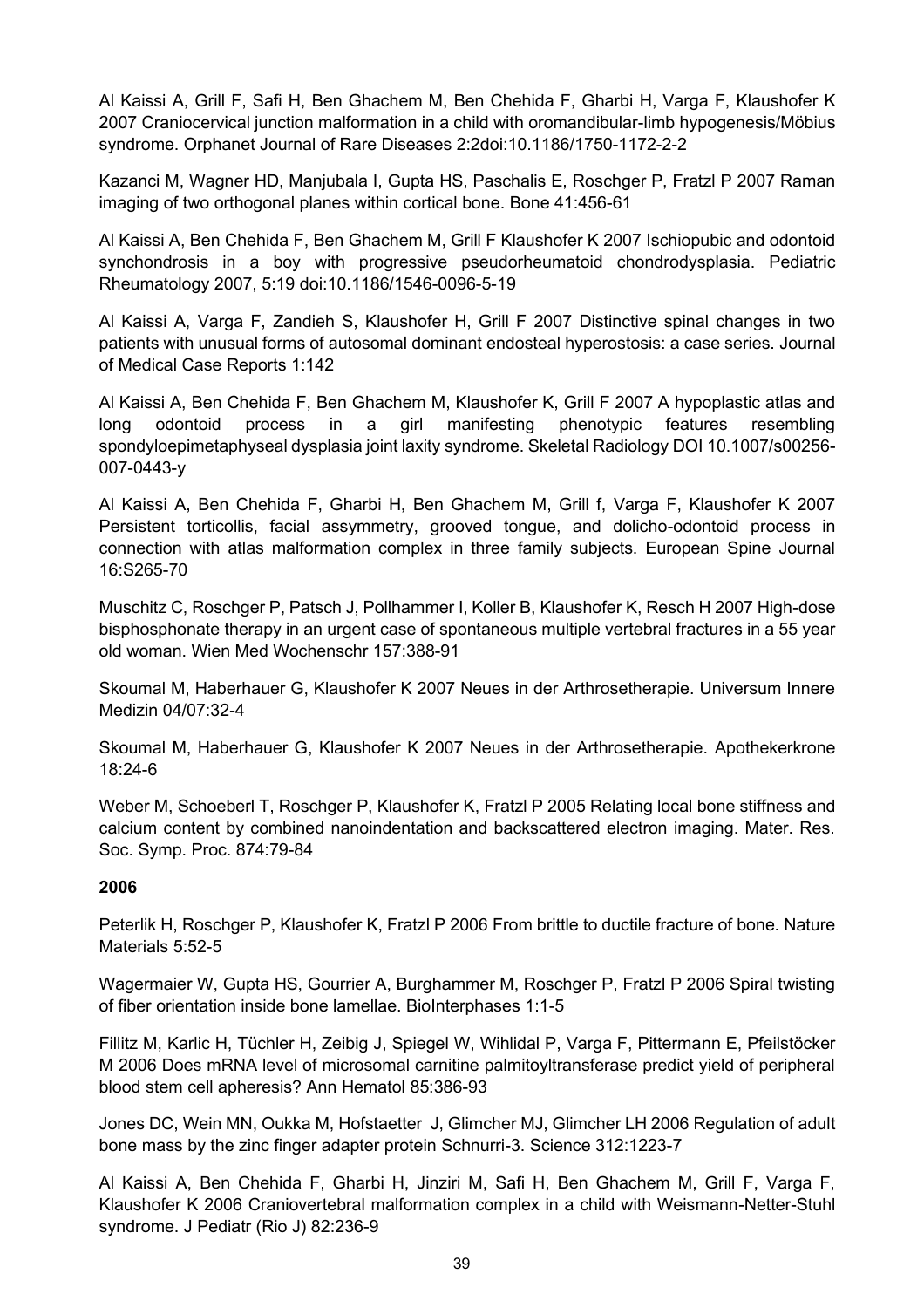Zoehrer R, Roschger P, Fratzl P, Durchschlag E, Paschalis E, Phipps R, Klaushofer K 2006 Effects of 3- and 5-year treatment with Risedronate on the bone mineral density distribution of cancellous bone in human iliac crest biopsies. J Bone Miner Res 21:1106-12

Haller J, Bernt R, Seeger T, Weissenbaeck A, Tüchler H, Resnick D 2006 MR-Imaging of anterior tibiotalar impingement syndrome: Agreement, sensitivity and specificity of MR-imaging and direct MR-arthrography. European Journal of Radiology 58:450-60

Weber M, Roschger P, Fratzl-Zelman N, Schöberl T, Rauch F, Glorieux FH, Fratzl P, Klaushofer K 2006 Pamidronate does not adversely affect bone intrinsic material properties in children with Osteogenesis Imperfecta. Bone 39:616-22

Schuster M, Inführ R, Turecek C, Stampfl J, Varga F, Liska R 2006 Photopolymers for rapid prototyping of soluble mold materials and molding of cellular biomaterials. Chemistry Monthly 137:843-53

Zöger N, Roschger P, Hofstätter J, Jokubonisa C, Pepponi G, Falkenberg G, Fratzl P, Berzlanovich A, Osterode W, Streli C, Wobrauschek P 2006 Lead accumulation in tidemark of articular cartilage. Osteoarthritis Cartilage 14:906-13

Gupta HS, Stachewicz U, Wagermaier W, Roschger P, Wagner HD, Fratzl P 2006 Mechanical modulation at the lamellar level in osteonal bone. J. Mater. Res 21:1913-21

Wihlidal P, Varga F, Pfeilstöcker M, Karlic H 2006 Expression and functional significance of osteocalcin splicing in disease progression of hematological malignancies. Leukemia Research 30:1241-8

Haslberger AG, Varga F, Karlic 2006 Recursive causality in evolution: a model for epigenetic mechanisms in cancer development. Medical Hypotheses 67:1448-54

Al Kaissi A, Ben Chehida F, Safi H, Nassib N, Ben Ghachem M, Gharbi H, Grill F 2006 Progressive congenital torticollis in VATER association syndrome. Spine 31:E376-8

Peterlik H, Roschger P, Klaushofer K, Fratzl P 2006 Orientation dependent fracture toughness of lamellar bone. International Journal of Fracture 139:395-405

Durchschlag E, Paschalis E, Zöhrer R, Roschger P, Fratzl P, Recker R, Phipps R, Klaushofer K 2006 Bone material properties in trabecular bone from human iliac crest biopsies after 3- and 5 year treatment with Risedronate. J Bone Miner Res 21:1581-90

Gupta HS, Wagermaier W, Zickler GA, Hartmann J, Funari SS, Roschger P, Wagner HD, Fratzl Peter 2006 Fibrillar level fracture in bone beyond the yield point. International Journal of Fracture 139:425-36

Al Kaissi A, Ben Chehida F, Ben Ghachem M, Gharbi H, Grill F, Varga F, Klaushofer K 2006 Progressive non-infectious anterior vertebral fusion, split cord malformation and situs inversus visceralis; a novel malformation complex in a female child. BMC Musculosceletal Disorders 7:94 (doi:10.1186/1471-2474-7-94)

Kazanci M, Fratzl P, Klaushofer K, Paschalis EP 2006 Complementary information on in vitro conversion of amorphous calcium phosphate to HA from Raman microspectroscopy and wide angle scattering. Calcif Tissue Int 79:354-9

Kazanci M, Roschger P, Paschalis EP, Klaushofer K, Fratzl P 2006 Bone osteonal tissues by Raman spectral mapping: orientation – composition. J Structural Biology doi:10.1016/j.jsb.2006.06.011.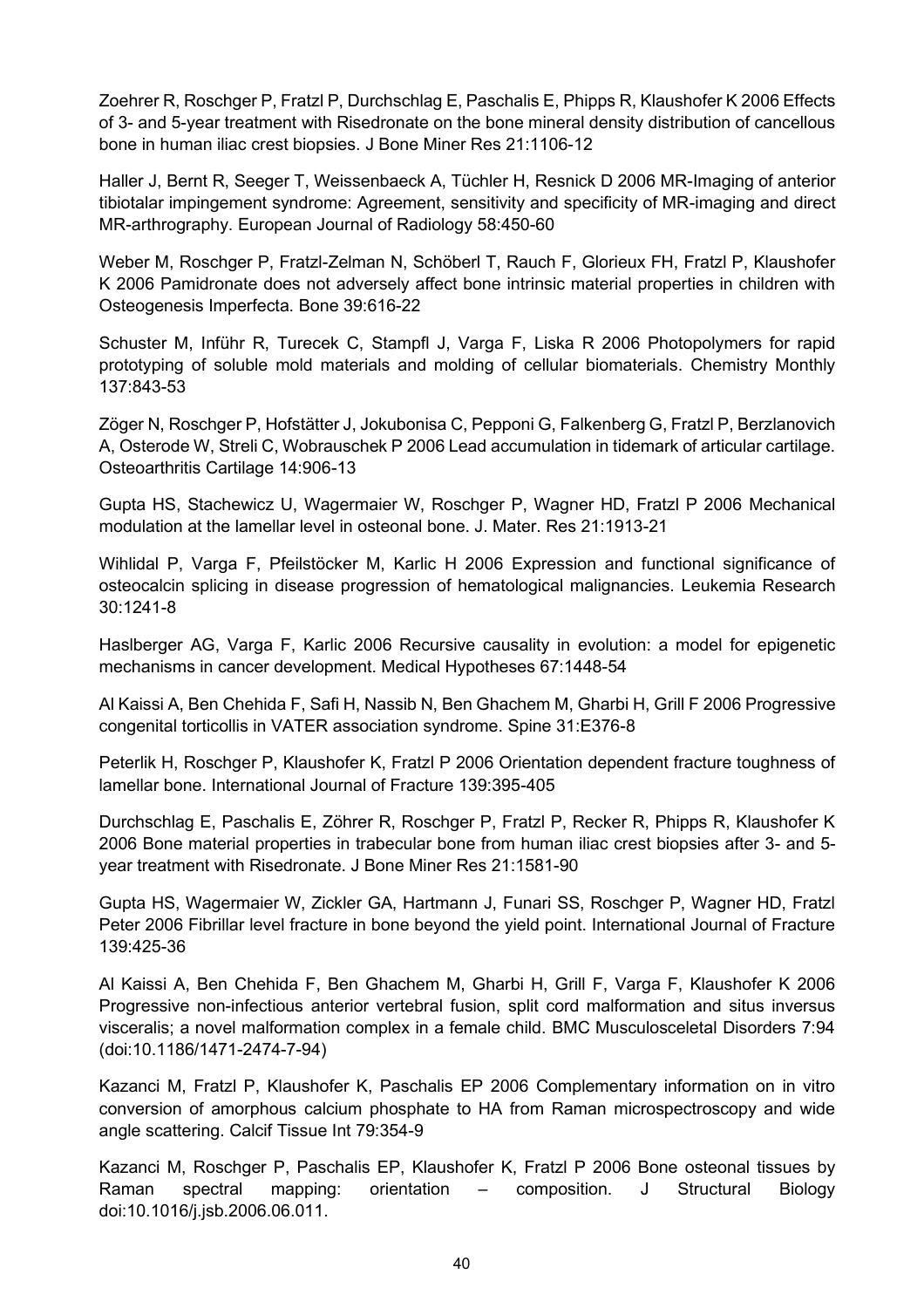Skoumal M, Haberhauer G, Feyertag J, Kittl EM, Bauer K, Dunky A 2006 Serum levels of cartilage oligomeric matrix protein (COMP): a rapid decrease in patients with active rheumatoid arthritis undergoing intravenous steroid treatment. Rheumatol Int 26:1001-4

Al Kaissi A, Ben Chehida F, Gharbi H, Ben Ghachem M, Chaabounni M, Grill F, Klaushofer K 2006 Atlanto-axial rotatory fixation in a girl with spondylocarpotarsal synostosis syndrome. Scoliosis doi:10.1186/1748-7161-1-15

Liska R, Schuster M, Inführ R, Turecek C, Fritscher C, Seidl B, Schmidt V, Kuna L, Haase A, Varga F, Lichtenegger H, Stampfl J 2006 New photopolymers for rapid prototyping. PRA Radcure Coatings and Inks, Manchester, UK, June 20 – 21, 2006, Conference Papers, paper 12:1-8

Paschalis EP 2006 Material properties: collagen. The Bone Quality Book. A guide to factors influencing bone strength. Elsevier (eds. Dempster D, Felsenberg D, van der Geest S.) 42-8

Roschger P 2006 Material properties: mineralization. The Bone Quality Book. A guide to factors influencing bone strength. Elsevier (eds. Dempster D, Felsenberg D, van der Geest S.) 49-55

Fratzl P 2006 Material properties: mineral crystals. The Bone Quality Book. A guide to factors influencing bone strength. Elsevier (eds. Dempster D, Felsenberg D, van der Geest S.) 56-61

Haberhauer G, Skoumal M 2006 Gelenküberbeweglichkeit: Ursachen – Formen – Therapie. Verlagshaus der Ärzte GmbH, Wien, S1 – S93

### **2005**

Gupta SH, Schratter S, Tesch W, Roschger P, Berzlanovich A, Schoeberl T, Klaushofer K, Fratzl P 2005 Two different correlations between nanoindentation modulus and mineral content in the bone-cartilage interface. Journal of Structural Biology 149:138-48

Arrich J, Piribauer F, Mad P, Schmid D, Klaushofer K, Muellner M 2005 Intraarticular hyaluronic acid for the treatment of osteoarthritis of the knee. CMAJ 172(8):1039-43

Misof BM, Roschger P, Baldini T, Raggio CL, Zraick V, Root L, Boskey AL, Klaushofer K, Fratzl P, Camacho NP 2005 Differential effects of alendronate treatment on bone from growing Osteogenesis Imperfecta and wildtype mouse. Bone 36:150-8

Valenta A, Roschger P, Fratzl-Zelman N, Kostenuik JP, Dunstan CR, P. Fratzl P, Klaushofer K 2005 Combined treatment with PTH (1-34) and OPG increases bone volume and uniformity of mineralization in aged ovariectomized rats. Bone 37:87-95

Fratzl P, Gupta HS, Paris O, Valenta A, Roschger P, Klaushofer K 2005 Diffracting "stacks of cards" – some thoughts about small-angle scattering from bone. Progr Colloid Polym Sci 130:33- 9

Wöß A, Rumpler M, Stampfl J, Varga F, Fratzl-Zelman N, Roschger P, Klaushofer K, Fratzl P 2005 Towards bone replacement materials from calcium phosphates via rapid prototyping and ceramic gelcasting. Mat Sci Eng C 25:181-6

Woesz A, Rumpler M, Manjubala I, Pilz C, Varga F, Stampfl J, Fratzl P 2005 The influence of the thermal treatment of hydroxylapatite scaffolds on the physical properties and the bone cell ingrowth behaviour. Mater. Res. Soc. Symp. Proc. 874:L7.9.1.-L7.9.6.

Paschalis EP, Glass EV, Donley DW, Eriksen EF 2005 Bone mineral and collagen quality in iliac crest biopsies of patients given teriparatide: new results from the fracture prevention trial. JCEM 90:4644-9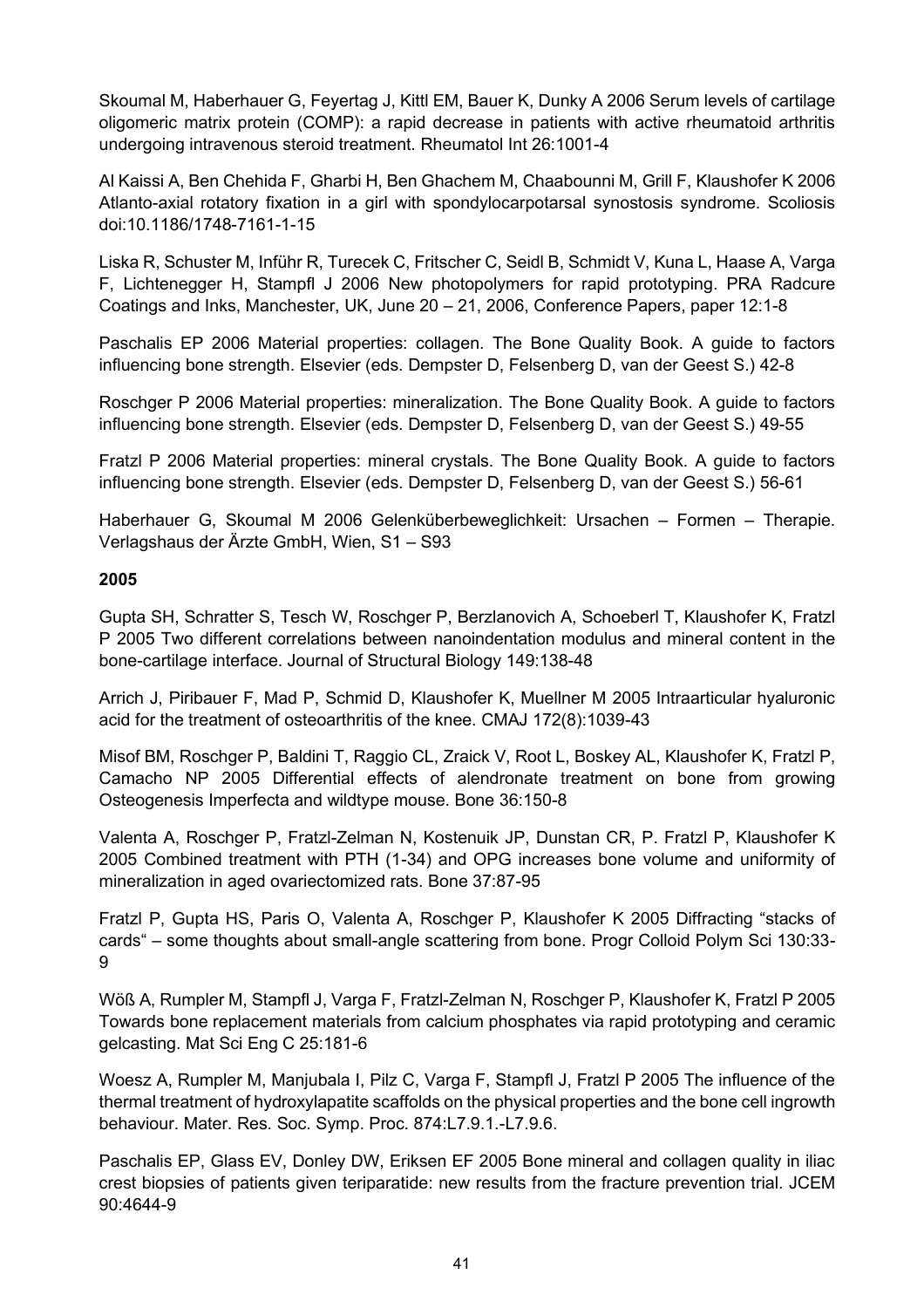Zoeger N, Wobrauschek P, Streli C, Pepponi G, Roschger P, Falkenberg G, Osterode W 2005 Distribution of Pb and Zn in slices of human bone by synchrotron m-XRF. X-Ray Spectrom 34:140- 3

Radl R, Leithner A, Kastner N, Bodo K, Nader A, Windhager R 2005 Disappearance of a cervical spine chordoma after nonoperative treatment. The Journal of Bone & Joint Surgery 87:1822-7

Stewart TL, Roschger P, Misof BM, Mann V, Fratzl P, Klaushofer, Aspden R, Ralston SH 2004 COL1A1Sp1 alleles are associated with defective bone mineralisation in vivo and in vitro. Calcif Tissue Int 77:113-8

Gupta HS, Wagermaier W, Zickler GA, Aroush DRB, Funari SS, Roschger P, Wagner HD, Fratzl P 2005 Nanoscale deformation mechanisms in bone. Nanoletters 5:2108-11

Manjubala I, Woesz A, Pilz C, Rumpler M, Fratzl-Zelman N, Roschger P, Stampfl J, Fratzl P 2005 Biomimetic Mineral-Organic Composite Scaffolds with Controlled Internal Architecture, Journal of Materials Science: Materials in Medicine 16:1111-9

Boskey AL, DiCarlo E, Paschalis E, West P, Mendelsohn R 2005 Comparison of mineral quality and quantity in iliac crest biopsies from high-turnover and low-turnover osteoporosis: an FT-IR microspectroscopic investigation. Osteoporos Int 16:2031-8

### **2004**

Fratzl-Zelman N, Valenta A, Roschger P, Nader A, Gelb B, Fratzl P, Klaushofer K 2004 Decreased bone turnover and deterioration of bone structure in two cases of pycnodysostosis. J Clin Endocrinol Metab 89:1538-47

Paschalis EP, Shane E, Lyritis G, Skarantavos G, Mendelsohn R, Boskey A 2004 Bone fragility and collagen cross-links. J Bone Miner Res 12:2000-4

Fratzl P, Gupta HS, Paschalis EP, Roschger P 2004 Structure and mechanical quality of the collagen-mineral nano-composite in bone. J. Mater. Chem 14:2115-23

Roschger P, Matsuo K, Misof BM, Tesch W, Jochum W, Wagner EF, Fratzl P, Klaushofer K 2004 Normal mineralization and nanostructure of sclerotic bone in mice overexpressing Fra-1. Bone 34:776-82

Gupta HS, Messmer P, Roschger P, Bernstorff S, Klaushofer K, Fratzl P 2004 Synchrotron diffraction study of deformation mechanisms in mineralized tendon. Physical Review Letters 93, 15:158101-1-158101-4

Varga F, Spitzer S, Klaushofer K 2004 Triiodothyronine (T3) and 1,25-dihydroxyvitamin D3 (1,25D3) inversely regulate OPG gene expression in dependence of the osteoblastic phenotype. Calcif Tissue Int 74:382-7

Bielesz B, Klaushofer K Oberbauer R 2004 Renal phosphate loss in hereditary and acquired disorders of bone mineralization. Bone 35:1229-39

# **2003**

Tesch W, VandenBos T, Roschger W, Fratzl-Zelman N, Klaushofer K, Beertsen W, Fratzl P 2003 Orientation of mineral crystallites and mineral density during skeletal development in mice deficient in tissue non-specific alkaline phosphatase. JBMR 18:117-25

Varga F, Spitzer S, Rumpler M, Klaushofer K 2003 Identification of a thyroid hormone response element in the mouse osteocalcin promoter. Journal of Molecular Endocrinology 30:49-57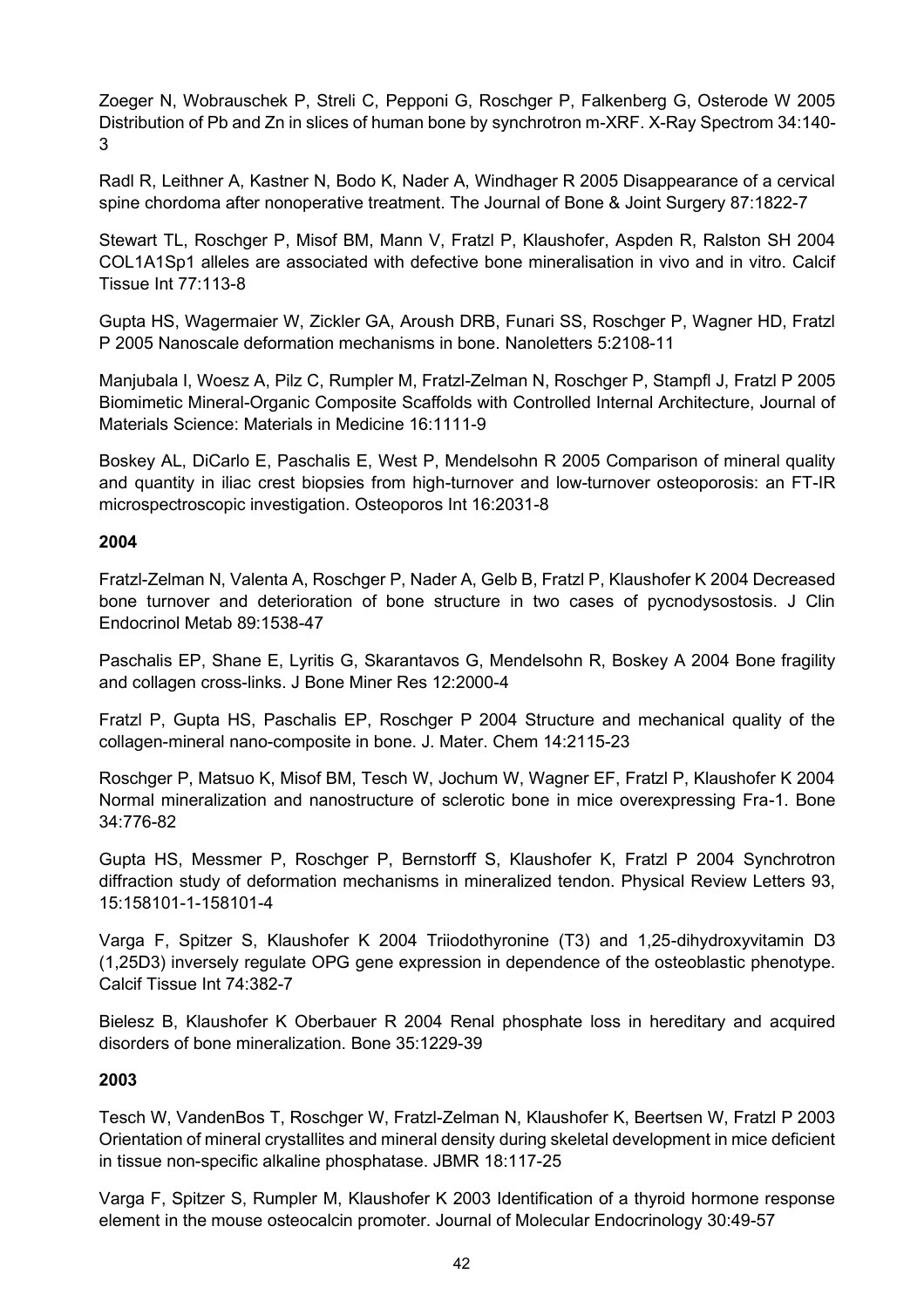Zizak I, Roschger P, Paris O, Misof BM, Berzlanovich A, Bernstorff S, Amenitsch H, Klaushofer K, Fratzl P 2003 Characteristics of mineral particles in the human bone/cartilage interface. J Struct Biol 141:208-17

Misof BM, Roschger P, Cosman F, Kurland ES, Tesch W, Meßmer P, Dempster DW, Nieves J, Shane E, Fratzl P, Klaushofer K, Bilezikian JP, Lindsay R 2003 Effects of intermittent parathyroid hormone administration on bone mineralization density in iliac crest biopsies from patients with osteoporosis: a paired study before and after treatment. J Clin Endocrinol Metab 88:1150-6

Roschger P, Gupta HS, Berzlanovich A, Ittner G, Dempster DW, Fratzl P, Cosman F, Parisien M, Lindsay R, Nieves JW, Klaushofer K 2003 Constant mineralization density distribution in cancellous human bone. Bone 32:316-23

Kudlacek S, Schneider B, Peterlik M, Leb G, Klaushofer K, Weber K, Woloszczuk W, Willvonseder R 2003 Normative data of bone mineral density in an unselected adult Austrian population. European Journal of Clinical Investigation 33:332-9

Kudlacek S, Schneider B, Peterlik M, Leb G, Klaushofer K, Weber K, Woloszczuk W, Willvonseder R 2003 Assessment of vitamin D and calcium in healthy adult Austrians. European Journal of Clinical Investigation 33:323-31

Fratzl-Zelman N, Glantschnig H, Rumpler M, Nader A, Ellinger A, Varga F 2003 The expression of matrix metalloproteinase-13 and osteocalcin mouse osteoblasts is related to osteoblastic differentiation and is modulated by 1,25-dihydroxyvitamin-D3 and thyroid hormone. Cell Biology International 27:459-68

Haas M, Leko-Mohr Z, Roschger P, Kletzmayr J, Schwarz C, Mitterbauer C, Steininger R, Grampp S, Klaushofer K, Delling G, Oberbauer R 2003 Zoledronic acid to prevent bone loss in the first six months after renal transplantation. Kidney Int 63:1130-6

Jaschouz D, Paris O, Roschger P, Hae-Sook H, Fratzl P 2003 Polfigure analysis of mineral nanoparticle orientation in individual trabecula of human vertebral bone. J Appl Cryst 36:494-8

Gupta H, Roschger P, Zizak I, Fratzl-Zelman N, Nader A, Klaushofer K, Fratzl P 2003 Mineralized microstructure of calcified avian tendons: a scanning small angle x-ray scattering study. Calcif Tiss Int 72:567-76

Misof BM, Roschger P, Tesch W, Baldock P, Valenta A, Meßmer P, Eisman JA, Boskey AL, Gardiner EM, Fratzl P, Klaushofer K 2003 Targeted overexpression of vitamin D receptor in osteoblasts increases calcium concentration without affecting structural properties of bone mineral crystals. Calcif Tiss Int 73:251-7

Klaushofer K 2003 Invited Commentary to: Preoperative evaluation of bone mass using dual X-ray absorptiometry and quantitative ultrasound in postmenopausal women with primary hyperparathyroidism. Eur. Surg. 35:213

#### **2002**

Haas M, Leko-Mohr Z, Roschger P, Kletzmayr J, Schwarz C, Domenig C, Zsontsich T, Klaushofer K, Delling G, Oberbauer R 2002 Osteoprotegerin and parathyroid hormone as markers of highturnover osteodystrophy and decreased bone mineralization in hemodialysis patients. American Journal of Kidney Diseases 39:580-6

Rumpler M, Varga F, Klaushofer K 2002 A novel cDNA transcript inversely regulated to osteocalcin in differentiating osteoblasts. DNA and Cell Biology 21:189-97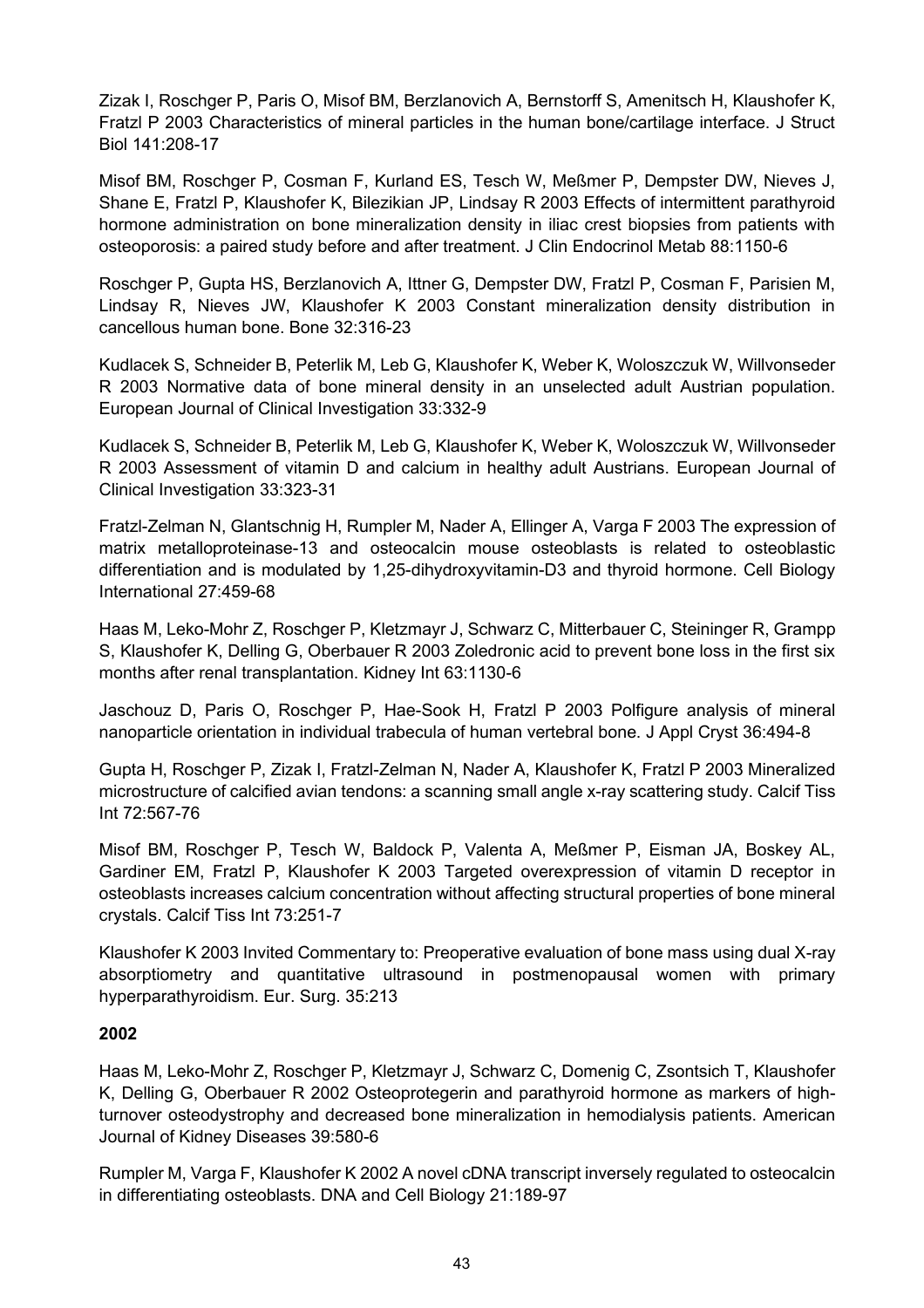Puxkandl R, Zizak I, Paris O, Keckes J, Tesch W, Bernstorff S, Purslow P, Fratzl P 2002 Viscoelastic properties of collagen: synchrotron radiation investigations and structural model. Phil. Trans. R. Soc. Lond. B 357:191-7

Gruber R, Varga F, Fischer M, Watzek G 2002 Platelets stimulate proliferation of bone cells: involvement of platelet-derived growth factor, microparticles and membranes. Clin. Oral Impl. Res 13:529-35

Fratzl P 2002 Biophysik: Von Knochen, Holz und Zähnen. Physik Journal 1:49-55

Eichbauer H, Findl I, Klaushofer K, Koller K 2002 Management chronischer Schmerzen im Klinikalltag. Schmerz 16:205-14

Eggenreich K, Zeipper U, Schwendenwein E, Hadju S, Kaltenecker G, Laslo I, Lang S, Roschger P, Vecsei V, Wintersteiger R 2002 Determination of bone and tissue concentrations of teicoplanin mixed with hydroxyapatite cement to repair cortical defects. J. Biochem. Biophys. Methods 53:51- 9

Dimai HP, Pietschmann P, Resch H, Klaushofer K 2002 Leitfaden zur medikamentösen Therapie der postmenopausalen Osteoporose. WMW 23/24:596-612

# **2001**

Roschger P, Rinnerthaler S, Yates J, Rodan GA, Fratzl P, Klaushofer K 2001 Alendronate increases the degree and uniformity of mineralization in cancellous bone and decreases the porosity in cortical bone of osteoporotic women. Bone 29:185-91

Tesch W, Eidelman N, Roschger P, Goldenberg F, Klaushofer K, Fratzl P 2001 Graded microstructure and mechanical properties of human dentin. Calcif Tissue Int 69:147-57

Grabner B, Landis WJ, Roschger P, Rinnerthaler S, Peterlik H, Klaushofer K, Fratzl P 2001 Ageand genotype dependence of bone material properties in the osteogenesis imperfecta murine model (oim). Bone 29:453-7

Klaushofer K 2001 Osteodystrophia deformans (Morbus Paget). Praktische Rheumatologie (Hrsg. Thumb N, Bröll H, Czurda R, Siegmeth W, Smolen H), Springer Wien, New York, 4. Auflage 393- 7, Abb.674-5

Koeck C, Schwappach D, Niemann FM, Strassmann T, Ebner H, Klaushofer K 2001 Incidence and costs of osteoporosis-associated hip fractures in Austria. Wien Klin Wochenschr 113:371-7

Tesch W, Roschger P, Zizak I, Paris O, Bernstorff S, Amenitsch H, Klaushofer K, Fratzl P 2001 Characterization of mineralization in bone disease. ELETTRA Highlights 2000-2001 16-18

Tesch W, Roschger P, Zizak I, Paris O, Bernstorff S, Amenitsch H, Klaushofer K, Fratzl P 2001 Characterization of mineralization in bone disease. ELETTRA News 43:1-7

Roschger P, Grabner BM, Rinnerthaler S, Tesch W, Kneissel M, Berzlanovich A, Klaushofer K, Fratzl P 2001 Structural development of the mineralized tissue in the human L4 vertebral body. J Struct Biol 136:126-36

# **2000**

Luegmayr E, Glantschnig H, Varga F, Klaushofer K 2000 The organization of adherens junctions in mouse osteoblast-like cells (MC3T3-E1) and their modulation by triiodothyronine and 1,25 dihydroxyvitamin D3. Histochem Cell Biol 113:467-78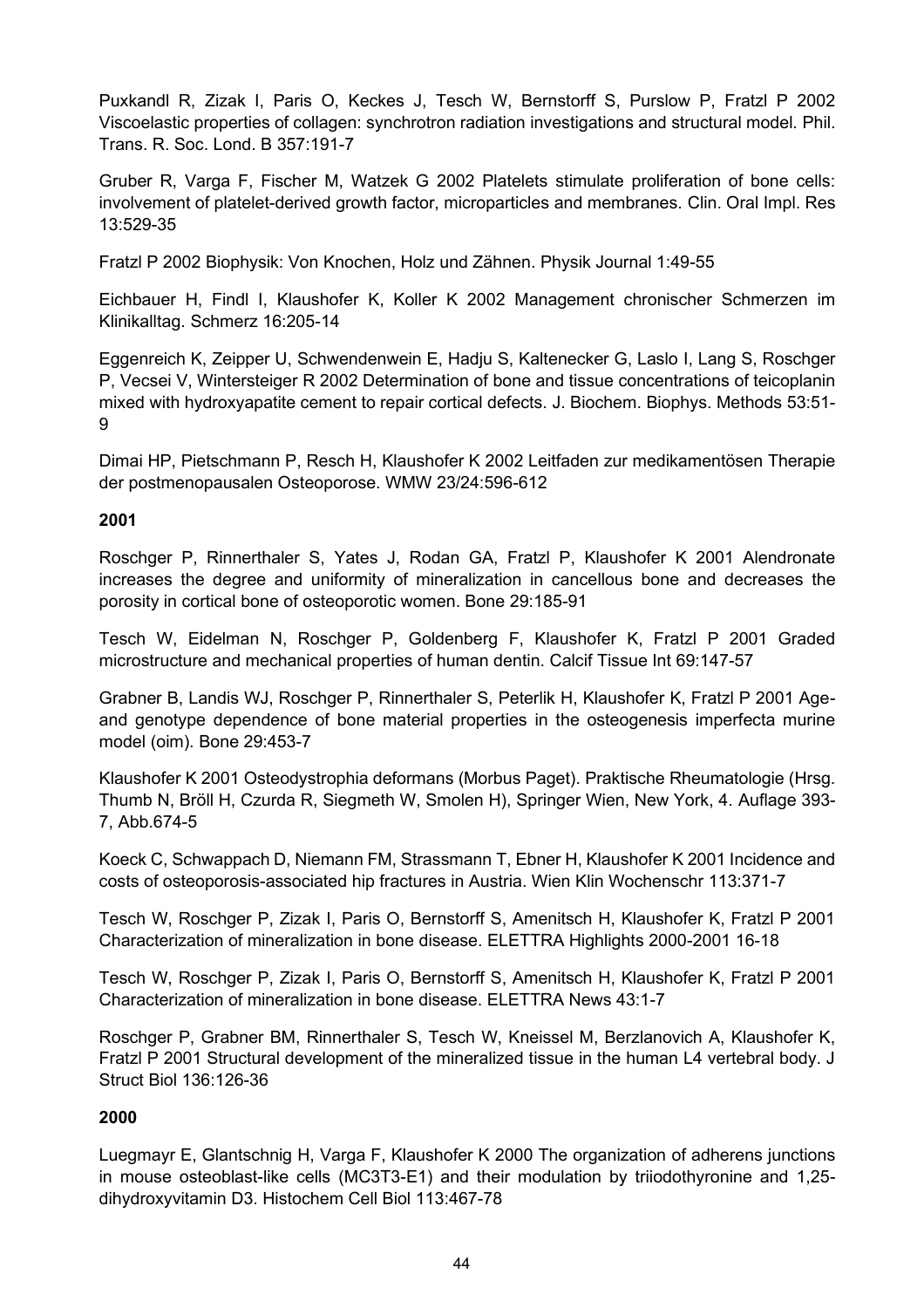Zizak I, Paris O, Roschger P, Bernstorff S, Amenitsch H, Klaushofer K, Fratzl P 2000 Investigation of bone and cartilage by synchrotron scanning-SAXS and -WAXD with micrometer spatial resolution. J. Appl. Cryst. 33:820-3

Paris O, Zizak I, Lichtenegger H, Roschger P, Klaushofer K, Fratzl P 2000 Analysis of the hierarchical structure of biological tissues by scanning X-ray scattering using a micro-beam. Cell Mol Biol 46:993-1004

Jaeger I, Fratzl P 2000 Mineralized Collagen Fibrils - A mechanical model with a staggered Arrangement of mineral particles. Biophysical Journal 79:1737-46

Grabner B, Varga F, Fratzl-Zelman N, Luegmayr E, Glantschnig H, Rumpler M, Tatschl A, Fratzl P, Klaushofer K 2000 A new stretching apparatus for applying anisotropic mechanical strain to bone cells in-vitro. Rev. of Sci. Instrum. 71:3522-9

#### **1999**

Varga F, Luegmayr E, Fratzl-Zelman N, Glantschnig H, Ellinger A, Prinz D, Rumpler M, Klaushofer K 1999 Tri-iodothyronine inhibits multilayer formation of the osteoblastic cell line MC3T3-E1 by promoting apoptosis. Journal of Endocrinology 160:57-65

Rinnerthaler S, Roschger P, Jakob HF, Nader A, Klaushofer K, Fratzl P 1999 Scanning Small Angle X-ray Scattering Analysis of Human Bone Sections. Calcified Tissue International 64:422-9

Roschger P, Fratzl P, Eschberger J, Klaushofer K 1999 Response to the Letter to the Editor by E. G. Vajda and J. G. Skedros. Bone 24:619-21

Camacho NP, Rinnerthaler S, Paschalis EP, Mendelsohn R, Boskey AL, Fratzl P 1999 Complementary information on bone ultrastructure from scanning small angle X-ray scattering and Fourier-transform infrared microspectroscopy. Bone 25:287-93

Klaushofer K, Roschger P, Nader A, Glantschnig H, Varga F 1999 Osteoporose und metabolische Osteopathien: Klinische Relationen. Wiener Medizinische Wochenschrift 16/17:463-71

# **1998**

Glantschnig H, Varga F, Luegmayr E, Klaushofer K 1998 Characterization of the mouse insulinlike growth factor binding protein 4 gene regulatory region and expression studies. DNA and Cell Biology 17:51-60

Daxer A, Misof K, Grabner B, Ettl A, Fratzl P 1998 Collagen Fibrils in the Human Corneal Stroma: Structure and Aging. Invest. Ophth. Vis. Sci. 39:644-8

Luegmayr E, Varga F, Glantschnig H, Fratzl-Zelman N, Rumpler M, Ellinger A, Klaushofer K 1998 1,25-Dihydroxy Vitamin D3 and Tri-iodothyronine Stimulate the Expression of a Protein Immunologically Related to Osteocalcin. J Histochem Cytochem 46:477-86

Roschger P, Fratzl P, Eschberger J, Klaushofer K 1998 Validation of Quantitative Backscattered Electron Imaging (qBEI) for the Measurement of Mineral Density Distribution on Human Bone Biopsies. Bone 23:319-26

Fratzl-Zelman N, Fratzl P, Hörandner H, Grabner B, Varga F, Ellinger A, Klaushofer K 1998 Matrix Mineralization in MC3T3-E1 Cell Cultures Initiated by b-Glycerophosphate Pulse. Bone 23:511-20

Fratzl P, Rinnerthaler S, Roschger P, Klaushofer K 1998 Mineral crystals after fluoride treatment in osteoporosis. Osteologie 7:130-3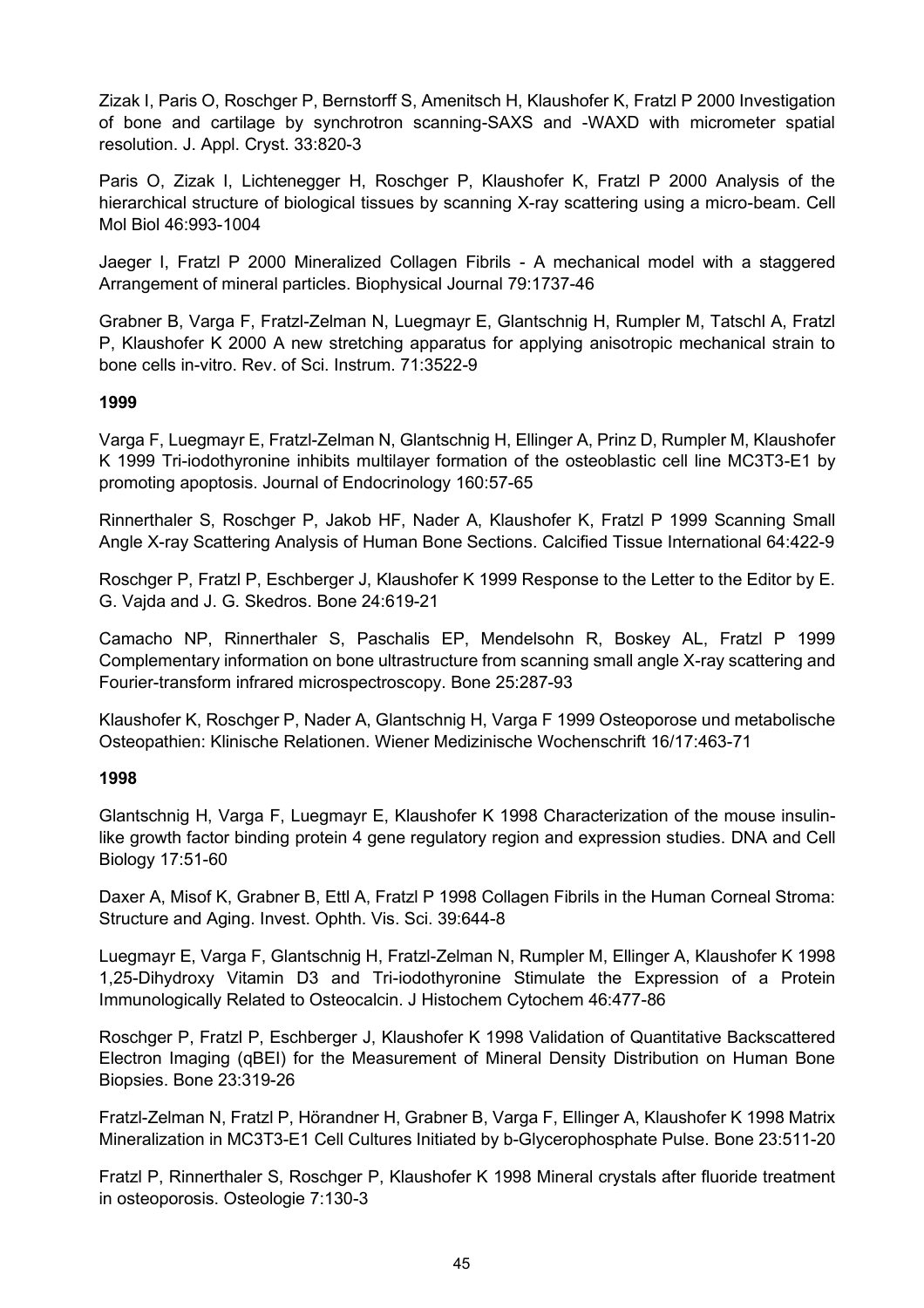Klaushofer K, Peterlik M 1998 Pathophysiologie: ausgewählte neue Gesichtspunkte. (Eds. Bröll H, Dambacher MA) Osteoporose aktuell. Grundlagen, Diagnostik und Therapie. SPITTA-Verlag, Balingen, 7-14

Imhof H, Breitenseher M, Haller J, Kainberger F, Trattnig S 1998 Tendinous Disease. (Ed. Masciocchi C) Medical Radiology. Diagnostic Imaging and Radiation Oncology. Springer-Verlag Berlin Heidelberg 49-63

### **1997**

Fratzl-Zelman N, Hörandner H, Luegmayr E, Varga F, Ellinger A, Erlee M P M, Klaushofer K 1997 Effects of Triiodothyronine on the Morphology of Cells and Matrix, the Localization of Alkaline Phosphatase, and the Frequency of Apoptosis in Long-term Cultures of MC3T3-E1 Cells. Bone 20:225-36

Roschger P, Fratzl P, Klaushofer K, Rodan G 1997 Mineralization of cancellous bone after alendronate and sodium fluoride treatment: a quantitative backscattered electron imaging study on minipig ribs. Bone 20:393-7

Misof K, Rapp G, Fratzl P 1997 A New Molecular Model for Collagen Elasticity Based on Synchrotron X-Ray Scattering Evidence. Biophysical Journal 72:1376-81

Misof K, Landis W J, Klaushofer K, Fratzl P 1997 Collagen from the Osteogenesis Imperfecta Mouse Model (oim) Shows Reduced Resistance Against Tensile Stress. J Clin Invest 100:40-5

Seitz H, Hausner T, Schlenz I, Lang S, Eschberger J 1997 Vascular anatomy of the ovine anterior cruciate ligament. A macroscopic, histological and radiographic study. Arch Orthop Trauma Surg 116:19-20

Fratzl P, Jakob HF, Rinnerthaler S, Roschger P, Klaushofer K 1997 Position-Resolved Small-Angle X-ray Scattering of Complex Biological Materials. J. Appl. Cryst. 30:765-9

Ohyama K, Chung C-H, Chen E, Gibson CW, Misof K, Fratzl P, Shapiro IM 1997 p53 Influences mice skeletal development. J Craniofac Genet Dev Biol 17:161-71

Kneissel M, Roschger P, Steiner W, Schamall D, Kalchhauser G, Boyde A, Teschler-Nicola M 1997 Cancellous Bone Structure in the Growing and Aging Lumbar Spine in a Historic Nubian Population. Calcified Tissue International 61:95-100

Varga F, Rumpler M, Fratzl-Zelman N, Glantschnig H, Klaushofer K 1997 Triiodothyronine, a Regulator of Osteoblastic Differentiation: Depression of Histone- H4, Attenuation of c-fos/c-jun, and Induction of Osteocalcin Expression. Calcified Tissue International 61:404-11

Daxer A, Fratzl P 1997 Collagen Fibril Orientation in the Human Corneal Stroma and Its Implication in Keratoconus. Invest Ophtalmol Vis Sci 38:121-9

Peterlik H 1997 Bruchmechanik und Rißausbreitung in Knochen. Osteologie 6:103-12

Fratzl P, Misof K, Zizak I, Rapp G, Amenitsch H, Bernstorff S 1997 Fibrillar structure and mechanical properties of collagen. J. Struct. Biol. 122:119-22

# **1996**

Fratzl P, Paris O, Klaushofer K, Landis W J 1996 Bone mineralization in an osteogenesis imperfecta mouse model studied by a small-angle X-ray scattering. J Clin Invest 97:396-402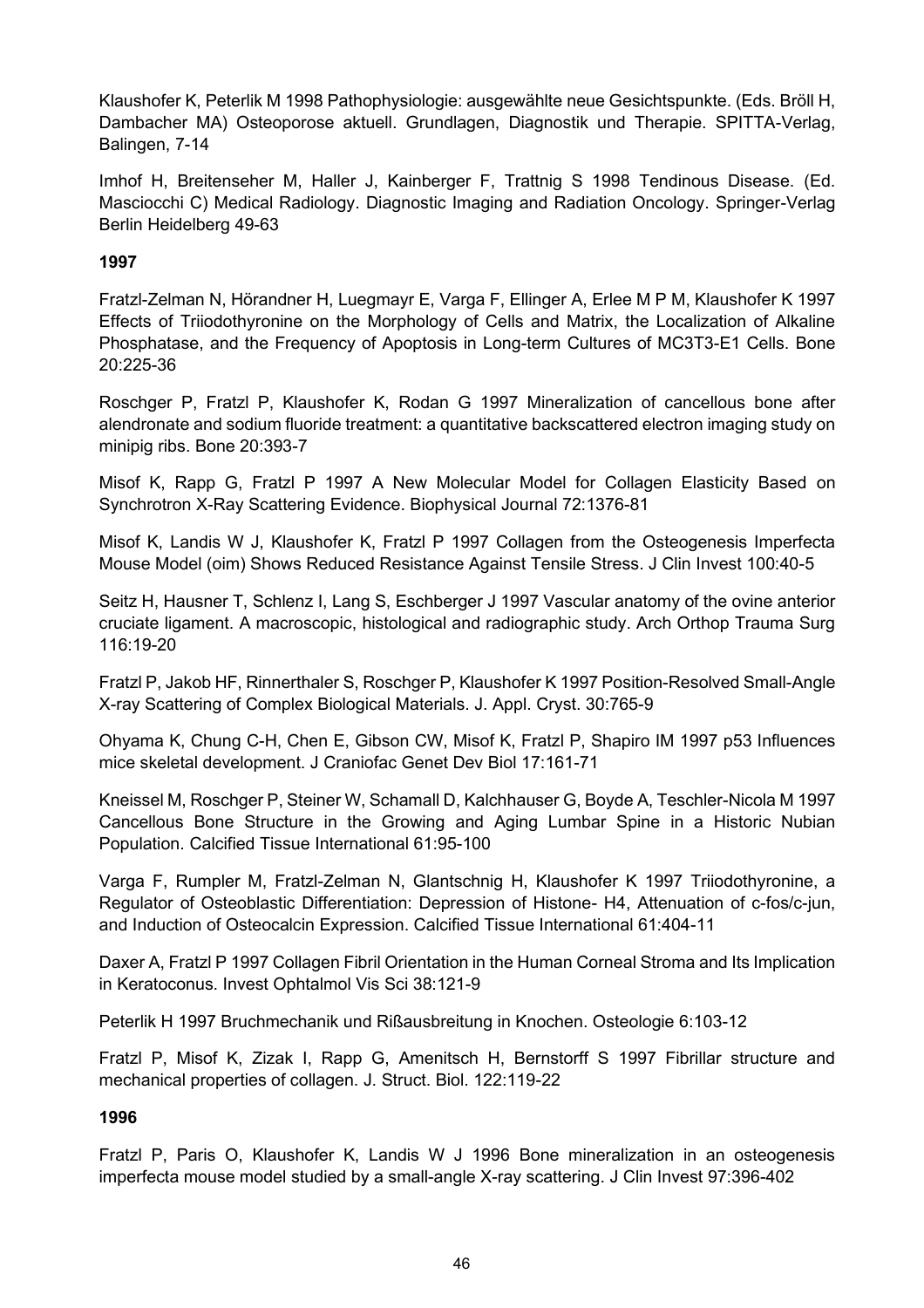Fratzl P, Schreiber S, Klaushofer K 1996 Bone mineralization as studied by small-angle X-ray scattering. Conn Tissue Res 34:247-54

Fratzl P, Schreiber S, Roschger P, Lafage M H, Rodan G, Klaushofer K 1996 Effects of sodium fluoride and alendronate on the bone mineral in minipigs. A small-angle x-ray scattering and backscattered electron imaging study. J Bone Miner Res 11:248-53

Fratzl P, Schreiber S, Boyde A 1996 Characterization of Bone Mineral Crystals in Horse Radius by Small-Angle x-ray Scattering. Calcif Tiss Int 58:341-6

Glantschnig H, Varga F, Klaushofer K 1996 Thyroid hormone (T3) and retinoic acid induce the synthesis of insulin-like growth factor binding protein 4 in mouse osteoblastic cells. Endocrinology 137:281-6

Glantschnig H, Varga F, Rumpler M, Klaushofer K 1996 Prostacyclin (PGI2): A potential mediator of c-fos expression induced by hydrostatic pressure in osteoblastic cells. Europ J Clin Inv 26:544- 8

Klaushofer K, Peterlik M Pathophysiology of Osteoporosis. Osteoporosis: A Guide to Diagnosis and Treatment. Rheumatology 1996 Bröll H, Dambacher M A (eds.), Basel, Karger Verlag 18:12- 27

Luegmayr E, Varga F, Frank T, Roschger P, Klaushofer K 1996 Effects of triiodothyronine (T3) on morphology, growth behaviour and the actin cytoskeleton in mouse osteoblastic cells (MC3T3-E1). Bone 18:591-9

Glantschnig H, Varga F, Klaushofer K 1996 The Cellular Protooncogenes c-fos and egr-1 Are Regulated by Prostacyclin in Rodent Osteoblasts and Fibroblasts. Endocrinology 137:4536-41

Breitenseher M J, Trattnig S, Kukla C, Gäbler C, Kaider A, Haller J, Heinz-Peer G, Imhof H 1996 Verletzungen des Außenbandapparates am oberen Sprunggelenk: Untersuchungstechnik und Nachweis mittels MRT. RöFo 164:226-32

Haller J, Imhof H, Seidl 1996 Skelettsystem. Lehrzielkatalog für die Facharztausbildung. Medizinische Radiologie Diagnostik, Österreichische Röntgengesellschaft 73-89

Rand T, Breitenseher M, Haller J, Graninger W, Imhof H, Trattnig S 1996 Primäre chronische Polyarthritis am Kniegelenk. Radiologe 36:617-23

#### **1995**

Pavlova G B, Mühlberger H H, Strobl H, Grill R, Haslberger A, Varga F, Auer H, Heinz R, Salamon J, Stacher A, Karlic H 1995 B lymphocytes with latent EBV infection appearing in long-term bone marrow cultures (HLTBMCs) from haematological patients induce lysis of stromal microenvironment. British Journal of Haematology 89:704-11

Breitenseher M, Trattnig S, Kukla C, Gäbler C, Helbich T, Haller J, Imhof H 1995 Trauma von Bandapparat und Sehnen. Untersuchungstechnik und Nachweis in der MRT. Radiologe 35:456- 62

Haller J, Resnick D, Trattnig S, Breitenseher M, Hamed N, Giurea A, Imhof H 1995 Systemerkrankungen und Blastome des Fußes. Radiologe 35:439-46

Hulmes D J, Wess T J, Prockop D J, Fratzl P 1995 Radial packing, order, and disorder in collagen fibrils. Biophys J 68:1661-70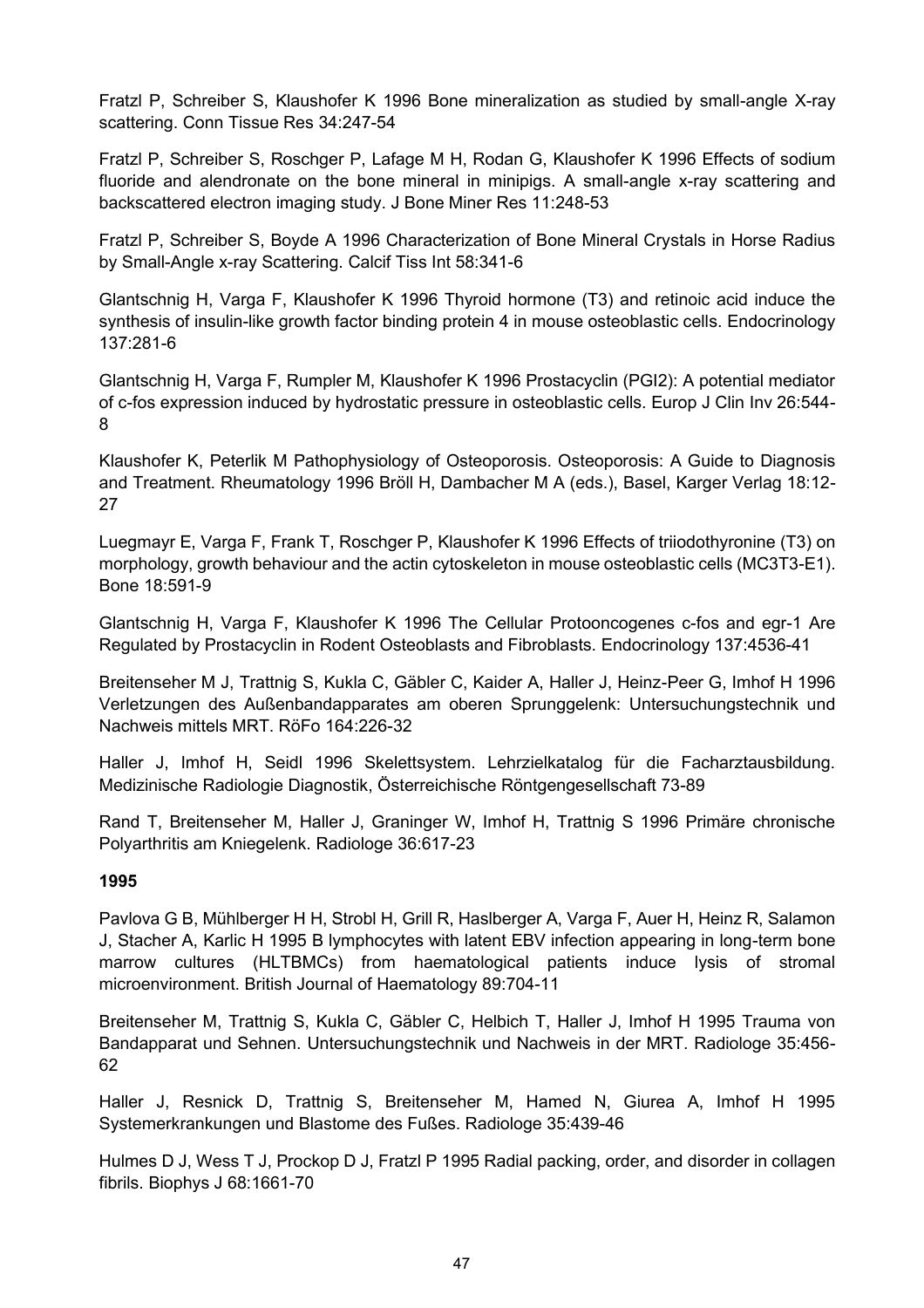Klaushofer K, Varga F, Glantschnig H, Fratzl-Zelman N, Czerwenka E, Leis H J, Koller K, Peterlik M 1995 The regulatory role of thyroid hormones in bone cell growth and differentiation. J Nutr 125:1996S-2003S

Roschger P, Plenk jr H, Klaushofer K, Eschberger J 1995 A new scanning electron microscopy approach to the quantification of bone mineral distribution: Backscattered electron image greylevels correlated to calcium Ka-line intensities. Scan Microsc 9:75-88

Trattnig S, Breitenseher M, Haller J, Helbich T, Gäbler C, Imhof H 1995 Tarsaltunnelsyndrom. MR-Diagnostik. Radiologe 35:468-72

Trattnig S, Breitenseher M, Haller J, Heinz-Peer G, Kukla C, Imhof H 1995 Sinus-tarsi-Syndrom. MR-Diagnostik. Radiologe 35:463-7

Ulm C, Kneissel M, Schedle A, Hahn M, Matejka M, Donath K 1995 Untersuchungen zur Spongiosastruktur atropher Unterkiefer. Stomatologie 92:301-5

Fratzl P 1995 Holz und Knochen - Intelligente Werkstoffe der Natur. Phys. Blätter 51:1191-2

**1994**

Varga F, Rumpler M, Klaushofer K 1994 Thyroid hormones increase insulin-like growth factor mRNA levels in the clonal osteoblastic cell line MC3T3-E1. FEBS Letters 345:67-70

Kneissel M, Boyde A, Hahn M, Teschler-Nicola M, Kalchhauser G, Plenk H jr 1994 Age- and sexdependent cancellous bone changes in a 4000y BP population. Bone 15:539-45

Fratzl P 1994 Statistical model for the mineral structure in bone. J Stat Phys 77:125-43

Heller B, Großschmidt K, Plenk H jr, Roschger P, Watzek G 1994 Fluoreszenzmikroskopische und BSE-Rasterelektronenmikroskopische Morphometrie der Knochenheilung von Implantatlager-Bohrlöchern. Z Stomatol 91:211-8

Teschler-Nicola M, Berner M E, Kneissel M, Wiltschke-Schrotta K, Wolfsperger M 1994 Identifikation der Skelettreste von Albrecht II, Herzog von Österreich, Johanna von Pfirt und Elisabeth von Böhmen. 73. Jahrestagung der Deutschen Gesellschaft für Rechtsmedizin, München, 6.-10. September, Zentralblatt Rechtsmedizin 42:414-5

Kalchhauser G 1994 Methoden der Knochendichtemessung. Der Praktische Arzt 48:606-10

Gugler J, Gitsch M, Bauer G, Matejka M, Watzek G, Roschger P, Plenk jr H 1994 Licht- und elektronenmikroskopische Quantifizierung der Gewebereaktionen auf Calciumphosphatbeschichtete Implantate in der Beckenkammspongiosa des Schafes. Z. f. Stomatologie 91:407-16

Lakits A, Haller J, Steiner E, Stenzel I, Schneider B, Czembirek H, Smolen J 1994 Radiographische Veränderungen am Fersenbein im Rahmen der chronischen Polyarthritis. Fortschr Röntgenstr 160:159-63

Plenk jr H, Groszschmidt K, Haider R, Smutny E 1994 Time course and quantification of cell and tissue reactions around dental implants. The Biological Mechanisms of Tooth Eruption, Resorption and Replacement by Implants. Davidovitch Z (eds.), Harvard Society for the Advancement of Orthodontics, Boston, Massachusetts 699-708

Klaushofer K, Peterlik M 1994 Pathophysiologie der Knochenbruchheilung. Radiologe 34:709-14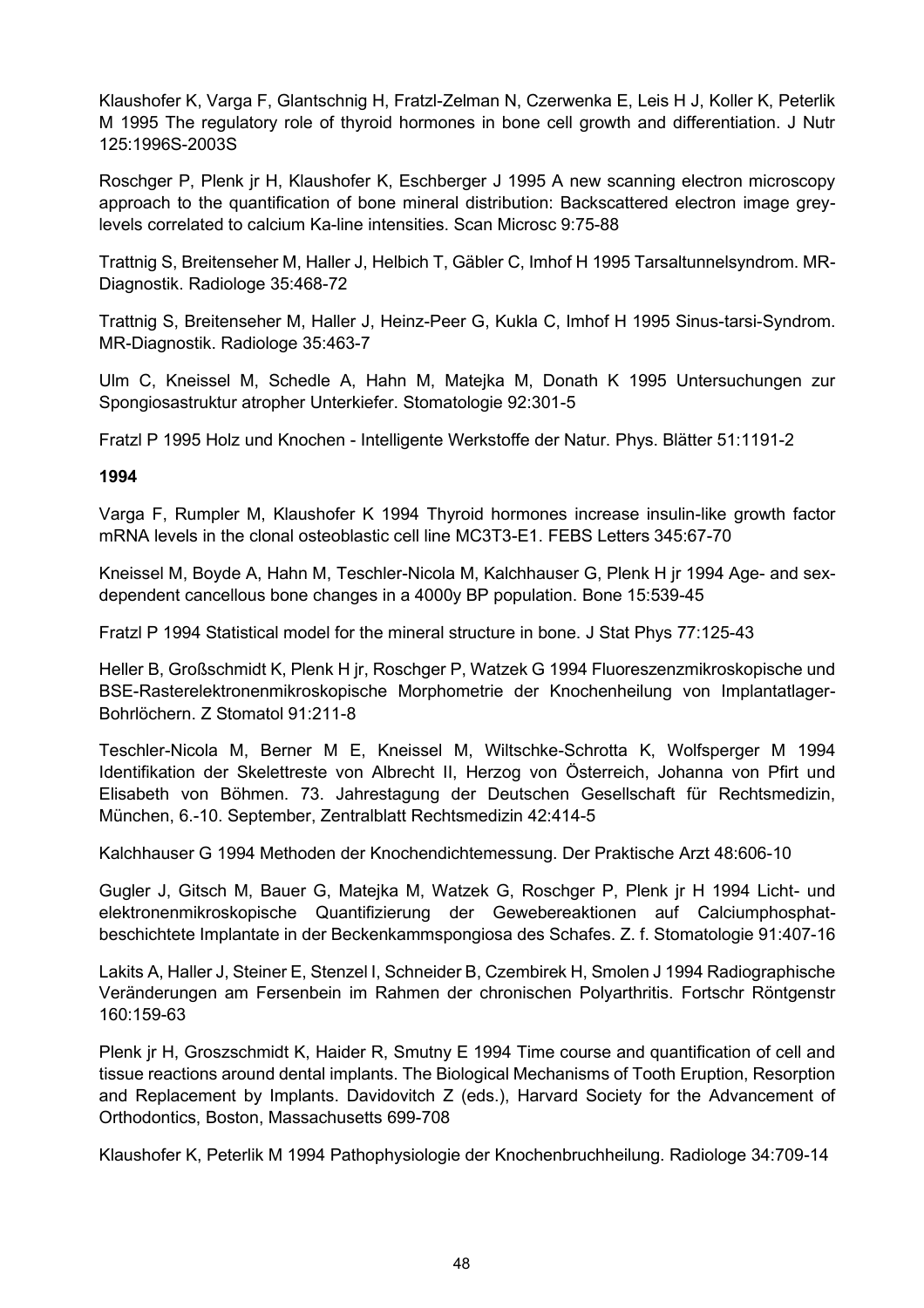Plenk jr H, Salzer-Kuntschik M, Klaushofer K 1994 Osteolysen im Kieferbereich als erster Hinweis auf einen primären Hyperparathyreoidismus. Eingeladene Kommunikation, Acta Chir Austriaca 26:414-5

Fellinger G, Peicha G, Eschberger J, Seggl W, Passler J M, Ranner G, Leitgeb N 1994 Quantitative assessment of fracture healing. The value of computerised sonometry in a correlative animal experiment in sheep. Arch Orthop Trauma Surg 113:337-44

### **1993**

Pietschmann P, Farsoudi KH, Hoffmann O, Klaushofer K, Hörandner H, Peterlik M 1993 Inhibitory effect of amylin on basal and parathyroid hormone-stimulated bone resorption in cultured neonatal mouse calvaria. Bone 14:167-72

Fratzl P, Fratzl-Zelman N, Klaushofer K 1993 Collagen packing and mineralization: An X-ray scattering investigation of turkey leg tendon. Biophys J 64:260-6

Fratzl P, Klaushofer K 1993 Röntgenkleinwinkelstreuung: Eine Methode zur Untersuchung der Nanostruktur mineralisierter Gewebe. Osteologie 2:24-30

Fratzl P, Daxer A 1993 Structural transformation of collagen fibrils in corneal stroma during drying: an x-ray scattering study. Biophys J 64:1210-4

Hofmann S, Engel A, Neuhold A, Leder K, Kramer J, Plenk H jr 1993 Bone-marrow oedema syndrome and transient osteoporosis of the hip. An MRI-controlled study of treatment by core decompression. J Bone Jt Surg 75-B:210-6

Neuhold A, Hofmann S, Engel A, Leder K, Kramer J, Stiskal M, Plenk H, Wicke L 1993 Knochenmarködem - Frühform der Hüftkopfnekrose. Fortschr Röntgenstr 159:120-5

Schwarz N, Redl H, Zeng L, Schlag G, Dinges HP, Eschberger J 1993 Early osteoinduction in rats is not altered by fibrin sealant. Clinical Orthopaedics and related Res. 293:353-9

Roschger P, Eschberger J, Plenk H jr 1993 Formation of ultracracks in methacrylate-embedded undecalcified bone samples by exposure to aqueous solutions. Cells and Materials 3:361-5

Fratzl P, Roschger P, Eschberger J, Abendroth B, Klaushofer K 1994 Abnormal bone mineralization after fluoride treatment in osteoporosis: A small-angle x-ray scattering study. J Bone Min Res 9:1541-9

# **1992**

Fratzl P, Groschner M, Vogl G, Plenk H, Eschberger J, Fratzl-Zelman N, Koller K, Klaushofer K 1992 Mineral crystals in calcified tissues: A comparative Study by SAXS. J Bone Min Res 7:329- 34

Fratzl P 1992 Small-angle scattering of synchrotron radiation for studying solid state and biological systems. Acta Physica Polonica A 82:121-36

Matzke AJM, Varga F, Gruendler P, Unfried I, Berger H, Mayr B, Matzke MA 1992 Characterization of a new repetitive sequence that is enriched on microchromosomes of turkey. Chromosoma 102:9-14

Cross HS, Klaushofer K, Peterlik M 1992 Triiodothyronine and 1,25-Dihydroxyvitamin D3: Actions and interactions at the gene, cell and organ level. In Bronner F, Peterlik M (eds): Extra- and intracellular calcium and phosphate regulation. CRC Press, Boca Raton, pp93-109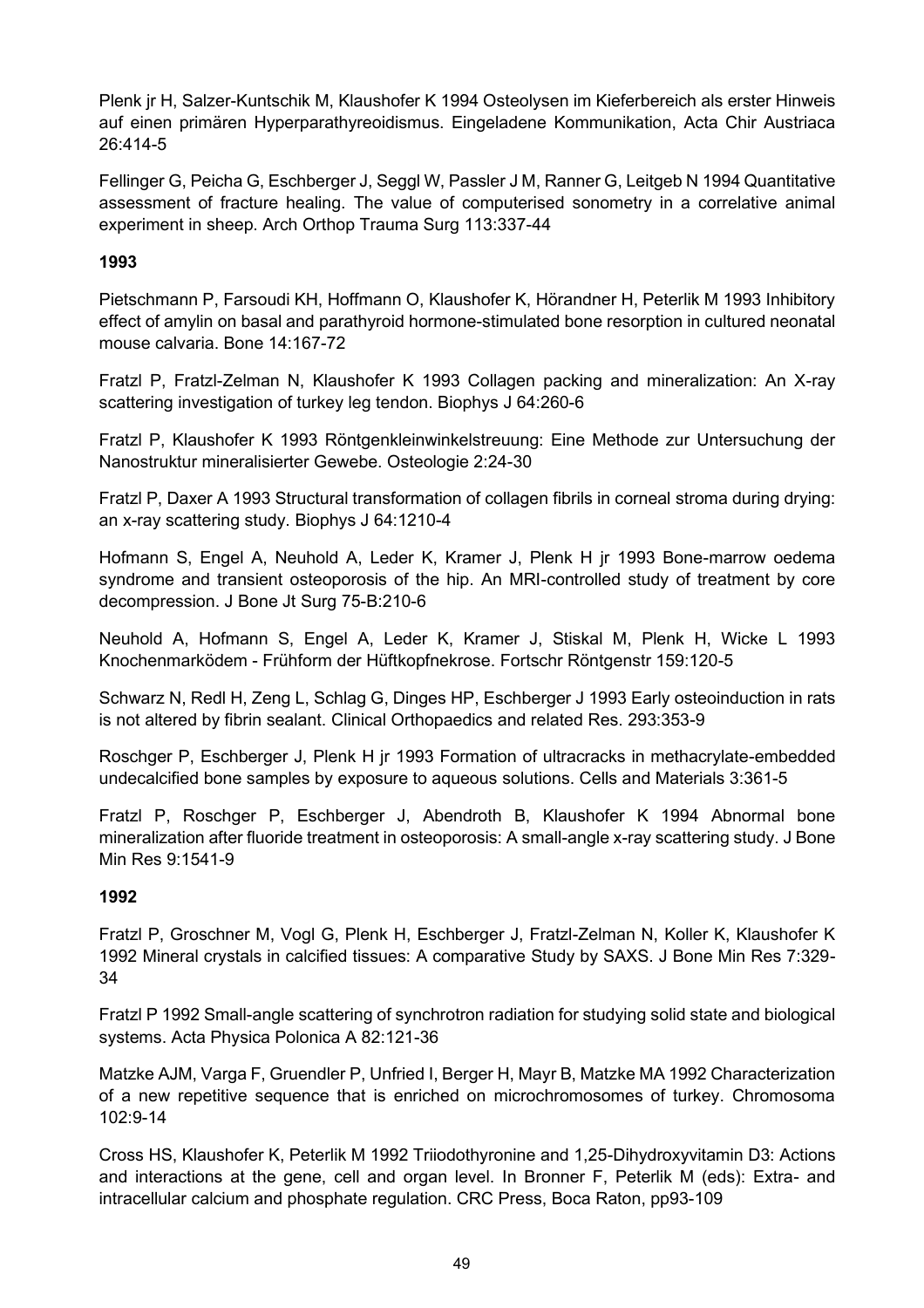Neuhold A, Hofmann S, Engel A, Leder K, Kramer J, Haller J, Plenk H jr 1992 Bone marrow edema of the hip: MR findings after core decompression. J Comput Assist Tomogr 16:951-5

### **1991**

Fratzl P, Fratzl-Zelman N, Klaushofer K, Vogl G, Koller K 1991 Nucleation and growth of mineral crystals in bone studied by small-angle X-ray scattering. Calcif Tissue Int 48:407-13

Lerner UH, Ljunggren Ö, Ransjö M, Klaushofer K, Peterlik M 1991 Inhibitory effects of g-interferon on bradykinin-induced bone resorption and prostaglandin formation in cultured mouse calvarial bones. Agents and Actions 32:305-11

Lerner UH, Ransjö M, Ljunggren Ö, Klaushofer K, Hoffmann O, Peterlik M 1991 Role of cyclic AMP as a mediator of bone resorption. J Bone Min Res 6:551-60

Schwarz N, Schlag G, Thurnher M, Eschberger J, Dinges HP, Redl H 1991 Fresh Autogeneic, Frozen Allogeneic And Decalcified Allogeneic Bone Grafts in Dogs. J. Bone Joint Surg 83-B:787- 90

Pecherstorfer M, Janisch S, Marosi C, Wogritsch C, Bosse C, Schratzberger W, Gerber E, Fortelny A, Lenzhofer R, Rainer H, Klaushofer K, Baumgartner G, Schernthaner G 1991 Pamidronat in der Behandlung der tumorassoziierten Hypercalcämie, Klin Wochenschr 69:690-5

Hübsch P, Schneider B, Seidl G, Kalchhauser G, Klaushofer K, Popovic R 1991 DEXA und DPA zur Densitometrie des Schenkelhalses: Korrelation der Meßwerte dreier handelsüblicher Geräte. Akt Radiol 1:169-73

Schwarz N, Schlag G, Thurnher M, Eschberger J, Zeng L 1991 Decalcified and undecalcified cancellous bone block implants do not heal diaphyseal defects in dogs. Arch Orthop Trauma Surg 111:47-50

# **1990**

Leis HJ, Malle E, Hoffmann O, Klaushofer K, Fratzl-Zelman N, Koller K, Peterlik M 1990 Experimental considerations on the measurement of prostaglandins during long-time incubations of neonatal mouse calvaria. Biochem Biophys Res Comm 169:545-50

Cross HS, Lehner E, Fratzl-Zelman N, Klaushofer K, Peterlik M 1990 Interaction between calcitriol and thyroid hormone: Effects on intestinal calcium transport and bone resorption. In: Calcium Transport and Intracellular Calcium Homeostasis, Pansu D, Bronner F, edts, Springer-Verlag, Berlin Heidelberg New York, pp 401-8

Klaushofer K, Kalchhauser G, Findl I, Urbanek A, Koller K 1990 Spinal and femoral density using dual-energy X-ray absorptiometry (DEXA) in normal Austrian women. In: Osteoporosis 1990, Christiansen C, Overgaard K, edts, Handelstrykkeriet Aalborg ApS, Aalborg, Denmark, pp 872-5

#### **1989**

Klaushofer K, Hoffmann O, Gleispach H, Leis HJ, Czerwenka E, Koller K, Peterlik M 1989 Bone resorbing activity of thyroid hormones is related to prostaglandin production in cultured neonatal mouse calvaria. J Bone Min Res 4:305-12

Klaushofer K, Hörandner H, Hoffmann O, Czerwenka E, König U, Koller K, Peterlik M 1989 Interferon gamma and calcitonin induce differential changes in cellular kinetics and morphology of osteoclasts in cultured neonatal mouse calvaria. J Bone Min Res 4:585-606